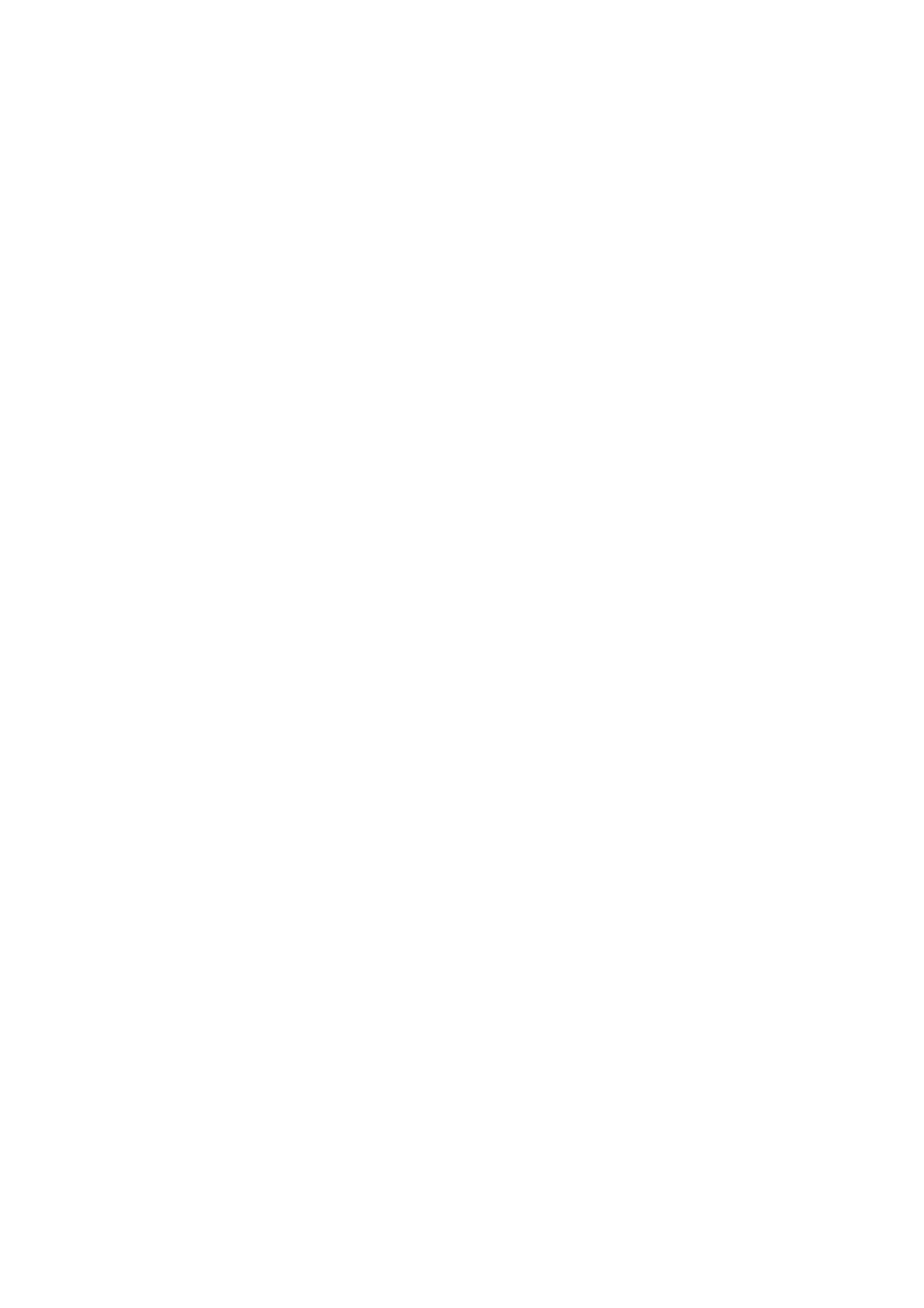#### **LIST OF RESOLUTIONS**

- No. I Approval of the Annual Report of the Director General on the Activities of the OIE in 2002 and the Report on the Animal Disease Status World-Wide in 2002 and the Beginning of 2003
- No. II Approval of the Report of the Director General on the Management, Activities and Administrative Work of the OIE in 2002
- No. III Approval of the Financial Report for the 76th Financial Year of the OIE (1 January — 31 December 2002)
- No. IV Budgetary Income and Expenses for the 78th Financial Year of the OIE (1 January — 31 December 2004)
- No. V Financial Contributions from OIE Member Countries for 2004
- No. VI Authorisation to transfer part of the surplus of the 76thFinancial Year of the OIE to the 2003 budget
- No. VII Renewal of the Appointment of the External Auditor
- No. VIII Acknowledgements to the Governments of Member Countries making Voluntary Contributions to the OIE
- No. IX Planned Working Programme for 2004
- No. X Agreement between the Office International des Epizooties and the World Health Organization.
- No. XI Agreement between the Office International des Epizooties and the Fédération Equestre Internationale
- No. XII Agreement between the Office International des Epizooties and the International Dairy Federation
- No. XIII Agreement between the Office International des Epizooties and the Southern African Development Community
- No. XIV Agreement between the Office International des Epizooties and the Economic Commission on Cattle, Meat and Fish Resources
- No. XV Appendix to the Agreement between the Office International des Epizooties and the Secretariat for the Pacific Community
- No. XVI Use of a common name for the Office International des Epizooties
- No. XVII New terms of reference for the Specialist Commissions of the Office International des Epizooties
- No. XVIII Invitation to the People's Republic of China and Taipei China to create the necessary conditions for their effective participation in the work of the Organisation
- No. XVIII-1 Invitation to Taipei China to adopt a new name within the Office International des Epizooties, without prejudice to its full exercise of its rights and prerogatives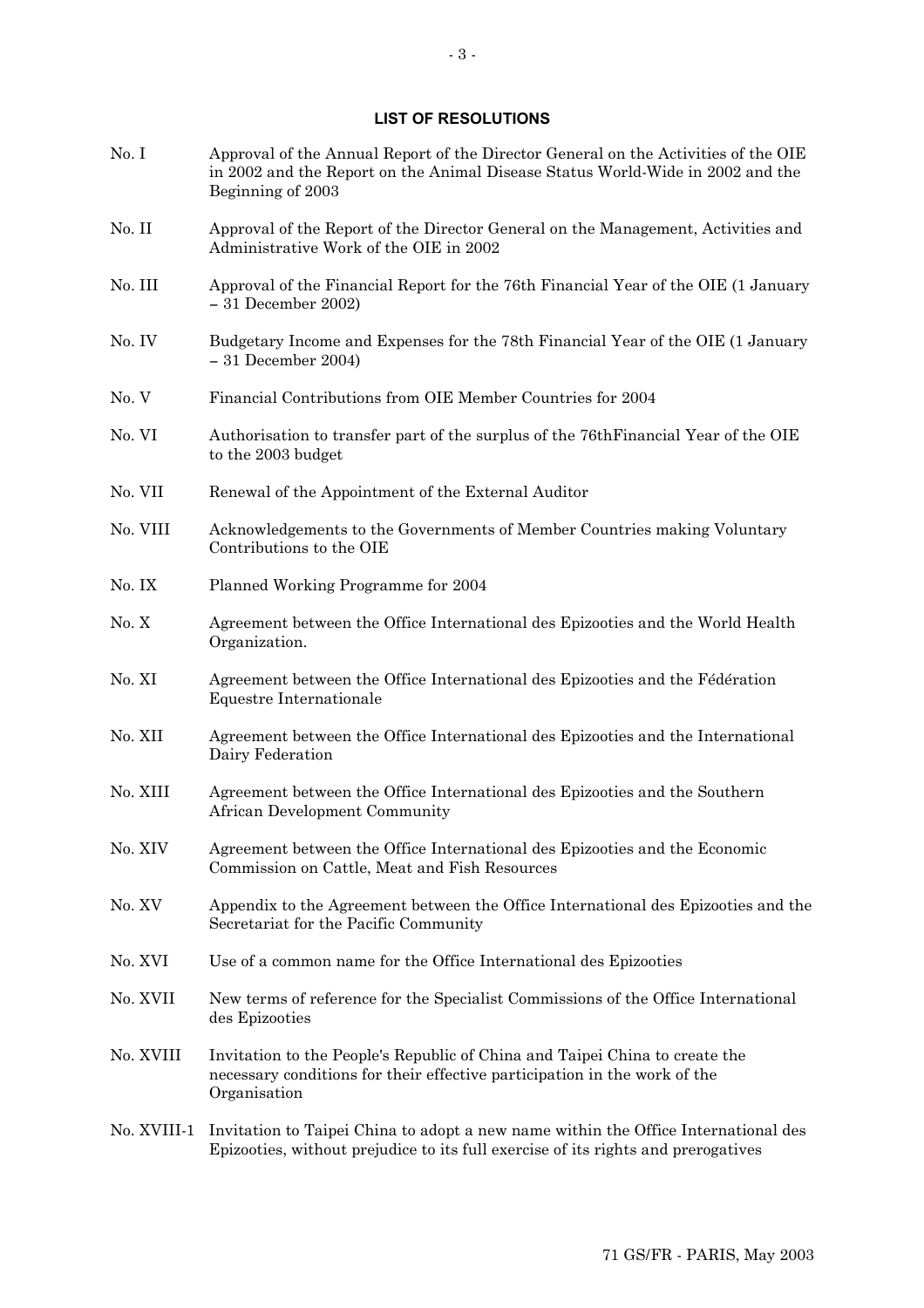| No. XVIII-2 | Draft Resolution inviting the People's Republic of China to fully participate in the<br>work and activities of the Office International des Epizooties       |
|-------------|--------------------------------------------------------------------------------------------------------------------------------------------------------------|
| No. XIX     | Adoption of the sixth edition of the International Aquatic Animal Health Code and<br>the fourth edition of the Diagnostic Manual for Aquatic Animal Diseases |
| No. XX      | Recognition of the Foot and Mouth Disease Status of Member Countries                                                                                         |
| No. XXI     | Recognition of a Foot and Mouth Disease Free Zone during an FMD Emergency                                                                                    |
| No. XXII    | Bovine Spongiform Encephalopathy                                                                                                                             |
| No. XXIII   | Recognition of Member Countries Free from Rinderpest Infection and Rinderpest<br>Disease                                                                     |
| No. XXIV    | Recognition of the Contagious Bovine Pleuropneumonia Status of Member<br>Countries                                                                           |
| No. XXV     | Amendments to the International Animal Health Code                                                                                                           |
| No. XXVI    | Animal Welfare Work Programme                                                                                                                                |
| No. XXVII   | Animal Production Food Safety Work Programme                                                                                                                 |
| No. XXVIII  | Adoption of the fifth edition of the Manual of Standards for Diagnostic Tests and<br>Vaccines                                                                |
| No. XXIX    | OIE Procedure for Validation and Certification of Diagnostic Assays (Test Methods)<br>for Infectious Animal Diseases                                         |
| No. XXX     | OIE Guidelines on Antimicrobial Resistance                                                                                                                   |
| No. XXXI    | The use of economic analysis to define animal health policies                                                                                                |
| No. XXXII   | Regionalisation as an instrument for preventing the propagation of diseases,<br>including those of camelids                                                  |

**\_\_\_\_\_\_\_\_\_\_\_\_\_\_**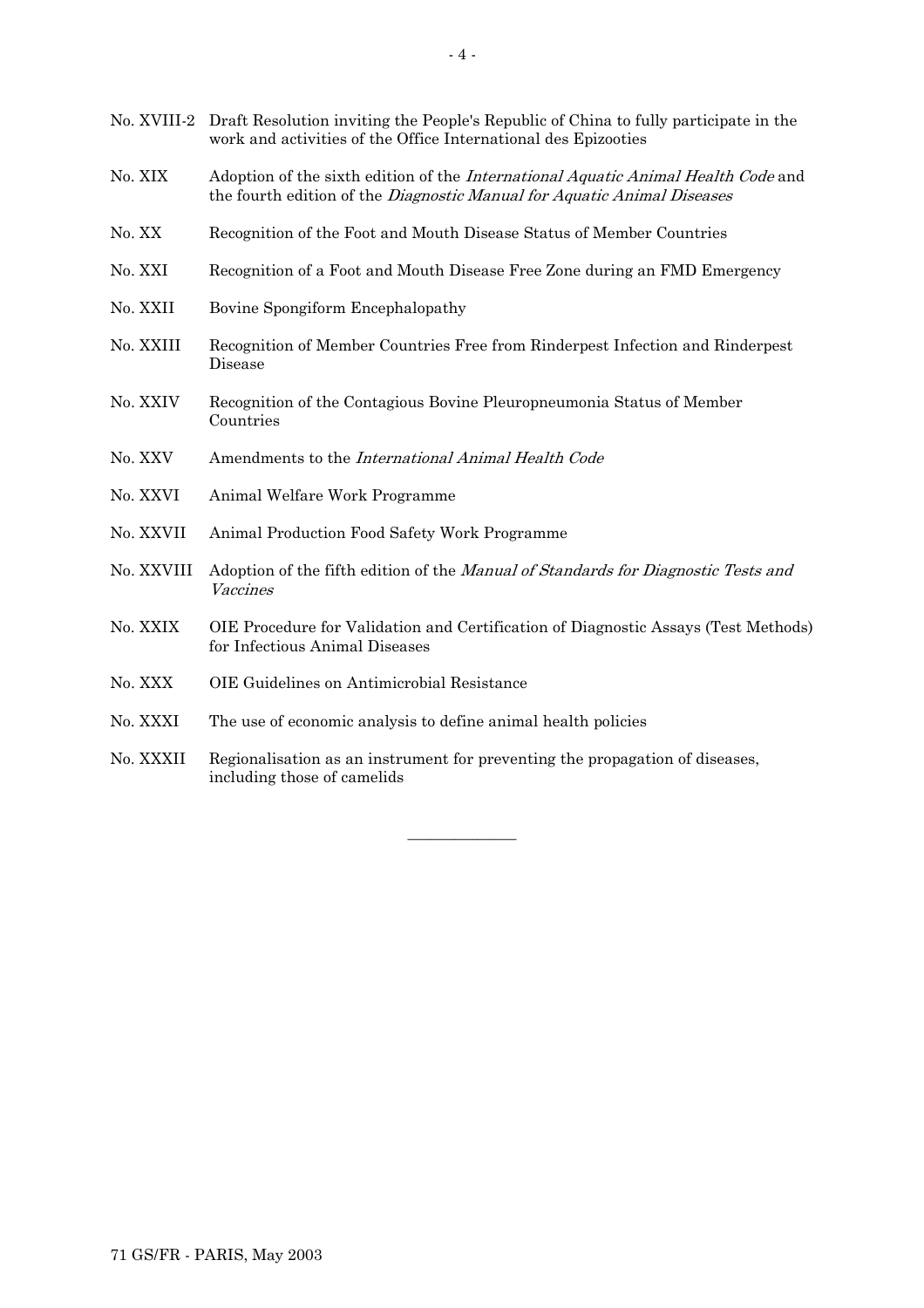### RESOLUTION No. I

# **Approval of the Annual Report of the Director General on the Activities of the OIE in 2002 and the Report on the Animal Disease Status World-Wide in 2002 and the Beginning of 2003**

In accordance with Article 6 of the Organic Rules of the OIE,

#### THE COMMITTEE

#### RESOLVES

to approve the Annual Report of the Director General on the Activities of the OIE in 2002 (71 SG/1) and the Report on the Animal Disease Status World-Wide in 2002 and the beginning of 2003 (71 SG/2).

 $\overline{\phantom{a}}$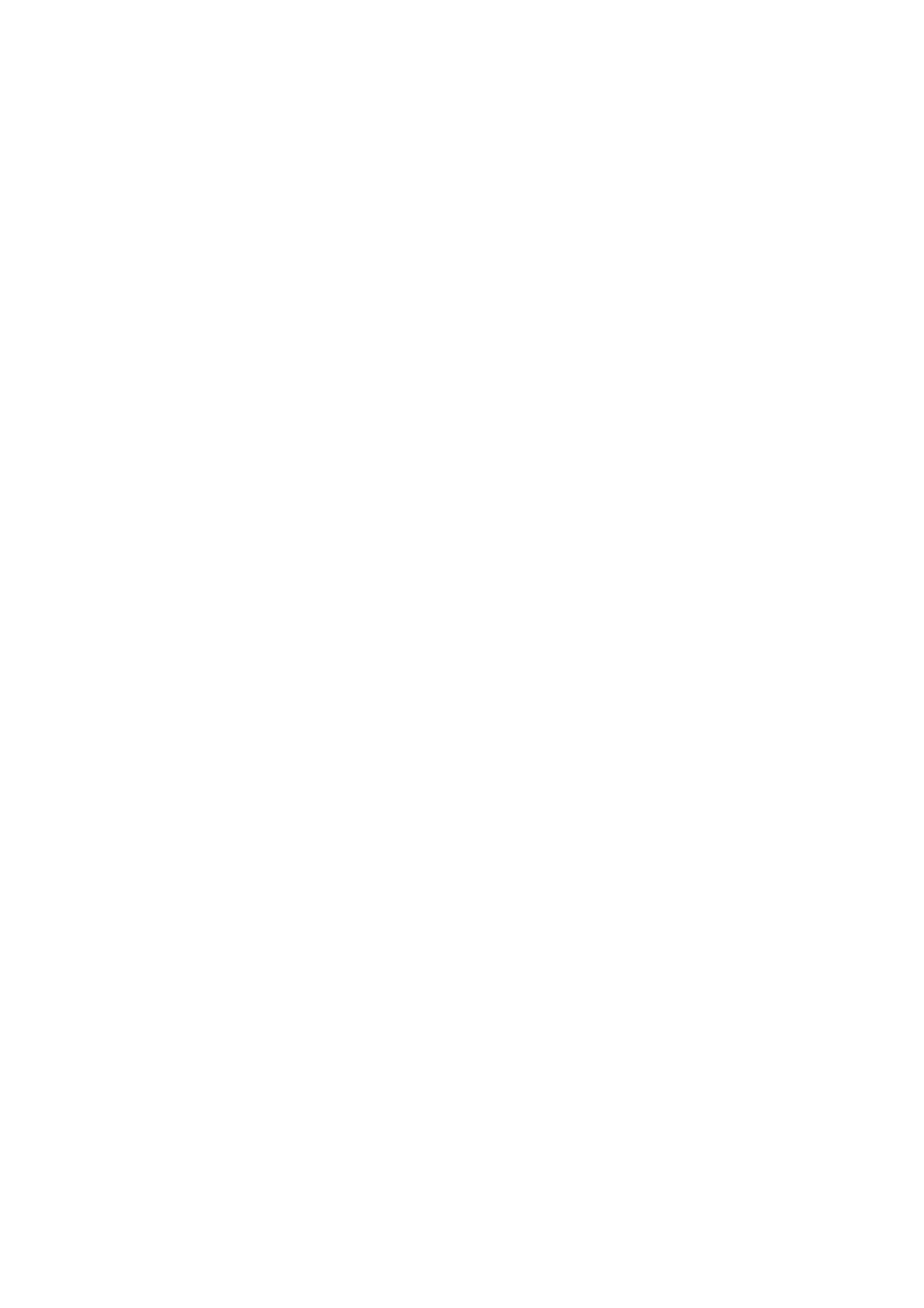# RESOLUTION No. II

# **Approval of the Report of the Director General on the Management, Activities and Administrative Work of the OIE in 2002**

In accordance with Article 6 of the Organic Rules of the OIE,

THE COMMITTEE

RESOLVES

to approve the Report of the Director General on the Management, Activities and Administrative Work of the OIE during the 76th Financial Year (1 January — 31 December 2002) (71 SG/3).

 $\overline{\phantom{a}}$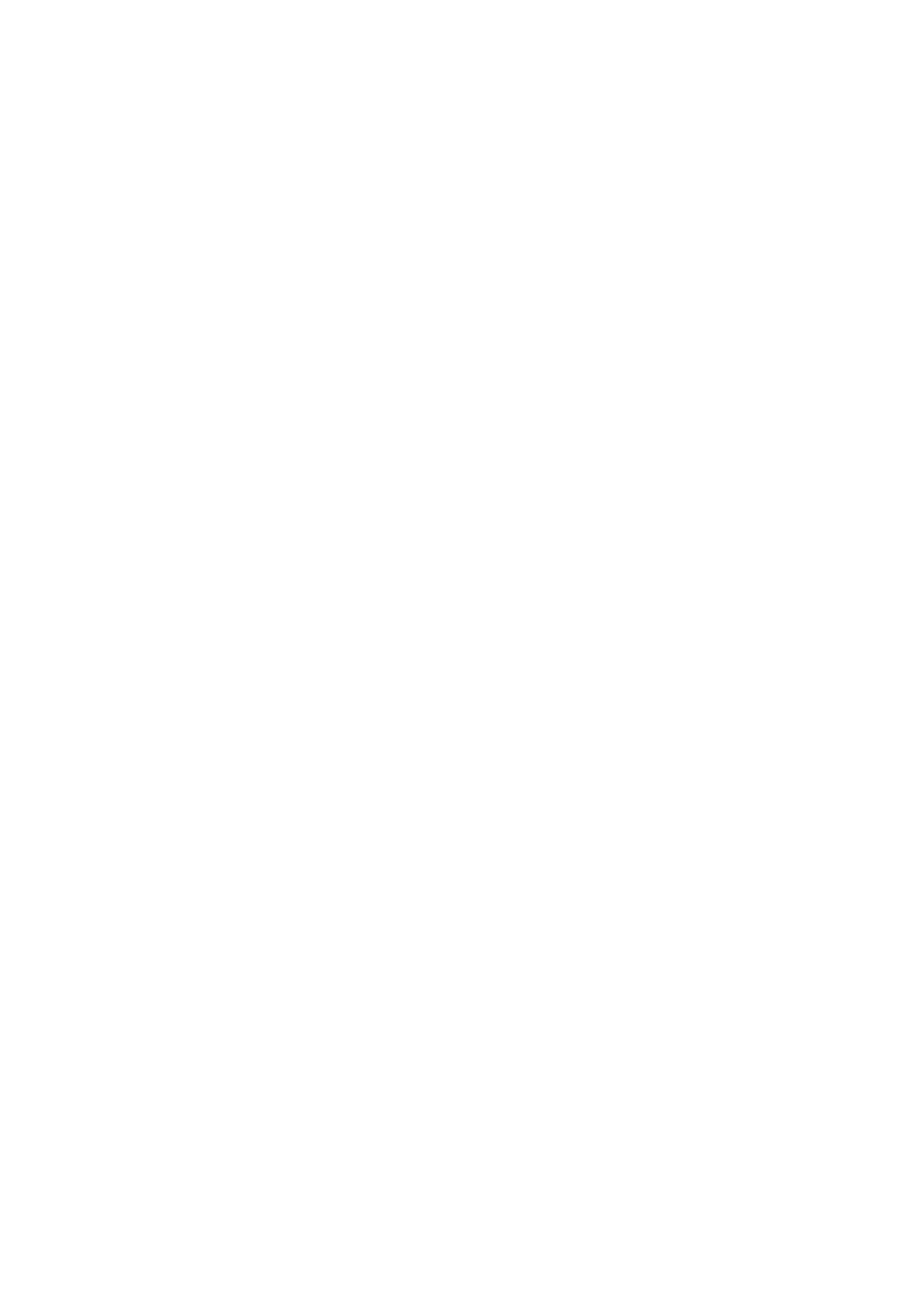### RESOLUTION No. III

# **Approval of the Financial Report for the 76th Financial Year of the OIE (1 January – 31 December 2002)**

In application of Article 15 of the Internal Statutes and Article 6 of the Organic Rules of the OIE,

THE COMMITTEE

### RESOLVES

to approve the Financial Report for the 76th Financial Year of the OIE (1 January — 31 December 2002) (71 SG/4).

 $\overline{\phantom{a}}$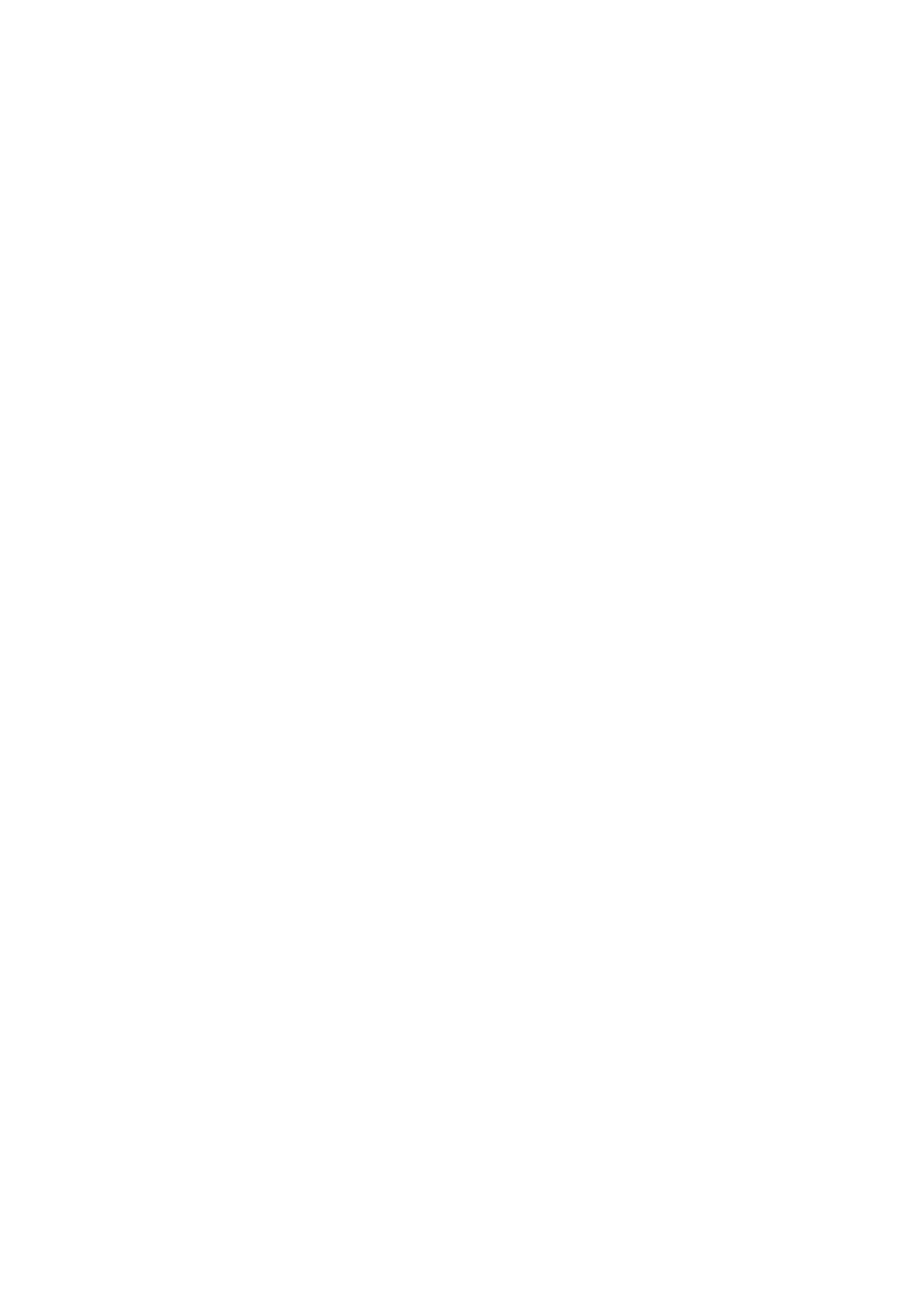# RESOLUTION No. IV

# **Budgetary Income and Expenses for the 78th Financial Year of the OIE (1 January – 31 December 2004)**

Reserved on Delegates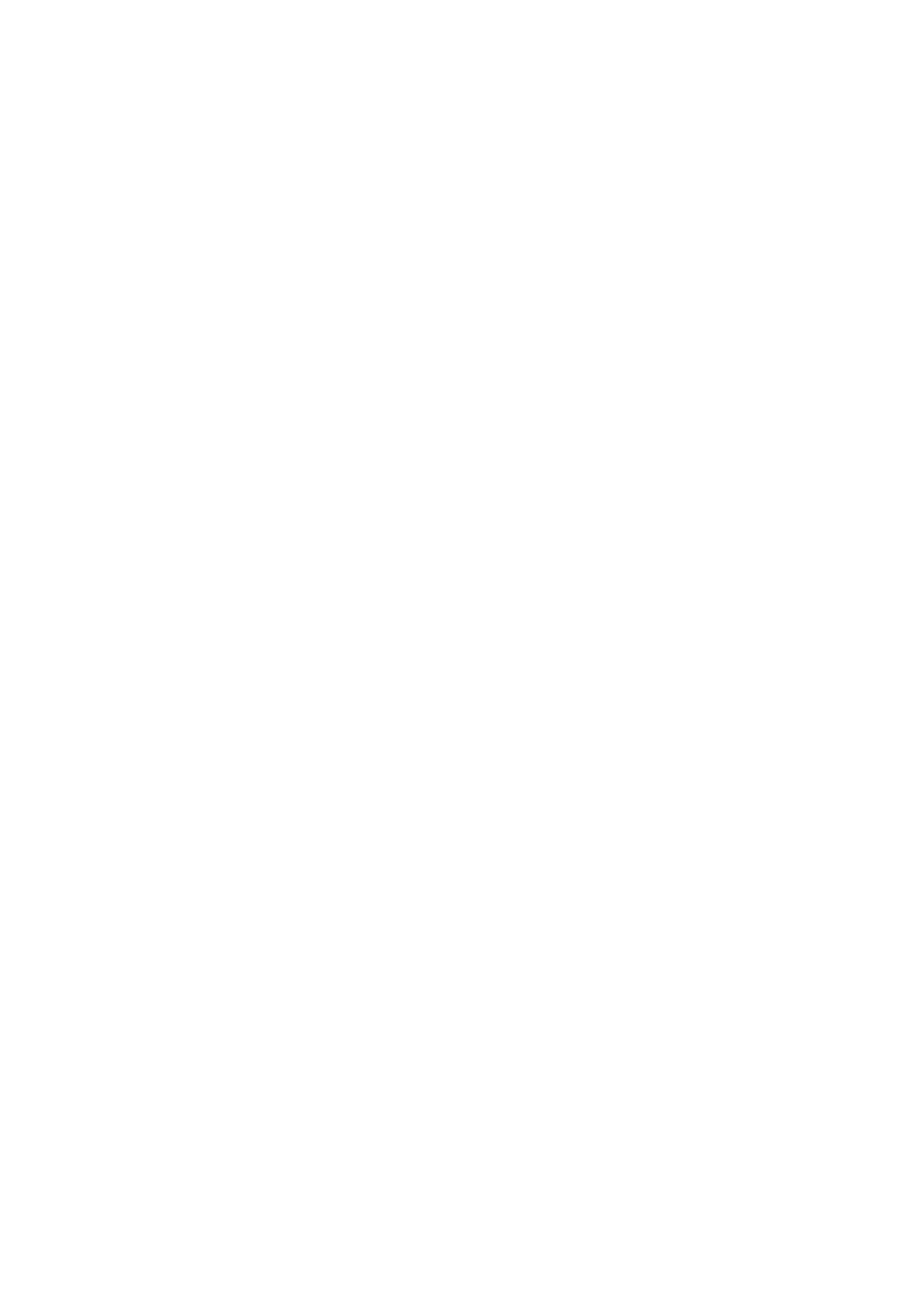### RESOLUTION No. V

### **Financial Contributions from OIE Member Countries for 2004**

In accordance with Article 11 of the Internal Statutes and Article 14 of the Organic Rules, and

Considering the need to meet the budgetary expenses of the OIE for 2004,

### THE COMMITTEE

### RESOLVES

that annual contributions from Member Countries of the Office International des Epizooties be established for the 2004 Financial Year as follows (in EUR):

| Countries in the 1st category             | 107 350 |
|-------------------------------------------|---------|
| Countries in the 2nd category             | 85 880  |
| Countries in the 3rd category             | 64 410  |
| Countries in the 4th category             | 42.940  |
| Countries in the 5 <sup>th</sup> category | 21 470  |
| Countries in the 6th category             | 12 882  |

 $\overline{\phantom{a}}$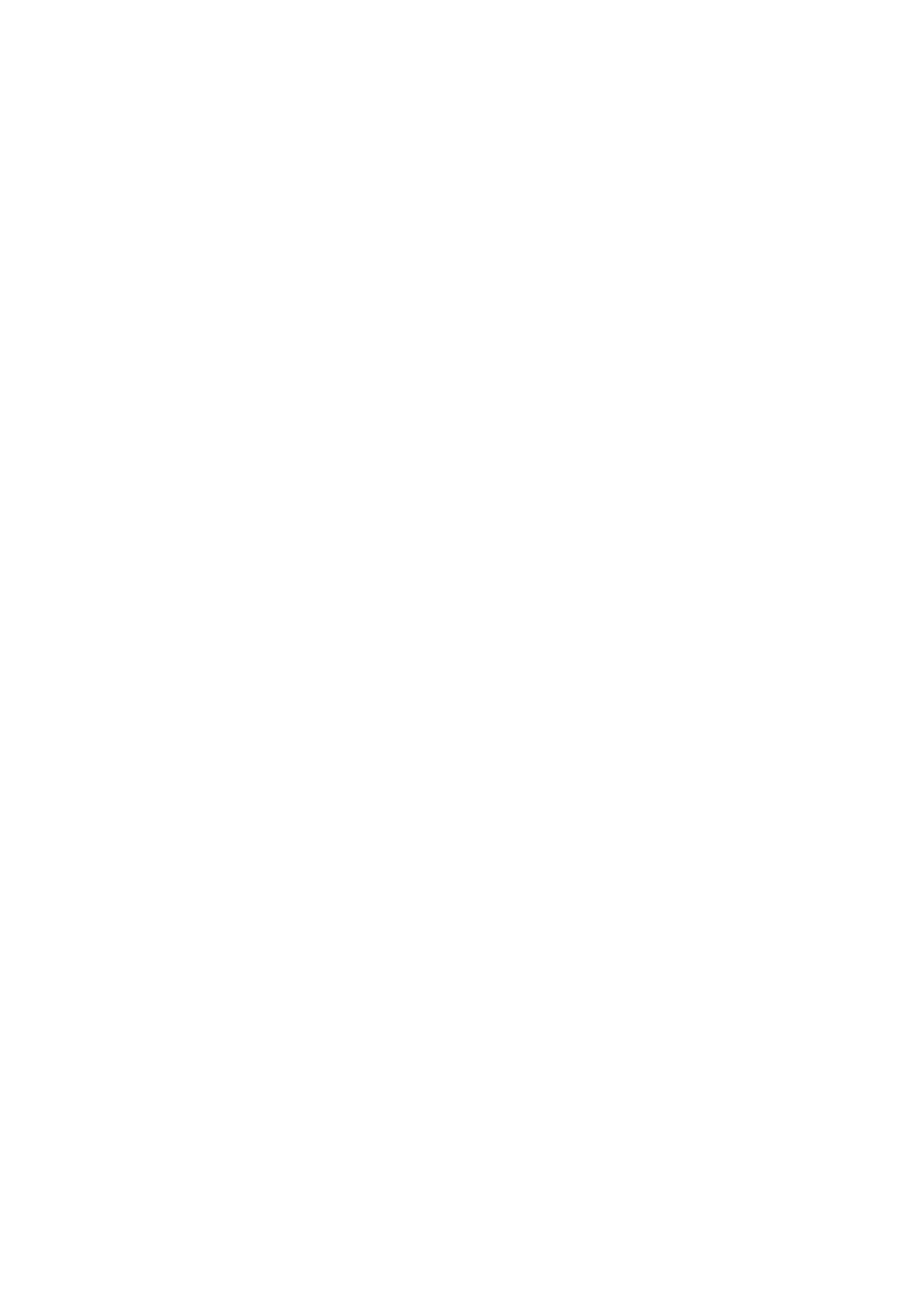# RESOLUTION No. VI

# **Authorisation to transfer part of the surplus of the 76th Financial Year of the OIE to the 2003 Budget**

Reserved on Delegates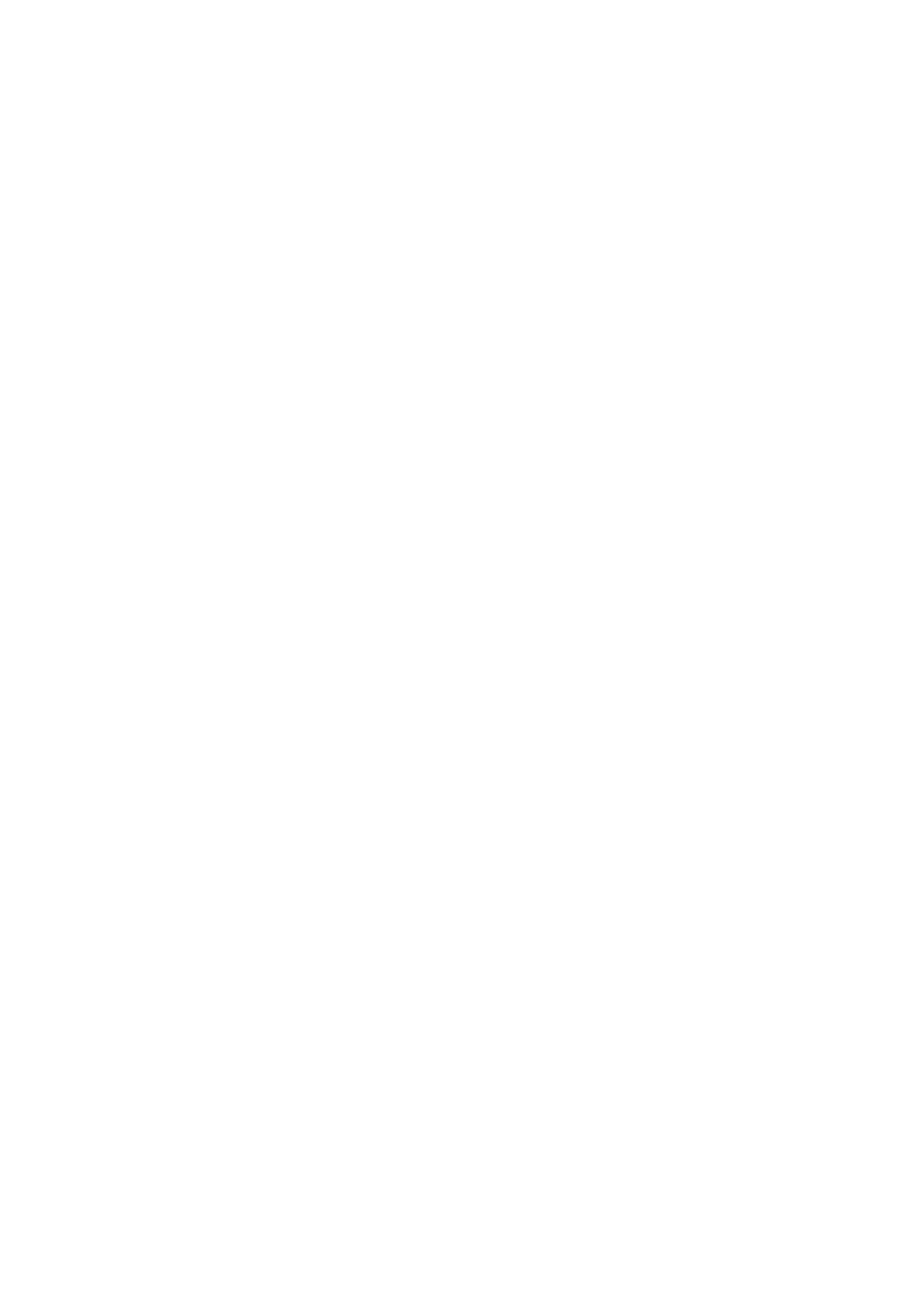# RESOLUTION No. VII

# **Renewal of the Appointment of the External Auditor**

In accordance with Article 12.1. of the Financial Regulations concerning the appointment of the External Auditor and the renewal thereof,

THE COMMITTEE

RESOLVES

To renew for a period of one year (2003) the appointment of the Honourable Mr J. Berthe as OIE External Auditor.

 $\overline{\phantom{a}}$  , where  $\overline{\phantom{a}}$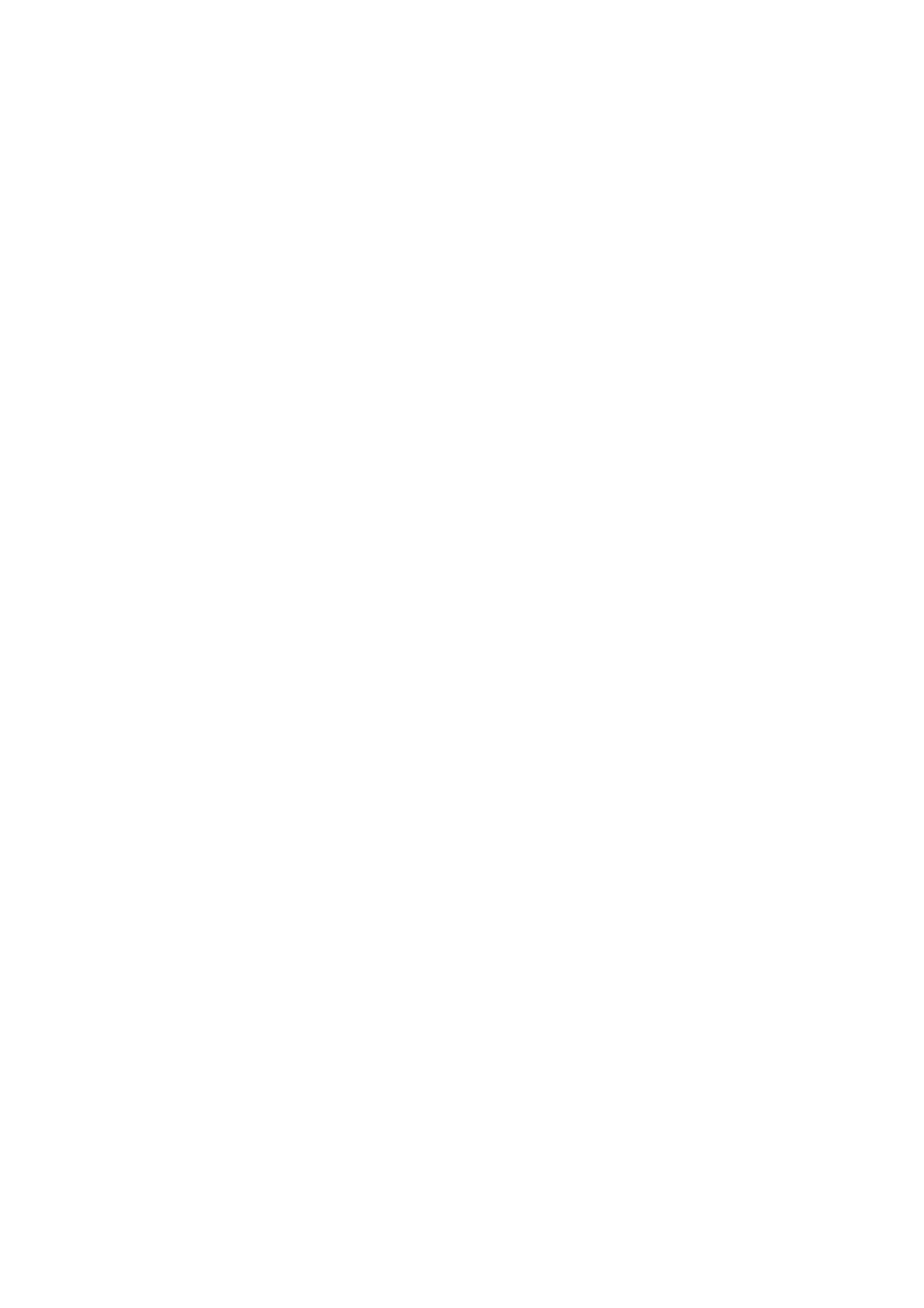# RESOLUTION No. VIII

# **Acknowledgements to the Governments of Member Countries making Voluntary Contributions to the OIE**

Having noted the voluntary contributions received by the OIE in 2002,

### THE COMMITTEE

# INVITES

The Director General to convey its sincere thanks to the Governments of Argentina, Australia, France, Japan and Lebanon for their voluntary contributions to the execution of the programmes of the OIE.

 $\overline{\phantom{a}}$  , where  $\overline{\phantom{a}}$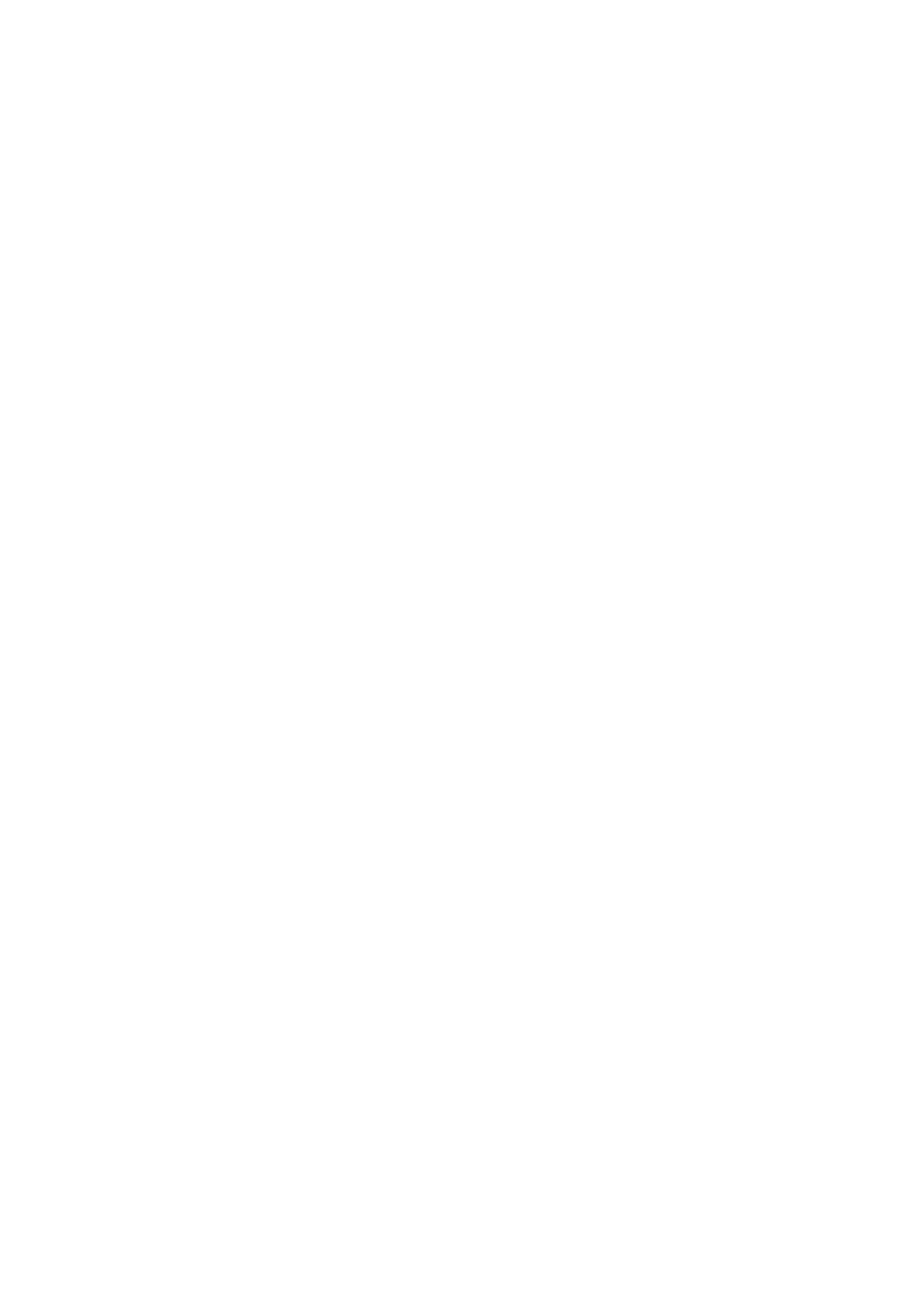# RESOLUTION No. IX

# **Planned Working Programme for 2004**

### CONSIDERING

The examination and approval of the Third Strategic Plan by the International Committee during its 68th General Session in May 2000,

The examination and approval of a Work Programme for implementing the recommendations of the Third OIE Strategic Plan for the period 2001 to 2005, by the International Committee during its 69th session in May 2001

Resolution No. IX adopted by the International Committee during the 69th General Session in May 2001.

THE COMMITTEE, ON THE PROPOSAL OF THE ADMINISTRATIVE COMMISSION

### 1. DECIDES

To approve the Planned Working Programme for 2004 prepared by the Director General.

### 2. RECOMMENDS THAT

Member Countries provide the necessary support to allow the Working Programme to be carried out, in the form of payment of both regular contributions and voluntary contributions or subsidies.

 $\overline{\phantom{a}}$  , where  $\overline{\phantom{a}}$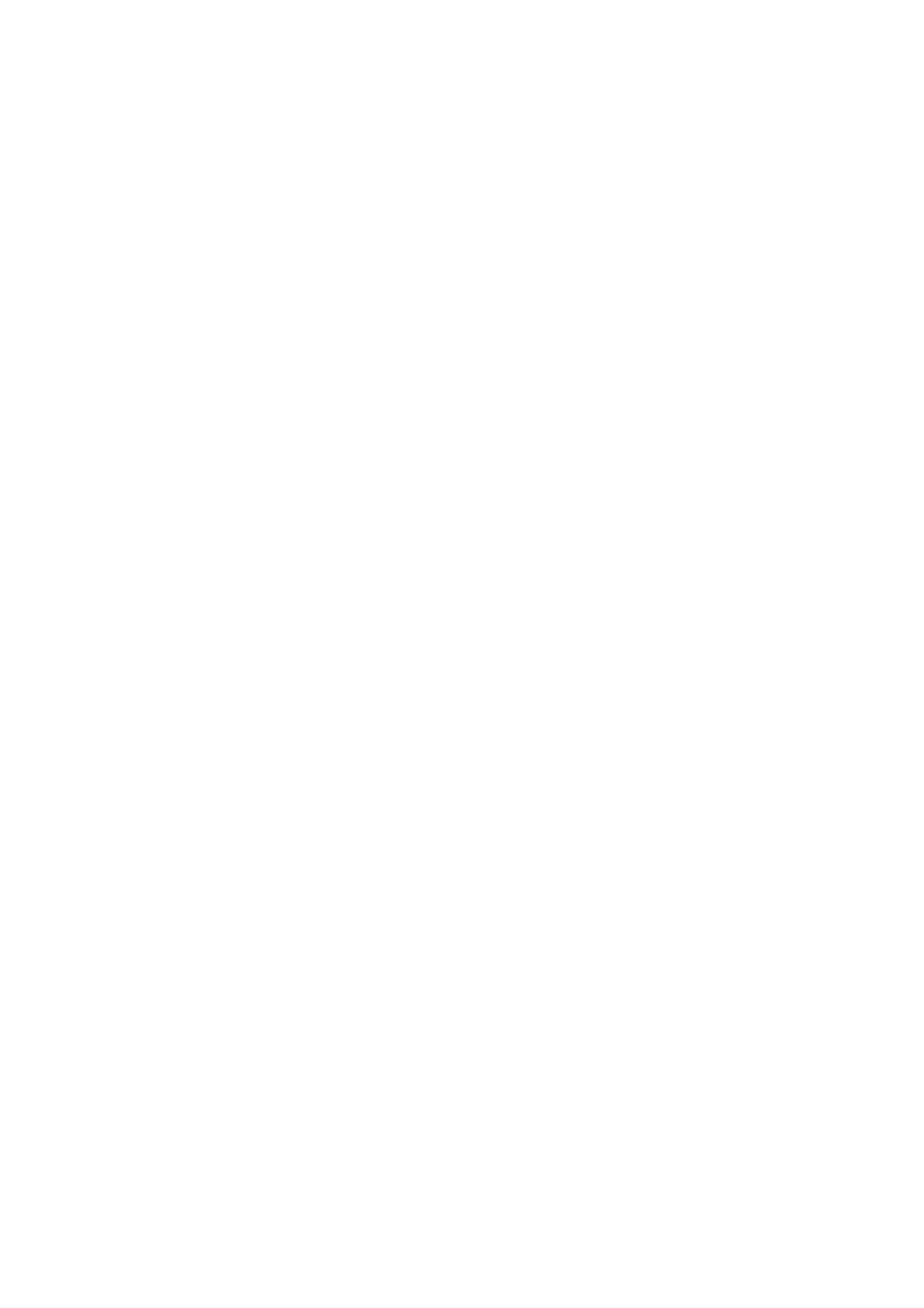# RESOLUTION No. X

### **Agreement between the Office International des Epizooties and the World Health Organization**

### CONSIDERING

The agreement between the World Health Organization and the Office International des Epizooties adopted on 4 and 8 August 1960

That it is desirable, in the general interest of all concerned, to update the terms of cooperation between the Office International des Epizooties and the World Health Organization

The Agreement between the two organisations approved following the deliberations of the Administrative Commission (71 SG/19),

THE COMMITTEE

#### DECIDES

To approve the terms of this document and its signature by the Director General on behalf of the OIE.

 $\overline{\phantom{a}}$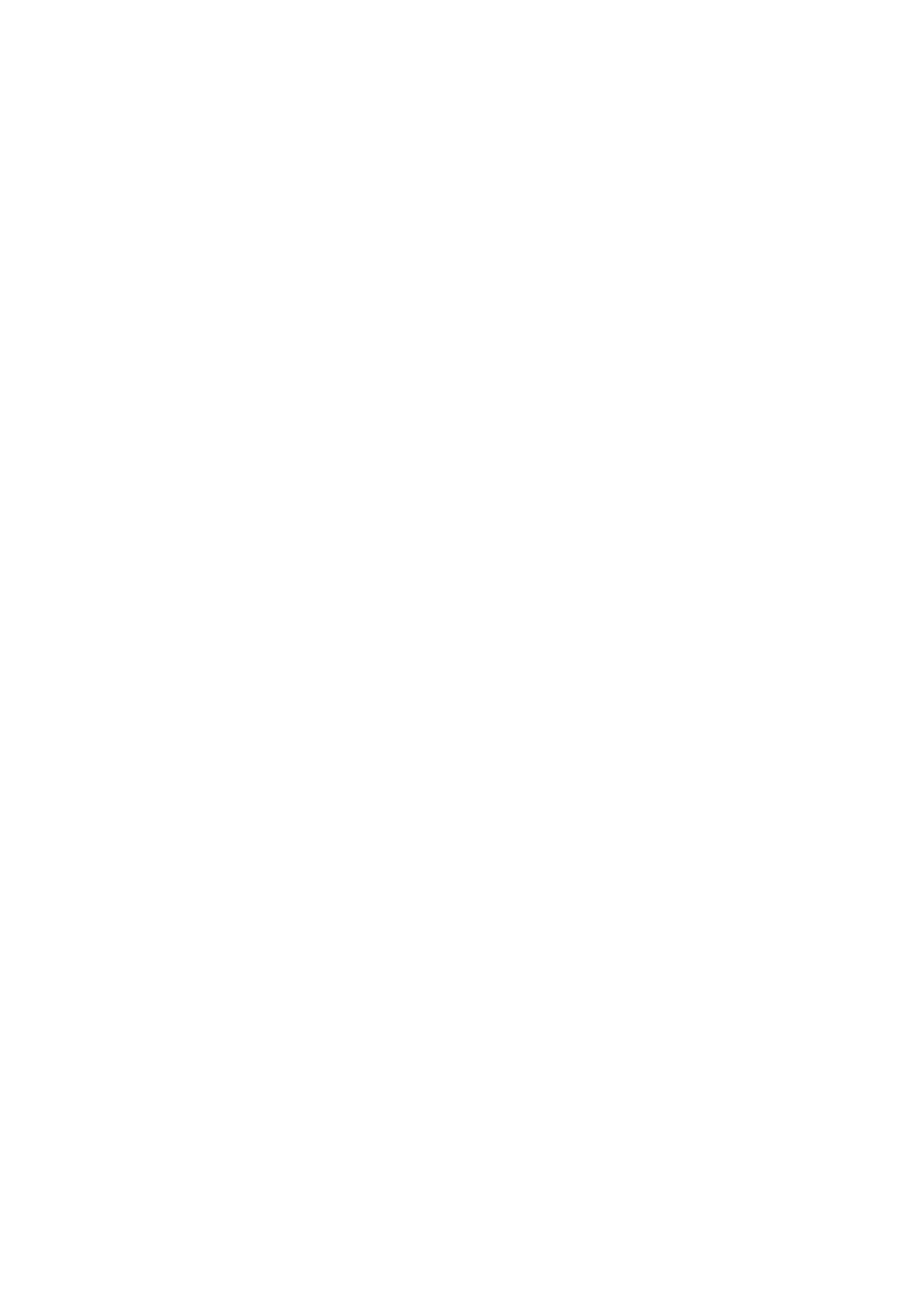# RESOLUTION No. XI

### **Agreement between the Office International des Epizooties and the Fédération Equestre Internationale**

### CONSIDERING

That it is desirable, in the general interest of all concerned, that cooperation be established between the Office International des Epizooties and the Fédération Equestre Internationale.

The Agreement between the two organisations approved following the deliberations of the Administrative Commission and signed by the Director General (71 SG/21),

THE COMMITTEE

#### DECIDES

To approve the terms of this document and its signature by the Director General on behalf of the OIE.

 $\overline{\phantom{a}}$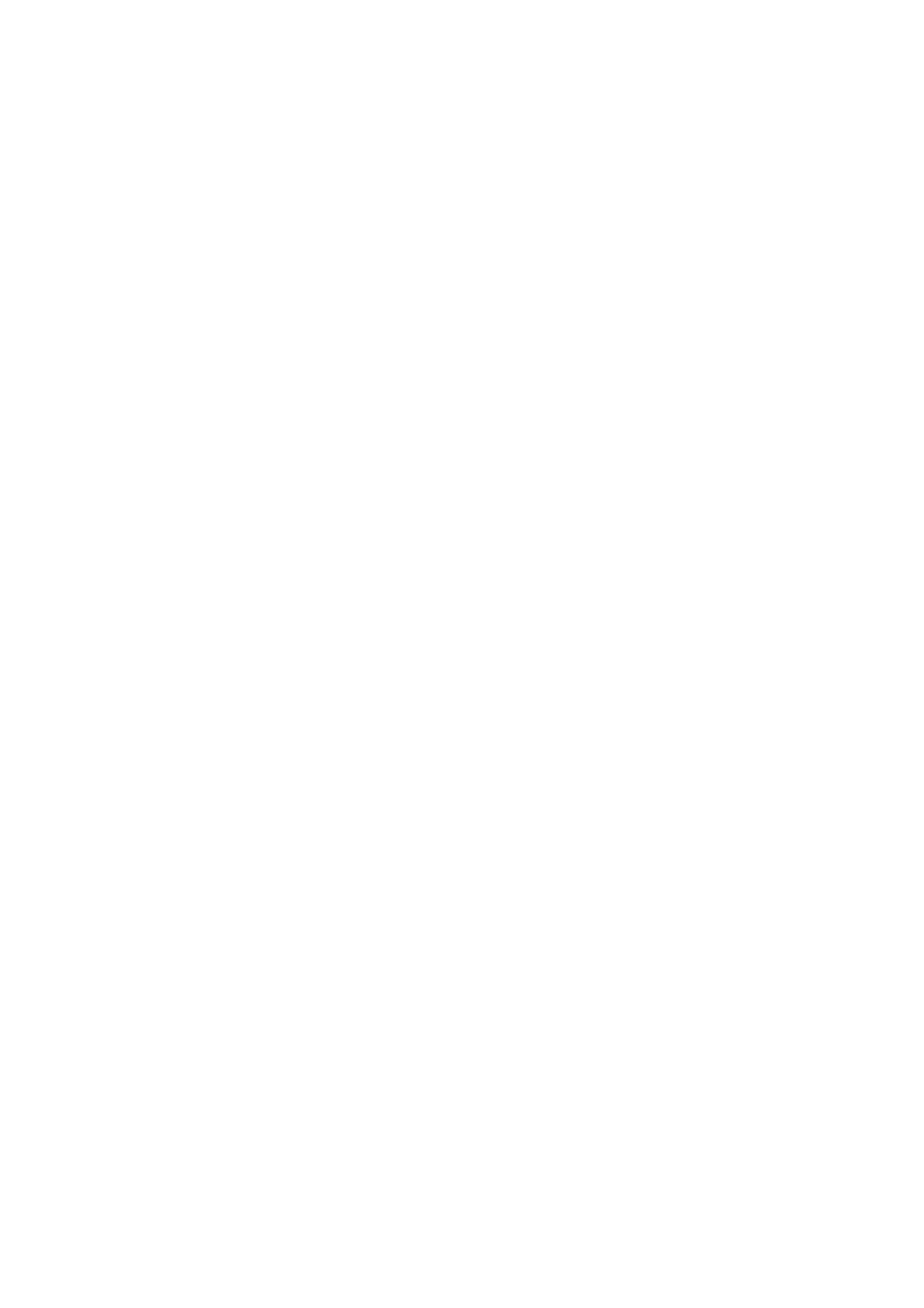# RESOLUTION No. XII

### **Agreement between the Office International des Epizooties and the International Dairy Federation**

### CONSIDERING

That it is desirable, in the general interest of all concerned, that cooperation be established between the Office International des Epizooties and the International Dairy Federation.

The Agreement between the two organisations approved following the deliberations of the Administrative Commission and signed by the Director General (71 SG/22),

THE COMMITTEE

#### DECIDES

To approve the terms of this document and its signature by the Director General on behalf of the OIE.

 $\overline{\phantom{a}}$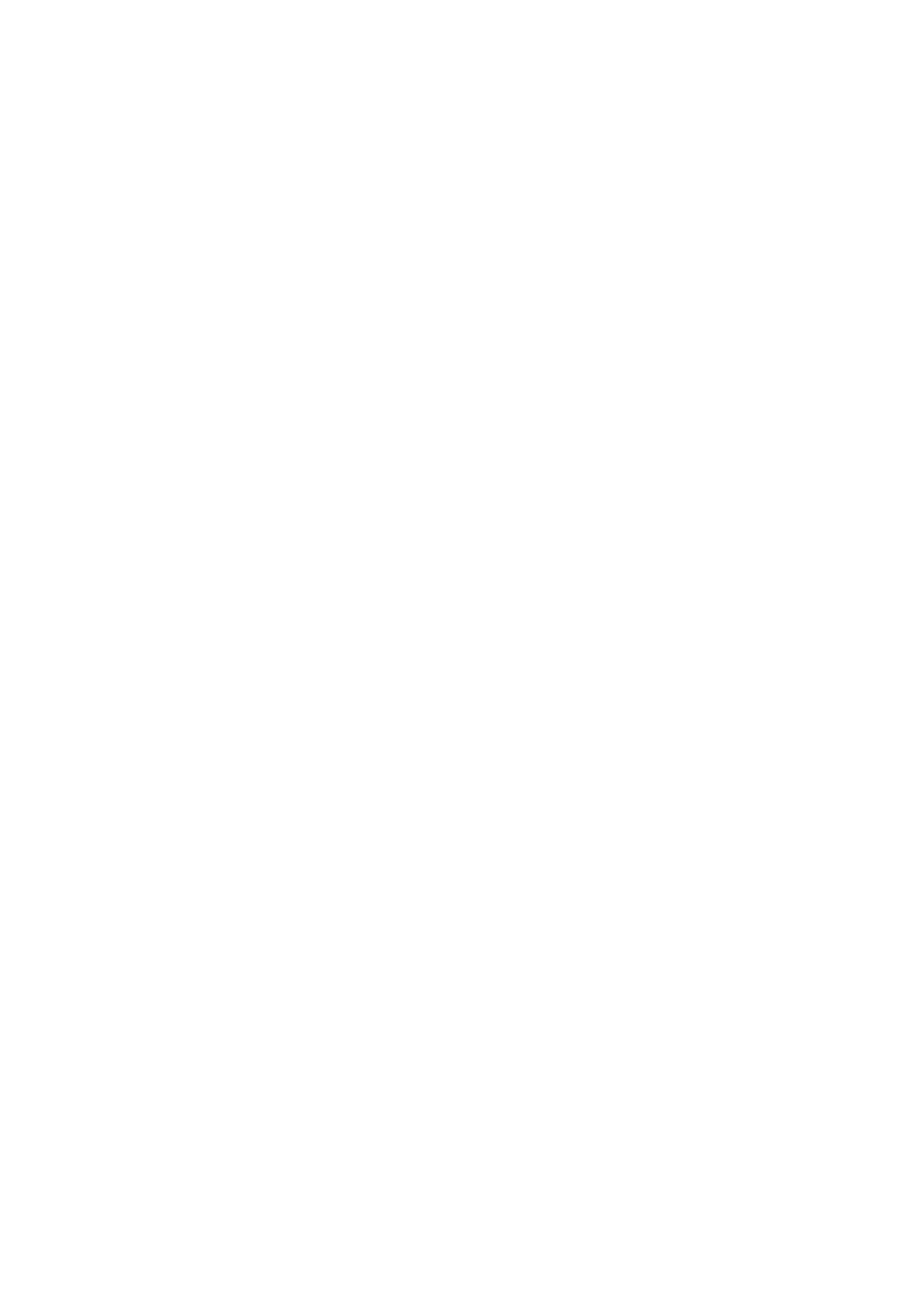# RESOLUTION No. XIII

### **Agreement between the Office International des Epizooties and the Southern African Development Community**

### CONSIDERING

That it is desirable, in the general interest of all concerned, that cooperation be established between the Office International des Epizooties and the Southern African Development Community

The Agreement between the two organisations approved following the deliberations of the Administrative Commission and signed by the Director General (71 SG/23),

#### THE COMMITTEE

#### DECIDES

To approve the terms of this document and its signature by the Director General on behalf of the OIE.

 $\overline{\phantom{a}}$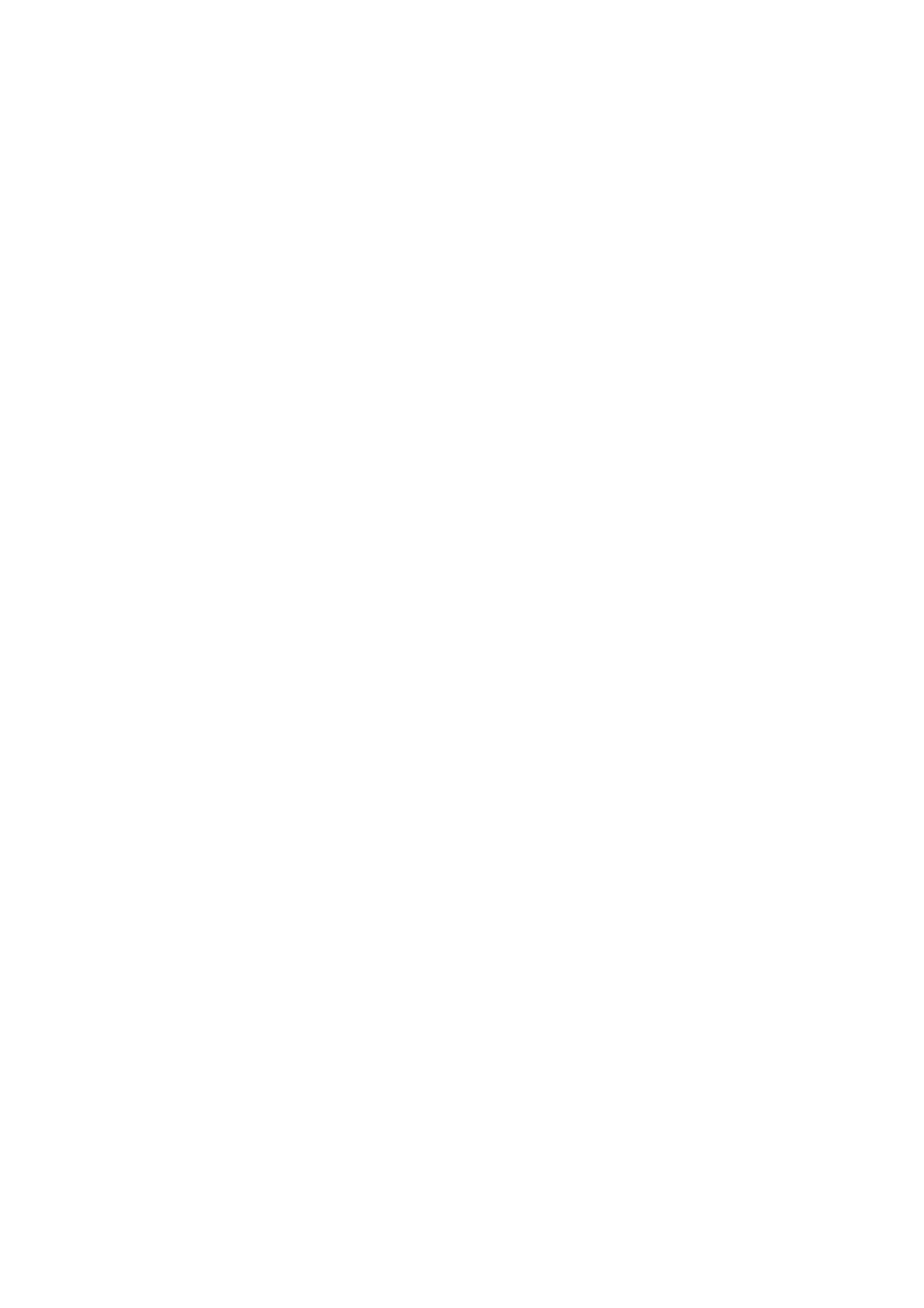### RESOLUTION No. XIV

### **Agreement between the Office International des Epizooties and the Economic Commission on Cattle, Meat and Fish Resources**

### CONSIDERING

That it is desirable, in the general interest of all concerned, that cooperation be established between the Office International des Epizooties and the Economic Commission on Cattle, Meat and Fish Resources

The Agreement between the two organisations approved following the deliberations of the Administrative Commission (71 SG/24),

THE COMMITTEE

#### DECIDES

To approve the terms of this document and its signature by the Director General on behalf of the OIE.

 $\overline{\phantom{a}}$  , where  $\overline{\phantom{a}}$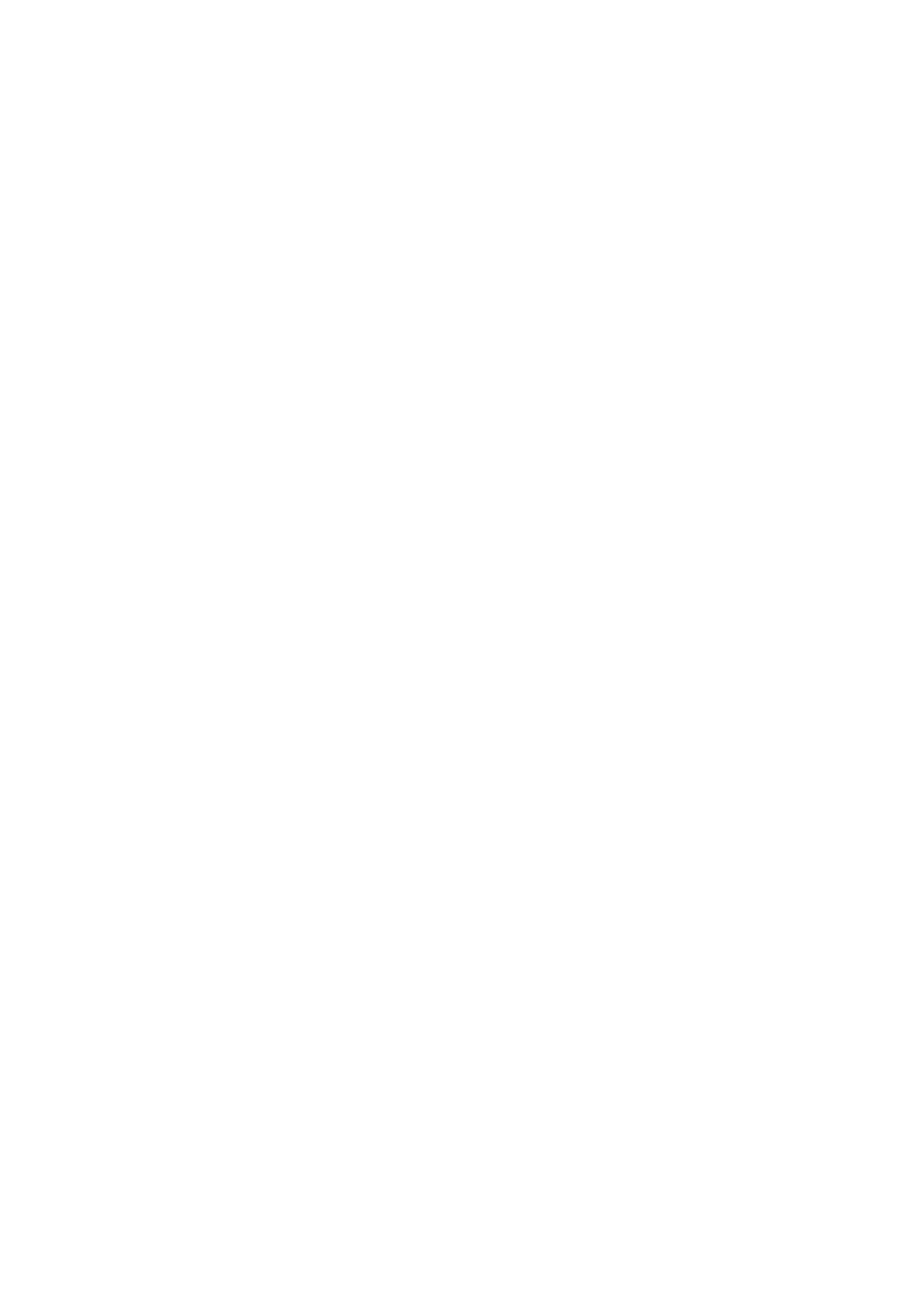# RESOLUTION No. XV

# **Appendix to the Agreement between the Office International des Epizooties and the Secretariat of the Pacific Community**

### CONSIDERING

That it is desirable, in the general interest of all concerned, that cooperation be developed between the Office International des Epizooties and the Secretariat of the Pacific Community

The Appendix to the Agreement between the two organisations approved following the deliberations of the Administrative Commission (71 SG/25),

THE COMMITTEE

### DECIDES

To approve the terms of the aforementioned Appendix to the Agreement and its signature by the Director General on behalf of the OIE.

 $\overline{\phantom{a}}$  , where  $\overline{\phantom{a}}$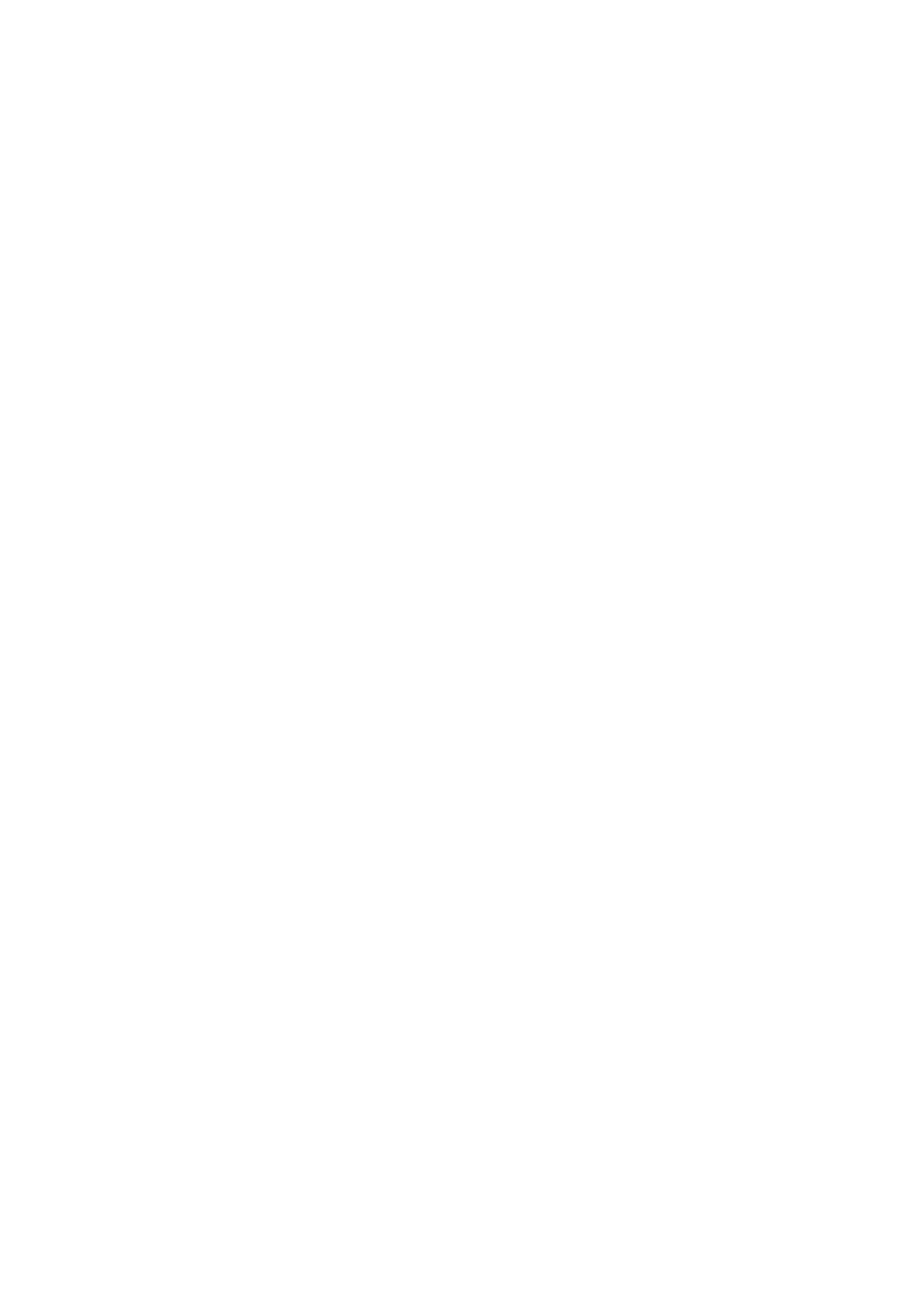# RESOLUTION No. XVI

# **Use of a common name for the Office International des Epizooties**

Considering the International Agreement for the creation of an Office International des Epizooties in Paris, dated 25 January 1924, and in particular Article 1 of the said Agreement,

Considering the Organic Rules dated 24 May 1973, and in particular Article 6 of the said Rules relating to the competence of the International Committee of the OIE,

Considering that the scope of the OIE's missions has evolved beyond the prevention and control of epizootic diseases to include all animal health issues and their public health implications and management needing to be addressed on a regional or global scale,

Noting the OIE's permanent role in knowledge of the international animal health situation and in the sanitary safety of world trade in animals and animal products,

THE COMMITTEE

### AUTHORISES

The Director General and the Departments of the OIE to use, in all circumstances, alongside the statutory name of the Office, the common name "World Organisation for Animal Health".

 $\overline{\phantom{a}}$  , where  $\overline{\phantom{a}}$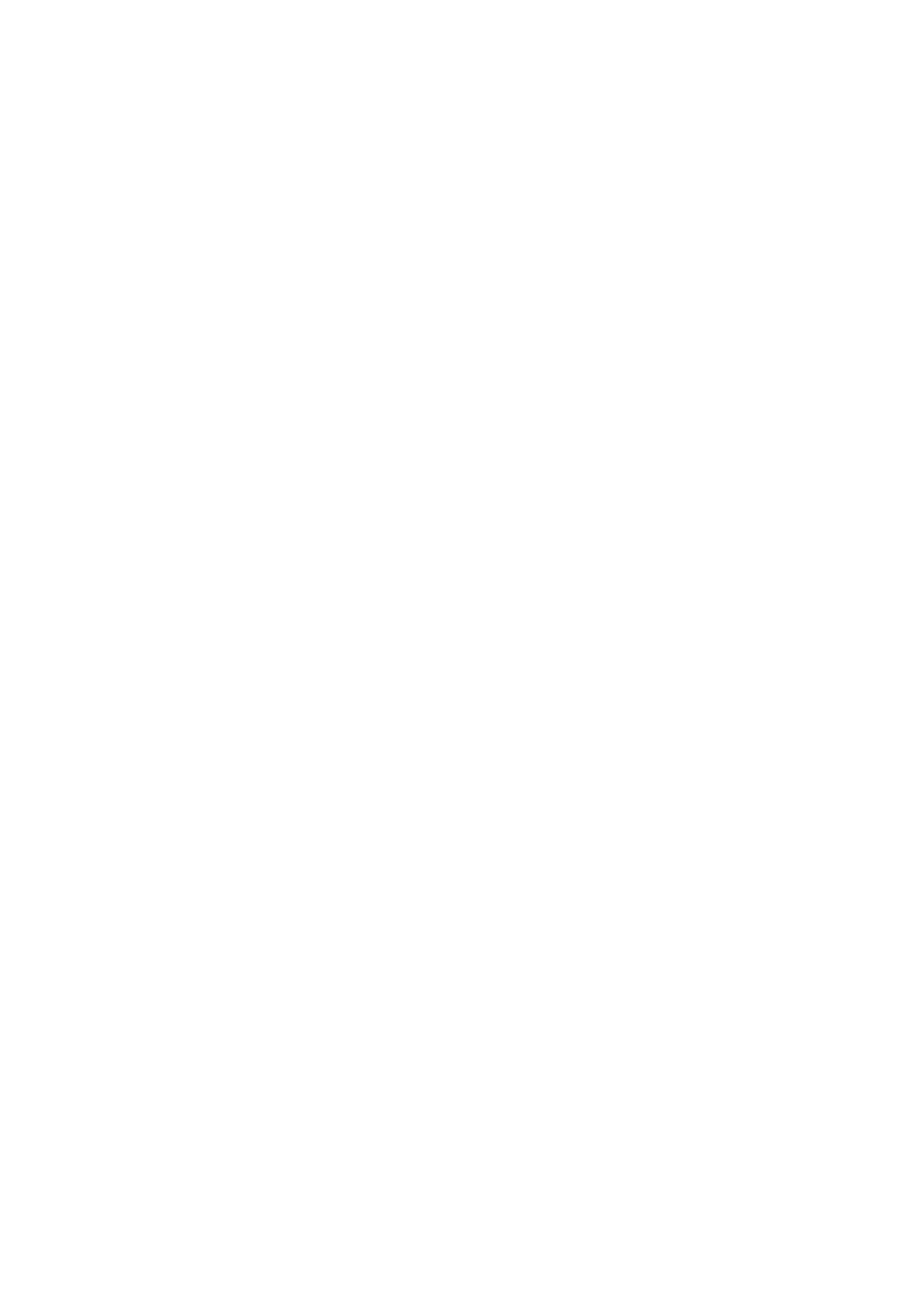# RESOLUTION No. XVII

# **New terms of reference for the Specialist Commissions of the Office International des Epizooties**

Noting that the four Specialist Commissions of the Office International des Epizooties (OIE) currently in existence, namely the Foot and Mouth Disease and Other Epizootics Commission, the International Animal Health Code Commission, the Standards Commission and the Fish Diseases Commission, were created by the International Committee in Resolution No. XIV of 27 May 1983, and have on several occasions been modified and complemented by the Intentional Committee in order to update and extend the scope of competence of the said Commissions,

Aware of the present need for a general redefinition of the purpose and mode of operation of the Specialist Commissions, to take into account the evolution and the extension of the missions of the OIE and the necessary changes in the conditions under which it acts,

Mindful of the need for continuity between the existing Specialist Commissions and those that are called upon to succeed them,

Considering the *Basic Texts* and in particular Chapter IV of the General Rules of the OIE relating to Specialist Commissions,

Considering the agreement of the Administrative Commission given after consultation of the four Specialist Commissions by the Director General,

THE COMMITTEE

# DECIDES

reference in appendix to the present Resolution, namely the *Biological Standards Commission* (to replace the Standards Commission), the *Scientific Commission for Animal Diseases* (to replace the Foot and Mouth Disease and Other Epizootics Commission), the *Terrestrial Animal Health Standards Commission* (to replace the International Animal Health Code Commission) and the Aquatic Animal Health Standards Commission (to replace the Fish Diseases Commission). Article 1. Four Specialist Commissions are hereby created, in accordance with the terms of

Article 2. The four Specialist Commissions mentioned in Article 1 shall be referred to in brief as the "Scientific Commission", the "Laboratories Commission", the "Code Commission", and the "Aquatic Animals Commission", respectively.

Article 3. The Director General shall be responsible for the necessary measures to ensure the setting up of the new Commissions, in accordance with their respective terms of reference, and to guarantee the continuity of operation of the OIE Specialist Commissions in collaboration with other international organisations.

 $\overline{\phantom{a}}$  , where  $\overline{\phantom{a}}$ 

(Adopted by the International Committee of the OIE on 22 May 2003)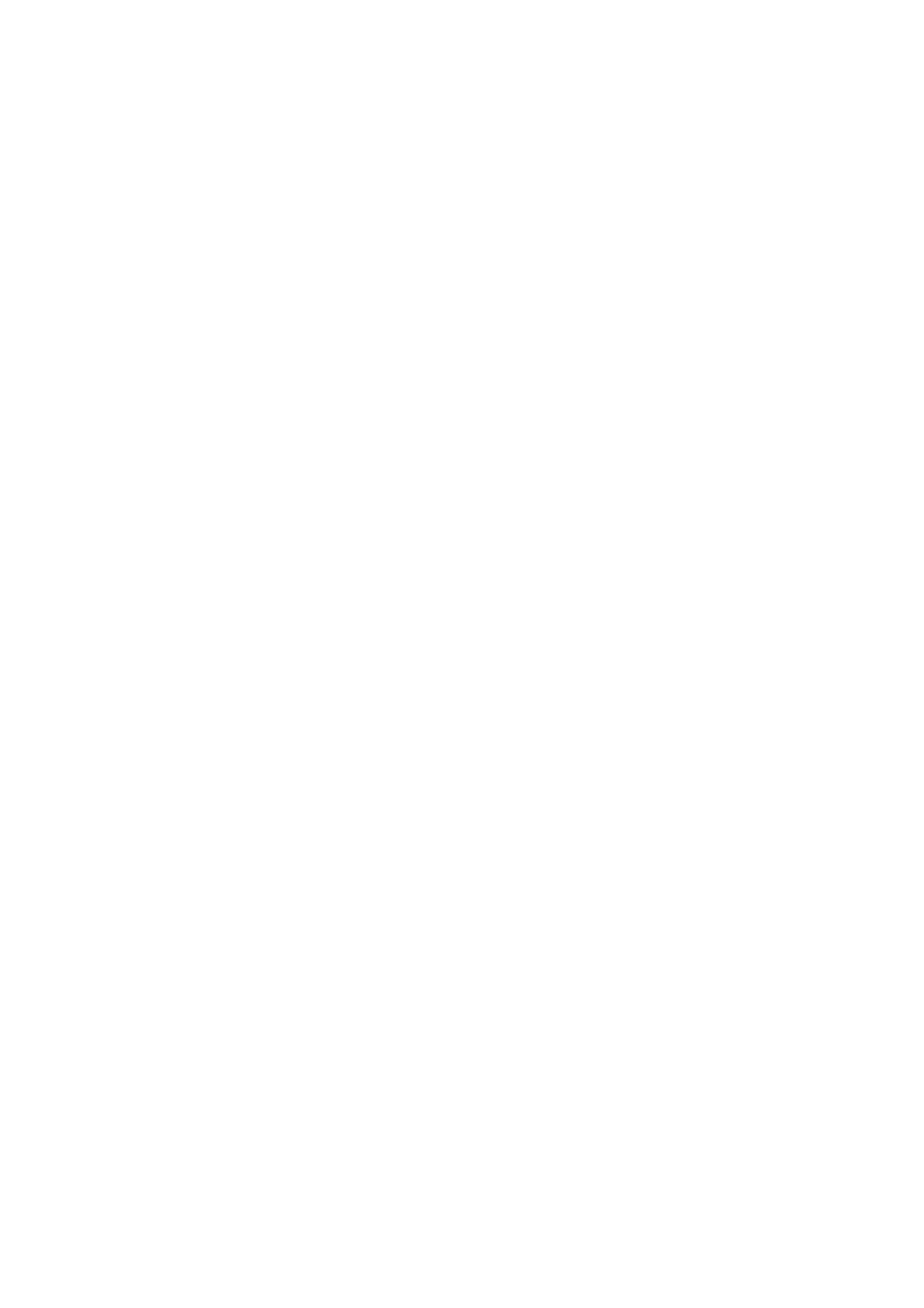# **TERMS OF REFERENCE, INTERNAL RULES AND QUALIFICATIONS OF THE MEMBERS OF THE OIE SPECIALIST COMMISSIONS PRESENTED TO THE OIE INTERNATIONAL COMMITTEE, MAY 2003**

# **OIE SCIENTIFIC COMMISSION FOR ANIMAL DISEASES**  *(in brief "Scientific Commission")*

# **Terms of Reference, Internal Rules and Qualifications of the Members**

# **I. Terms of Reference**

The terms of reference of the OIE Scientific Commission for Animal Diseases shall be:

- 1. To maintain and exchange information on all aspects of terrestrial animal diseases, and to assess recent developments in the practical problems of control and eradication of infectious diseases and the impact of these developments.
- 2. To provide scientific guidance to the OIE on the development of policies relating to the assessment and control of diseases, notably those with the potential to affect trade in terrestrial animals and their products or affect human health.
- 3. To assist the Director General in improving the collection, use and interpretation of statistical information on terrestrial animal diseases, including emerging diseases, for the benefit of OIE Member Countries.
- 4. To provide up-to-date scientific information to the Director General and the other OIE Specialist Commissions, gathered through its own resources or in consultation with scientists, experts and Ad hoc Groups.
- 5. To advise and assist the Director General on problems relating to such diseases, including problems of disease control at the regional and global level.
- 6. To propose procedures for formally recognising the animal health status of OIE Member Countries.
- 7. To undertake, on behalf of the Committee, the assessment of OIE Member Country applications for compliance with OIE standards for freedom from specific terrestrial animal diseases.
- 8. To identify issues that require in-depth review and propose, to the Director General, the composition and terms of reference of experts or Ad hoc Groups of experts convened specifically to study such issues, and if necessary, to participate in the work of these Groups.
- 9. To advise the Director General on the composition and the activities of the Working group on Wildlife diseases and to coordinate its work.
- 10 To reply to relevant queries relating to methods for the control of terrestrial animal diseases.
- 11. To represent the OIE at scientific and specialised conferences upon the request of the Director General.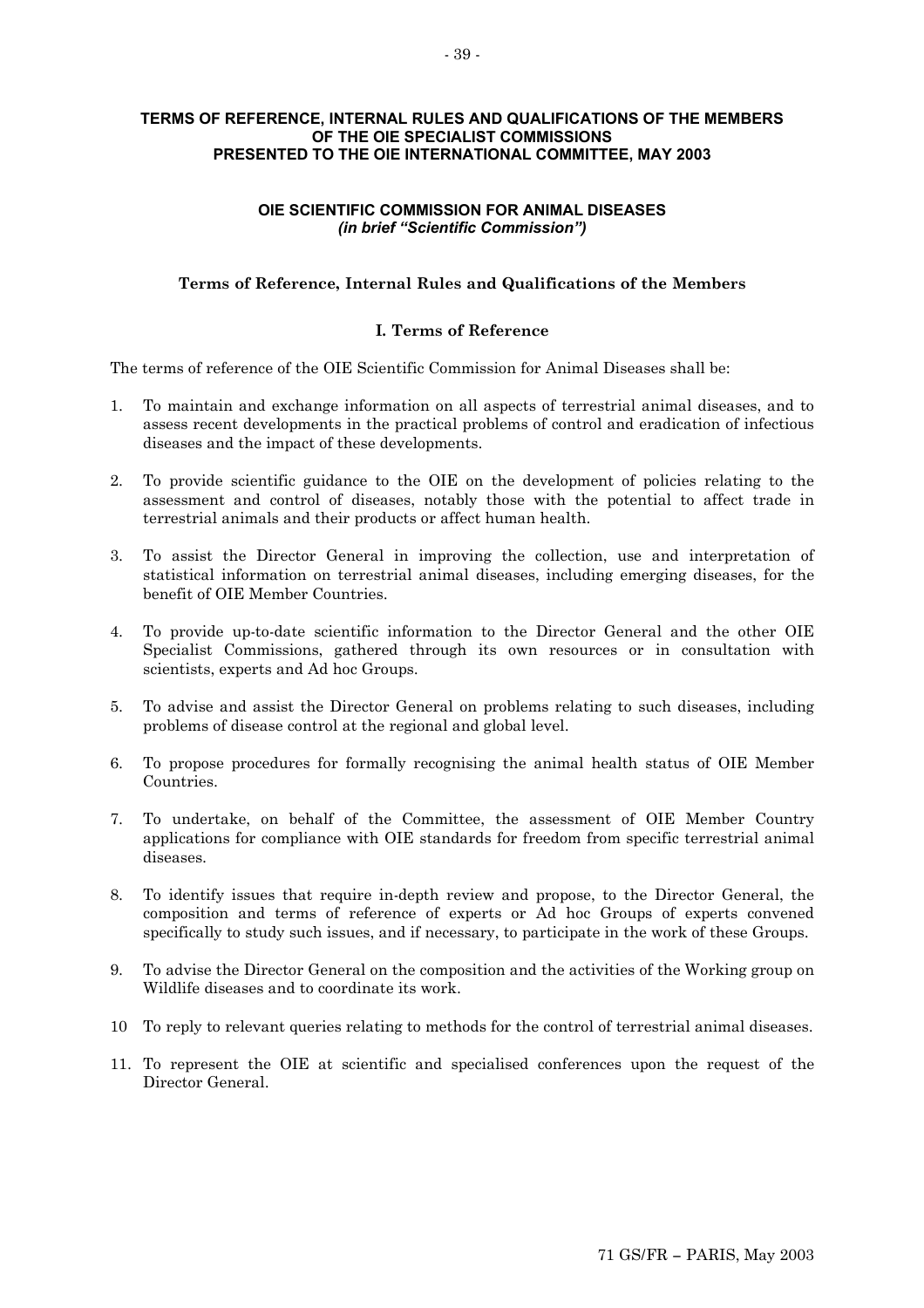## **II. Internal Rules**

## Article 1

The OIE Scientific Commission for Animal Diseases shall consist of a Bureau (comprised of a President, a Vice-President and a Secretary General) and two other Members.

### Article 2

The Committee elects the Members of the Bureau individually and then the other two Members, taking into account the need for a geographically balanced representation, and the need for relevant expertise.

The Members of the Commission are elected for a period of three years.

The mandate of the Commission may be renewed by the Committee.

Positions should be filled as they fall vacant before elections as indicated in the first paragraph.

#### Article 3

The Commission shall meet at least once a year between the General Sessions of the Committee. At least one of the meetings in the year shall be held in conjunction with the Terrestrial Animal Health Standards Commission and if necessary with other Specialist Commissions. A special meeting may be organised immediately prior to the General Session.

#### Article 4

The Bureau of the Commission shall meet alone at such times and places as may be determined by the Director General, in consultation with the President of the Commission.

#### Article 5

Where appropriate, specialists from national/regional/international organisations and from OIE Collaborating Centres and Reference Laboratories, designated by the Director General, shall attend certain parts of meetings of the Commission and of the Bureau for topics relating to their field of competence.

#### Article 6

After each meeting, the Secretary General of the Commission shall provide the Director General with a report on the proceedings of the meeting, a draft of a work programme and the proposed dates for the next meeting.

#### Article 7

The Commission shall make available to the Director General, by no later than 1 February of each year, all texts which are to be presented for adoption or comment during the following General Session of the Committee. These texts shall be sent by the Central Bureau to Member Countries for examination and comment before the General Session.

#### Article 8

The President of the Commission will report annually to the Committee the activities of the Commission and the draft of the relevant resolutions.

#### Article 9

All formal correspondence between the Commission and outside individuals or bodies shall be issued through the office of the Director General.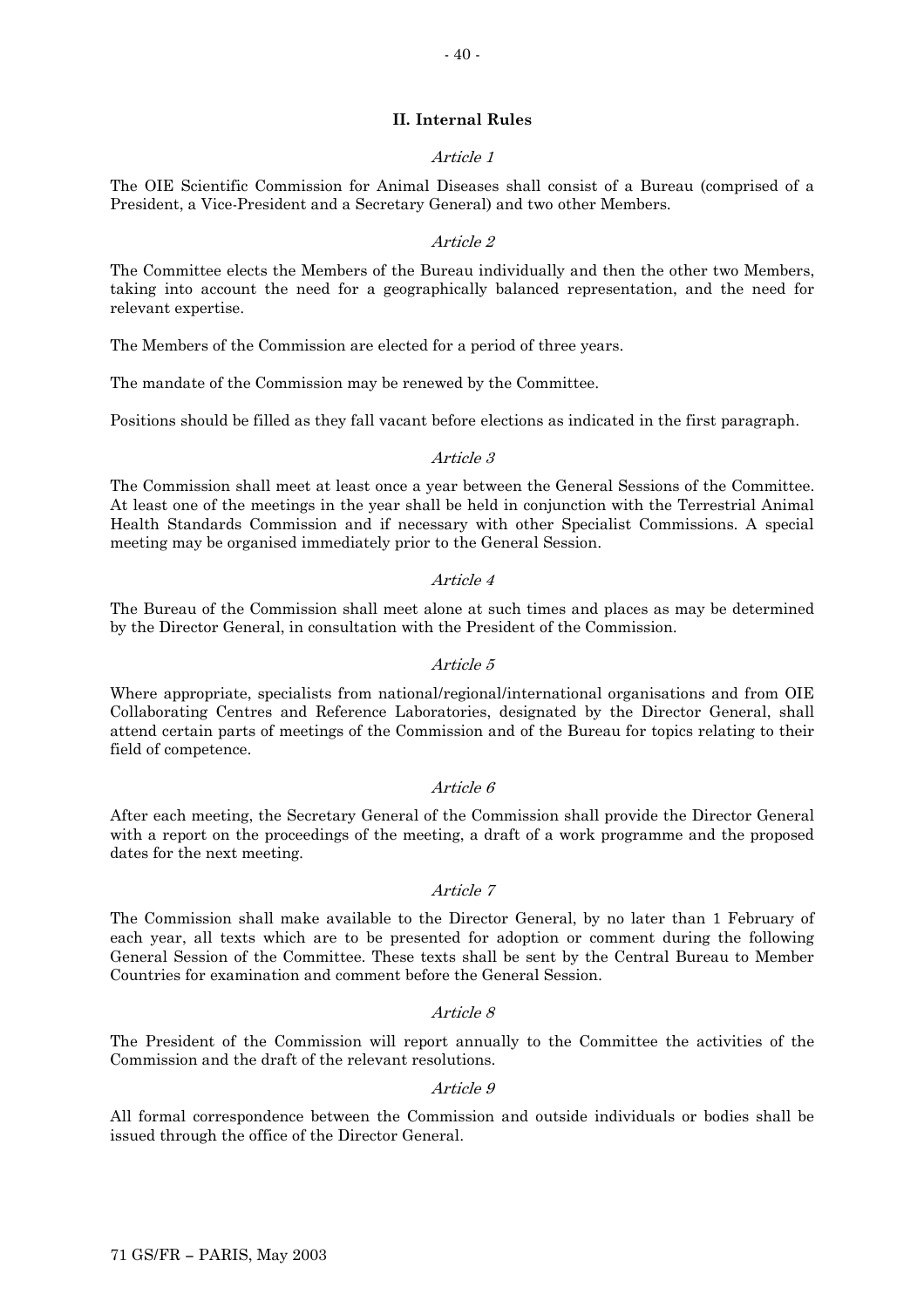The Central Bureau shall assist the Secretary General of the Commission in recording meetings of the Commission and preparing reports, notably by providing secretarial support, wordprocessing equipment and translation services.

### Article 11

Unless otherwise decided by the Committee, the Commission shall coordinate a Specialist Conference at least once every three years, in consultation with the Director General and with the assistance of the Central Bureau, the Collaborating Centres and the Reference Laboratories of the OIE.

## **III. Qualifications of the Members**

#### Article 1

Commission Members shall be veterinarians with post-graduate training in a field relevant to the control of infectious diseases of animals.

#### Article 2

Commission Members shall have a Curriculum Vitae and scientific publication record appropriate to an international specialist in a field or fields relevant to the control of infectious diseases of animals.

#### Article 3

 $\overline{\phantom{a}}$  , where  $\overline{\phantom{a}}$ 

Commission Members shall have appropriate experience in animal disease control.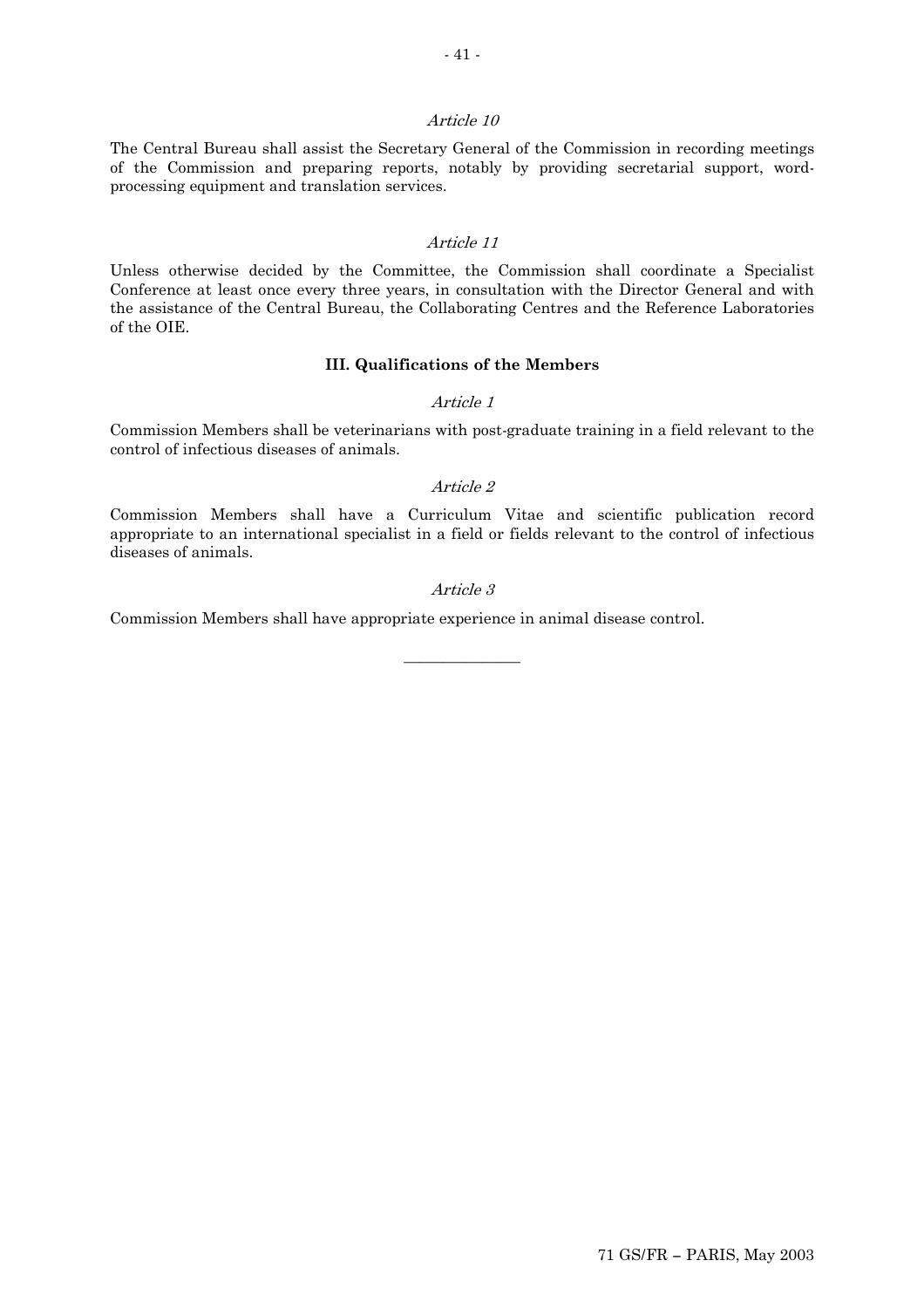# **OIE BIOLOGICAL STANDARDS COMMISSION**  *(in brief "Laboratories Commission")*

# **Terms of Reference, Internal Rules and Qualifications of the Members**

# **I. Terms of Reference**

The terms of reference of the OIE Biological Standards Commission shall be:

- 1. To propose methods for the diagnosis and prevention of diseases with respect to international trade or movement of terrestrial animals or their products, particularly diseases included in the OIE Terrestrial Animal Health Code (the Terrestrial Code).
- 2. To define standards for biological products, diagnostic preparations, vaccines and immune sera relating to terrestrial animals.
- procedures for other activities included in the *Terrestrial Code*. 3. To provide, upon request by the Committee or the Director General, standard technical
- Terrestrial Code, as appropriate. 4. To keep the Director General and the Committee informed of advances in scientific knowledge that could have implications for the diagnosis and prevention of terrestrial animal diseases and to make recommendations on amendments or additions to the
- 5. To respond to questions relating to its field of competence from the Director General and the Committee, and collaborate with the other OIE Specialist Commissions and Working Groups.
- 6. To edit the OIE *Manual of Diagnostic Tests and Vaccines for Terrestrial Animals* (the Terrestrial Manual) relating to terrestrial animals.
- 7. To identify keynote speakers to represent the OIE at international conferences.
- 8. To develop concepts and tools for capacity building of the veterinary scientific community in particular in developing countries.
- 9. To advise the Director General on the currency of the list of the OIE experts, Reference Laboratories and Collaborating Centres.
- 10. To facilitate and work with the network of Reference Laboratories and Collaborating Centres to achieve OIE's mandate.
- 11. To identify issues that require in-depth review and propose, to the Director General, the composition and terms of reference of experts or Ad hoc Groups of experts convened specifically to study such issues, and if necessary, to participate in the work of these Groups.
- 12. To represent the OIE at scientific and specialised conferences upon the request of the Director General.

# **II. Internal Rules**

### Article 1

The OIE Biological Standards Commission shall consist of a Bureau (comprised of a President, a Vice-President and a Secretary General).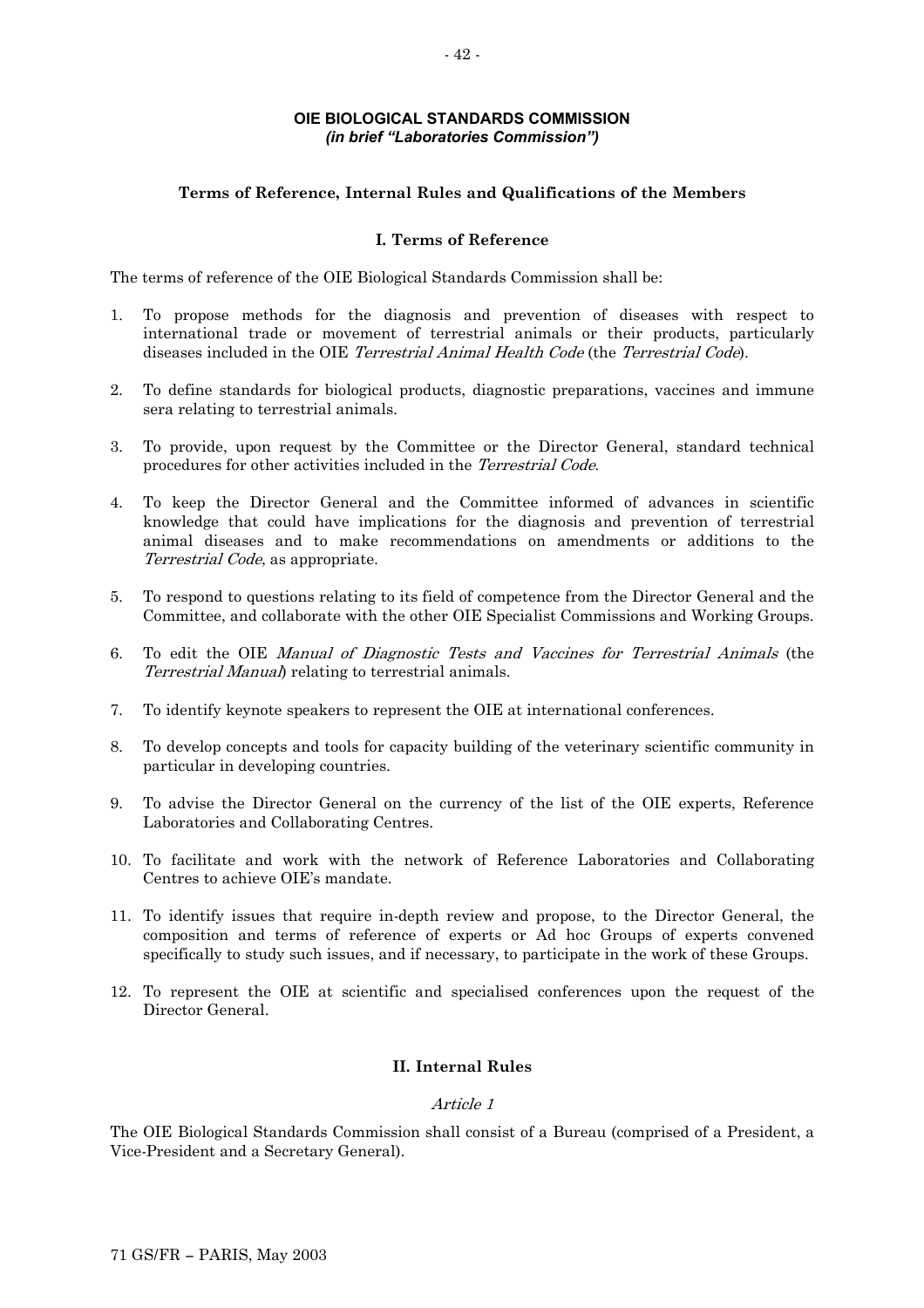The Members of the Bureau shall be elected individually by the Committee for a period of three years, taking into account the need for a geographically balanced representation, and the need for relevant expertise.

The mandate of the Members of the Bureau may be renewed by the Committee.

Positions should be filled as they fall vacant before elections as indicated in the first paragraph.

## Article 3

The Commission shall meet at least once a year between General Sessions of the Committee to finalise standards to be presented to the Committee. Wherever necessary, the Commission shall hold joint meetings with other Specialist Commissions. A special meeting may be organised immediately prior to the General Session.

### Article 4

The Bureau of the Commission shall meet alone at such times and places as may be determined by the Director General, in consultation with the President of the Commission.

### Article 5

Where appropriate, specialists from national/regional/international organisations and from OIE Collaborating Centres and Reference Laboratories, designated by the Director General, shall attend certain parts of meetings of the Commission for topics relating to their field of competence.

## Article 6

After each meeting, the Secretary General of the Commission shall provide the Director General with a report on the proceedings of the meeting, a draft of a work programme and the proposed dates for the next meeting.

### Article 7

The Commission shall make available to the Director General, by no later than 1 February of each year, all texts which are to be presented for adoption or comment during the following General Session of the Committee. These texts shall be sent by the Central Bureau to Member Countries for examination and comment before the General Session.

### Article 8

The President of the Commission will report annually to the Committee the activities of the Commission and the draft of the resolutions that it wishes the Committee to adopt.

### Article 9

When reporting to the Committee on the activities of the Commission, the President of the Commission shall present proposals for standards on which Member Countries have been consulted in accordance with Article 7 above.

### Article 10

All formal correspondence between the Commission and outside individuals or bodies shall be issued through the office of the Director General.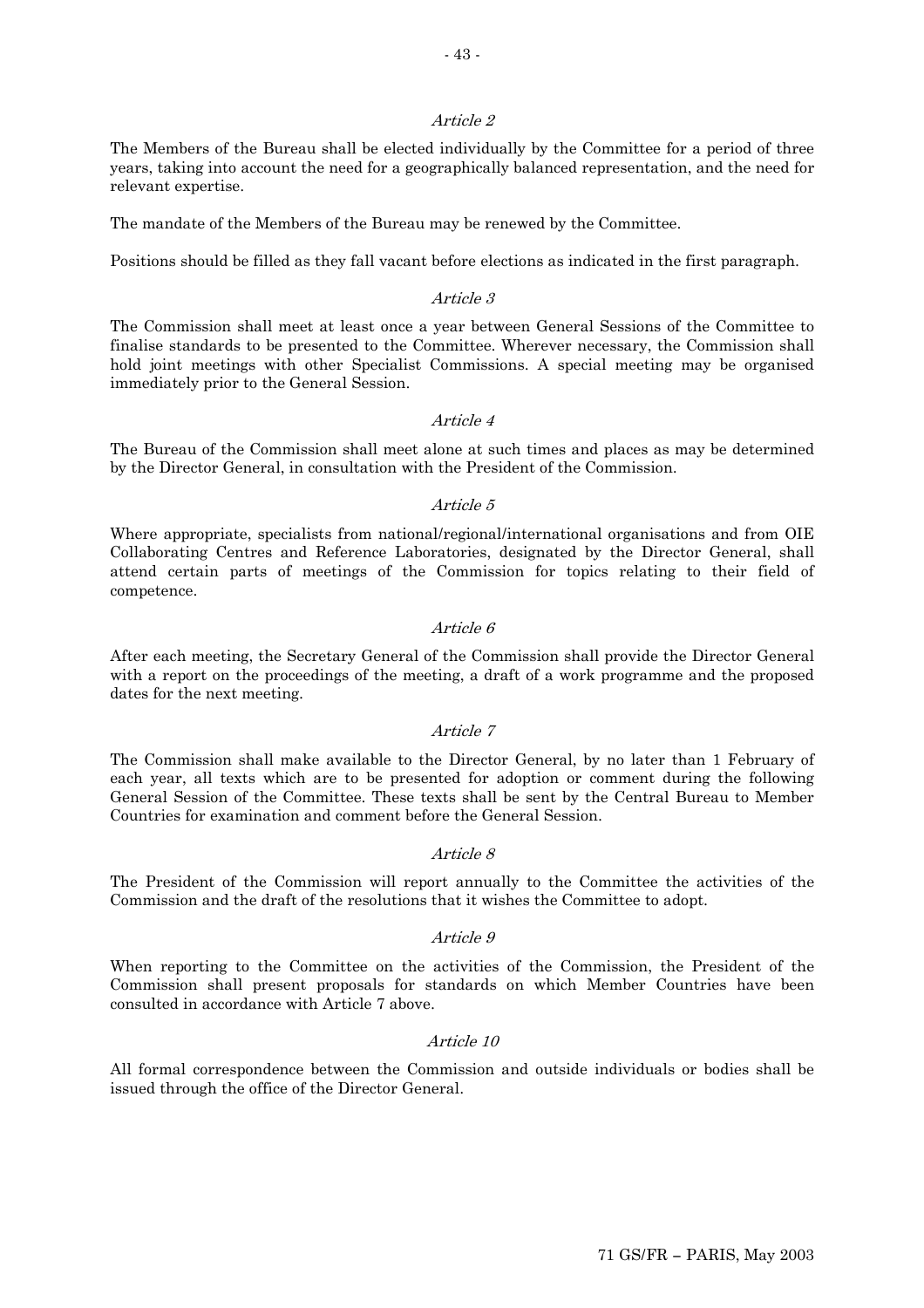Member Countries as to whether or not the *Terrestrial Manual* is continuing to satisfy their The President of the Commission, in concert with the Bureau, shall periodically consult with needs as an international standard.

### Article 12

The Central Bureau shall assist the Secretary General of the Commission in recording meetings of the Commission and preparing reports, notably by providing secretarial support, wordprocessing equipment and translation services.

## **III. Qualifications of the Members**

#### Article 1

Commission Members shall be recognised specialists in the field of infectious terrestrial animal disease diagnosis and/or prevention, particularly in laboratory methods and operations.

#### Article 2

Commission Members shall have international experience, at the regional or global level, in the area of laboratory diagnosis and/or immunological prevention of infectious animal diseases.

### Article 3

Commission Members shall have specialised training in laboratory terrestrial animal disease diagnosis.

 $\overline{\phantom{a}}$  , where  $\overline{\phantom{a}}$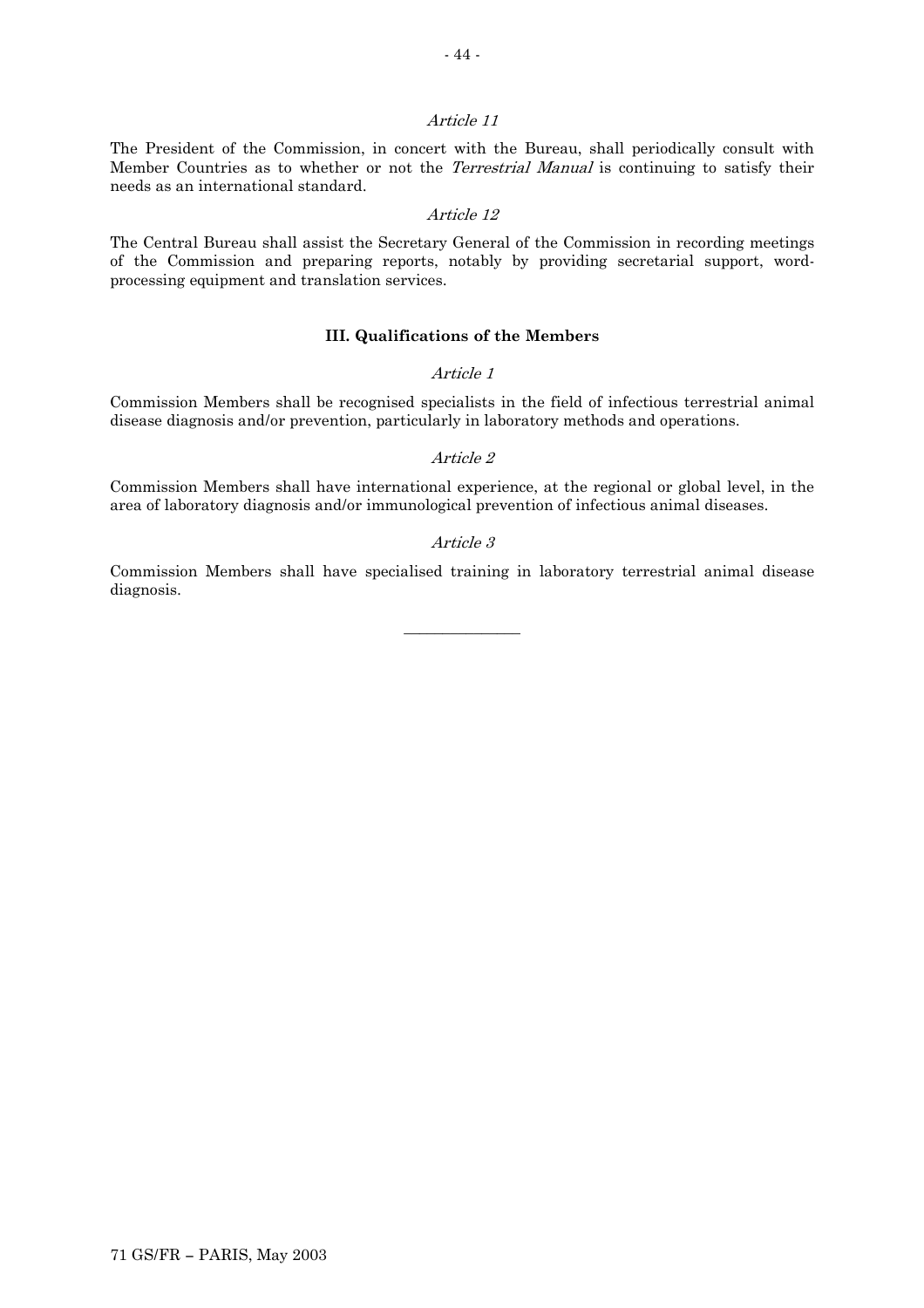# **OIE TERRESTRIAL ANIMAL HEALTH STANDARDS COMMISSION**  *(in brief "Code Commission")*

## **Terms of reference, Internal Rules and Qualifications of the Members**

## **I. Terms of Reference**

The terms of reference of the OIE Terrestrial Animal Health Standards Commission shall be:

- 1. To promote the adoption by the Committee of animal health (including zoonoses), animal welfare and animal production food safety standards, guidelines and recommendations concerning trade or international movement of mammals, birds and bees, and their products. Such standards, guidelines and recommendations are designed to minimise the risks of transmitting diseases (including zoonoses) while avoiding unjustified sanitary barriers.
- 2. To edit an annual compendium of such standards, guidelines and recommendations (the OIE Terrestrial Animal Health Code – the Terrestrial Code) in formats and languages as required by the Committee.
- 3. To advise the Director General on the composition and the activities of the Working Groups on animal welfare and animal production food safety, and to coordinate their work.
- 4. To develop in collaboration with other OIE Specialist Commissions and with relevant experts:
	- a) generic chapters in the *Terrestrial Code* which address general topics such as evaluation OIE Aquatic Animal Health Code. of veterinary services, certification, regionalisation, risk analysis methodology, antimicrobial resistance and which are in harmony with similar recommendations in the
	- b) disease-specific chapters and appendices in the *Terrestrial Code* which are maintained current with the latest scientific information, and which provide clear guidance to users on terrestrial animal diseases on the OIE list of notifiable diseases.
- 5. To identify issues that require in-depth review and propose, to the Director General, the composition and terms of reference of experts or Ad hoc Groups of experts convened specifically to study such issues, and if necessary, to participate in the work of these Groups.
- 6. To advise the Director General on issues relevant to its work arising or being discussed in other international organisations (such as the Codex Alimentarius Commission, the International Plant Protection Convention and the WTO) or fora.
- 7. To represent the OIE at scientific and specialised conferences upon the request of the Director General.

# **II. Internal Rules**

### Article 1

The OIE Terrestrial Animal Health Standards Commission shall consist of a Bureau (comprised of a President, a Vice-President and a Secretary General) and three other Members.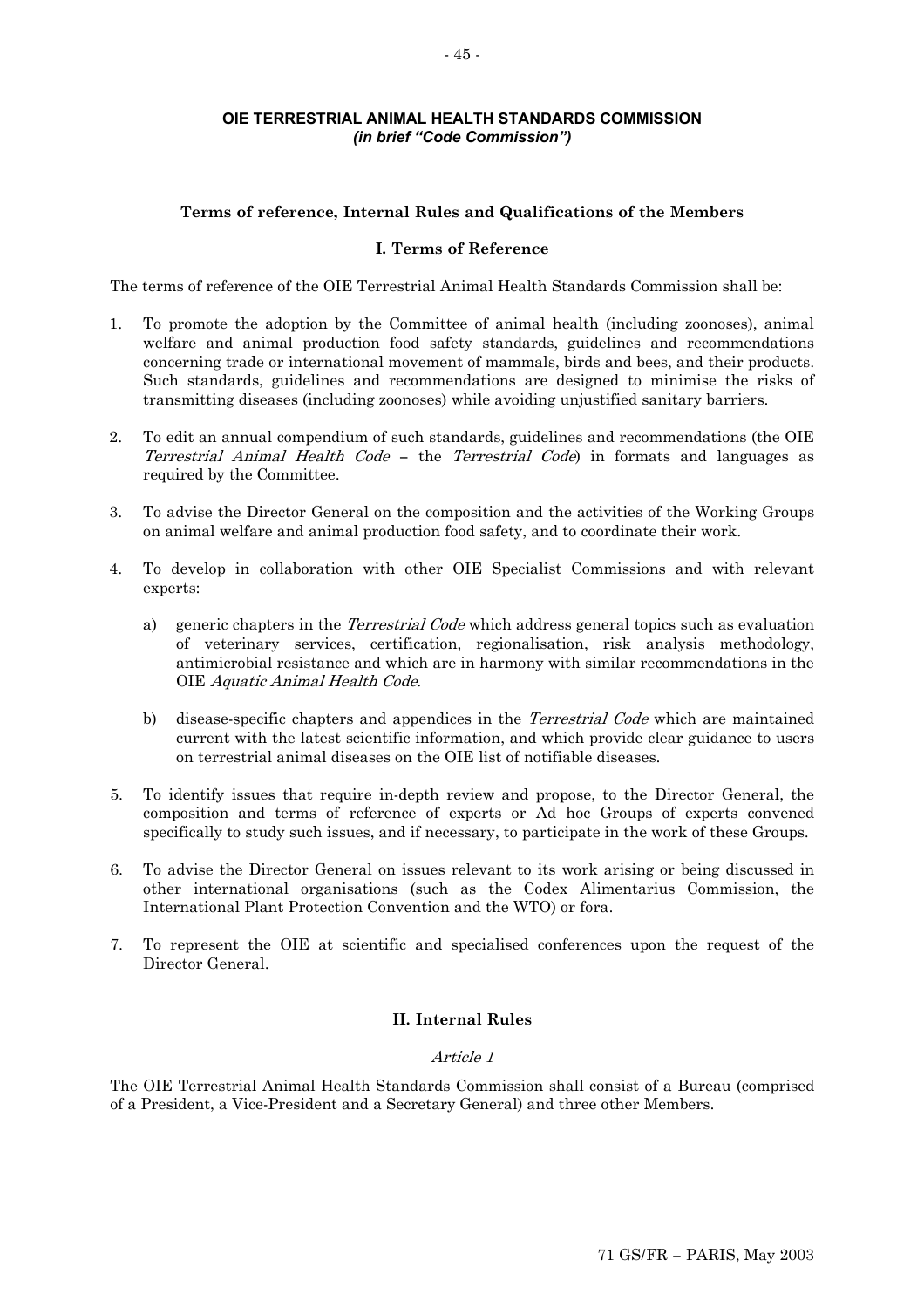The Committee selects the Members of the Bureau individually and then the other three members, taking into account the need for a geographically balanced representation, and the need for relevant expertise.

The members of the Commission are elected for a period of three years.

The mandate of the Commission Members may be renewed.

Positions should be filled as they fall vacant before elections as indicated in the first paragraph.

## Article 3

The Commission shall meet at least once during the year to review comments from Members, to revise chapters as appropriate, and to finalise chapters to be presented to the International Committee. At least one of the meetings in the year shall be held in conjunction with the Scientific Commission for Animal Diseases and the Aquatic Animal Health Standards Commission and if necessary with other Specialist Commissions. A special meeting may be organised immediately prior to the General Session.

## Article 4

The Bureau of the Commission shall meet as often as the DG considers necessary, at a venue determined by the Director General, in consultation with the President of the Commission.

### Article 5

Where appropriate, specialists from national/regional/international organisations and from OIE Collaborating Centres and Reference Laboratories, appointed by the Director General, shall attend certain parts of meetings of the Commission or Bureau for particular topics relating to their field of competence.

### Article 6

After each meeting, the Secretary General of the Commission shall provide the Director General with a report of the proceedings of the meeting, a draft of a work programme and the proposed dates for the next meeting.

### Article 7

The Commission shall make available to the Director General, by no later than 1 February each year, all texts which are to be presented for adoption or comments during the following General Session of the Committee. These texts shall be sent by the Central Bureau to Member Countries for examination and comment before the General Session.

### Article 8

The President of the Commission will report annually to the Committee the activities of the Commission and the draft of the resolutions that it wishes the Committee to adopt.

### Article 9

Commission shall present, in the form of chapters of the *Terrestrial Code*, proposed final texts on When reporting to the Committee on the activities of the Commission, the President of the which Member Countries have been consulted, in accordance with Article 7 above.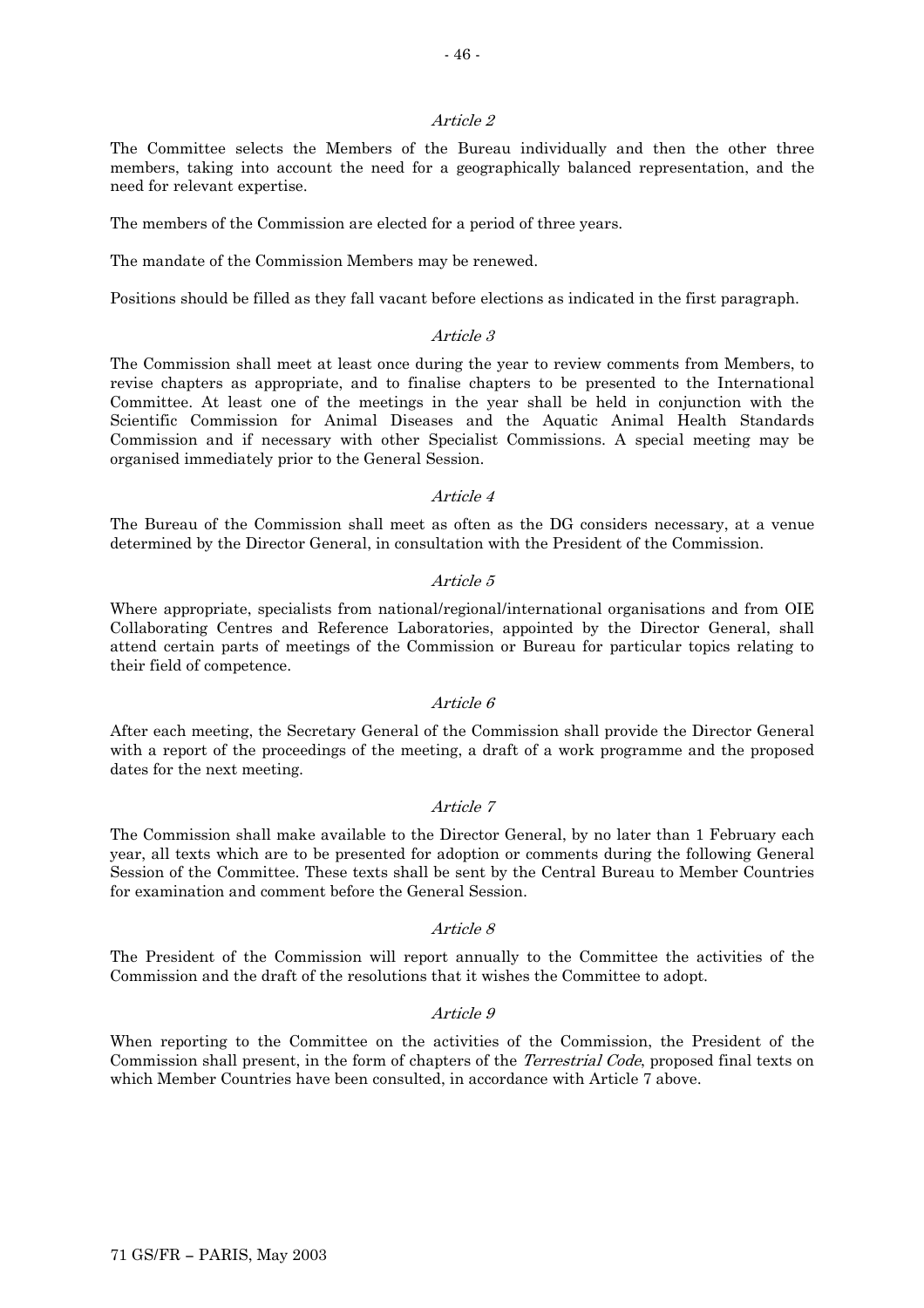All formal correspondence between the Commission and outside individuals or bodies shall be issued through the office of the Director General.

#### Article 11

Member Countries as to whether or not the contents of the *Terrestrial Code* are continuing to The President of the Commission, in concert with the Bureau, shall periodically consult with satisfy their needs as international standards.

#### Article 12

The Central Bureau shall assist the Secretary General of the Commission in recording meetings of the Commission and preparing reports, notably by providing secretarial support, wordprocessing equipment and translation services.

# **III. Qualifications of the Members**

Commission Members shall be veterinarians with a broad knowledge of the major diseases of animals, experience and expertise in the animal health aspects of international trade in animals and animal products, and an understanding and practical experience of the relevant international trading rules.

 $\overline{\phantom{a}}$  , where  $\overline{\phantom{a}}$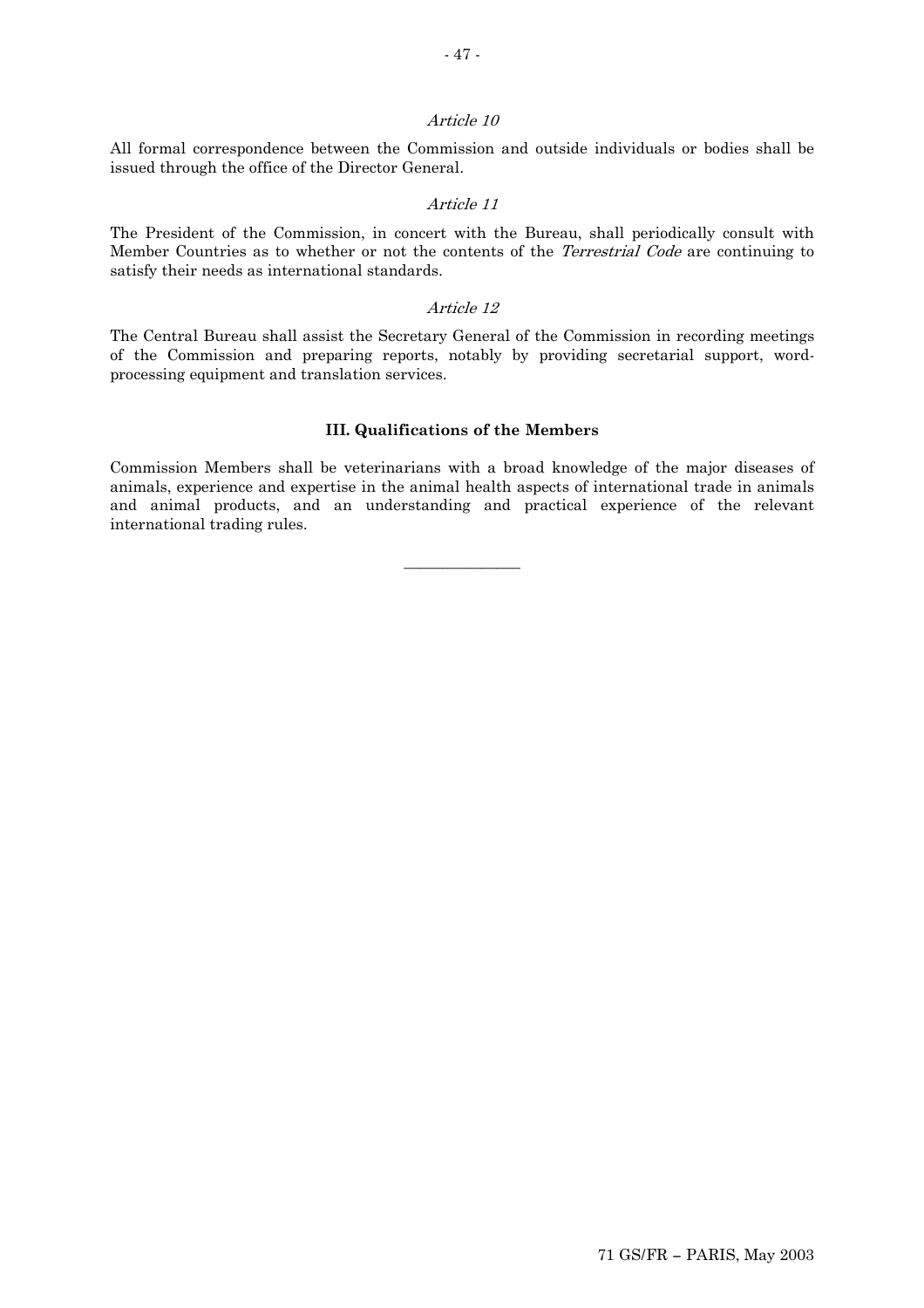# **OIE AQUATIC ANIMAL HEALTH STANDARDS COMMISSION** *(in brief "Aquatic Animals Commission")*

# **Terms of Reference, Internal Rules and Qualifications of the Members**

## **I. Terms of Reference**

The terms of reference of the OIE Aquatic Animal Health Standards Commission shall be:

- 1. To propose the most appropriate methods for surveillance, diagnosis and disease prevention for sanitary security of trade or international movement of aquatic animals and their products covering diseases listed in the OIE Aquatic Animal Health Code (the Aquatic Code). The standards and methods used must reduce the risk of the introduction of pathogens into importing countries while avoiding unjustified sanitary barriers.
- 2. To promote the dissemination among veterinary and other competent authorities of information on aquatic animal diseases. For this purpose, standards and guidelines are also provided in the Aquatic Code and the OIE Manual of Diagnostic Tests for Aquatic Animals (the Aquatic Manual).
- control of aquatic animal diseases, and to formulate proposals for updating the *Aquatic Code* 3. To keep the Committee and the Director General informed of scientific progress on methods of surveillance, diagnosis and disease prevention likely to improve the prevention and the and the Aquatic Manual.
- 4. To develop in collaboration with other OIE Specialist Commissions and with relevant experts:
	- a) generic chapters in the *Aquatic Code* which address general topics such as evaluation of OIE Terrestrial Animal Health Code (the Terrestrial Code). veterinary services, certification, regionalisation, risk analysis methodology, antimicrobial resistance and which are in harmony with similar recommendations in the
	- b) disease-specific chapters and appendices in the *Aquatic Code* and the *Aquatic Manual* which are maintained current with the latest scientific information, and which provide clear guidance to users on aquatic animal diseases in the OIE list, including laboratory diagnostic methods.
- 5. To identify issues that require in-depth review and propose, to the Director General, the composition and terms of reference of experts or Ad hoc Groups of experts convened specifically to study such issues, and if necessary, to participate in the work of these Groups.
- 6. To advise the Director General on issues relevant to its work arising or being discussed in other international organisations or fora.
- 7. To reply to all relevant queries made by the Director General, the Committee or other OIE Commissions.
- 8. To advise the Director General on the currency of the list of the OIE experts, Reference Laboratories and Collaborating Centres.
- 9. To facilitate and work with the worldwide network of Reference Laboratories and Collaborating Centres in the field of aquatic animals, so as to achieve the OIE's mandate.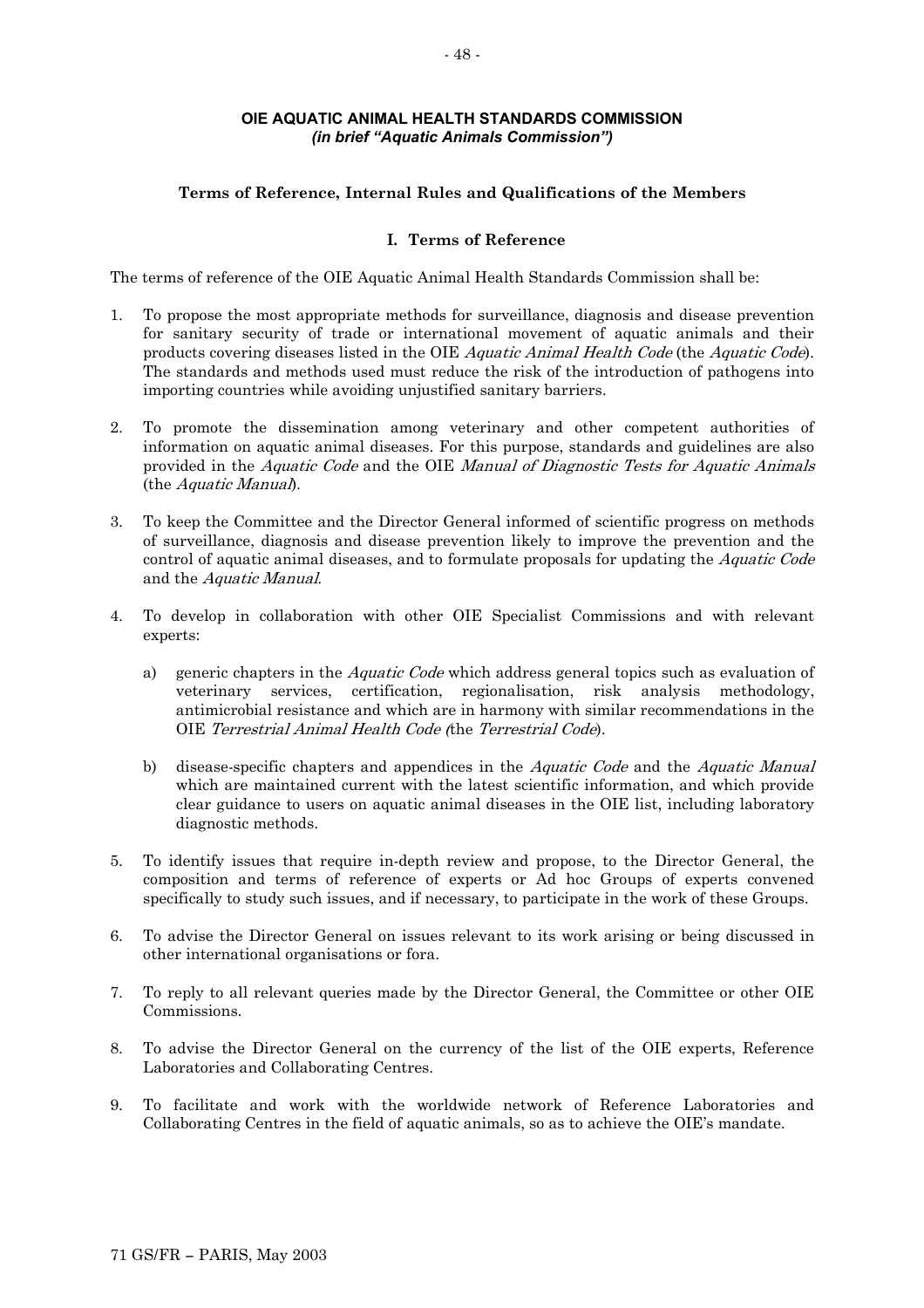## 10. To represent the OIE at scientific and specialised conferences upon the request of the Director General.

### **II. Internal Rules**

### Article 1

The OIE Aquatic Animal Health Standards Commission shall consist of a Bureau (comprised of a President, a Vice-President, a Secretary General) and two other Members.

#### Article 2

The Committee elects the Members of the Bureau individually and then the other two members, taking into account the need for a geographically balanced representation, and the need for relevant expertise in diseases of fish, molluscs and crustaceans.

The Members of the Commission are elected for a period of three years.

The mandate of the Commission members may be renewed by the Committee.

Positions should be filled as they fall vacant before elections as indicated in the first paragraph.

#### Article 3

The Commission shall meet at least once a year between the General Sessions of the Committee. At least one of the meetings in the year shall be held in conjunction with the Terrestrial Animal Health Standards Commission and if necessary with other Specialist Commissions. A special meeting may be organised immediately prior to the General Session.

#### Article 4

The Bureau of the Commission shall meet alone at such times and places as may be determined by the Director General, in consultation with the President of the Commission.

#### Article 5

Where appropriate, specialists from national/regional/international organisations and from OIE collaborating centres and reference laboratories, designated by the Director General, will attend certain parts of meetings of the Commission and of the Bureau for particular topics in relating to their field of competence.

#### Article 6

After each meeting, the Secretary General of the Commission shall provide the Director General with a report on the proceedings of the meeting, a draft of a work programme and the proposed dates for the next meeting.

#### Article 7

The Commission shall make available to the Director General, by no later than 1 February of each year, all texts which are to be presented for adoption or comment during the following General Session of the Committee. These texts shall be sent by the Central Bureau to Member Countries for examination and comment before the General Session.

#### Article 8

The President of the Commission will report annually to the Committee the activities of the Commission and the draft of the resolutions that it wishes the Committee to adopt.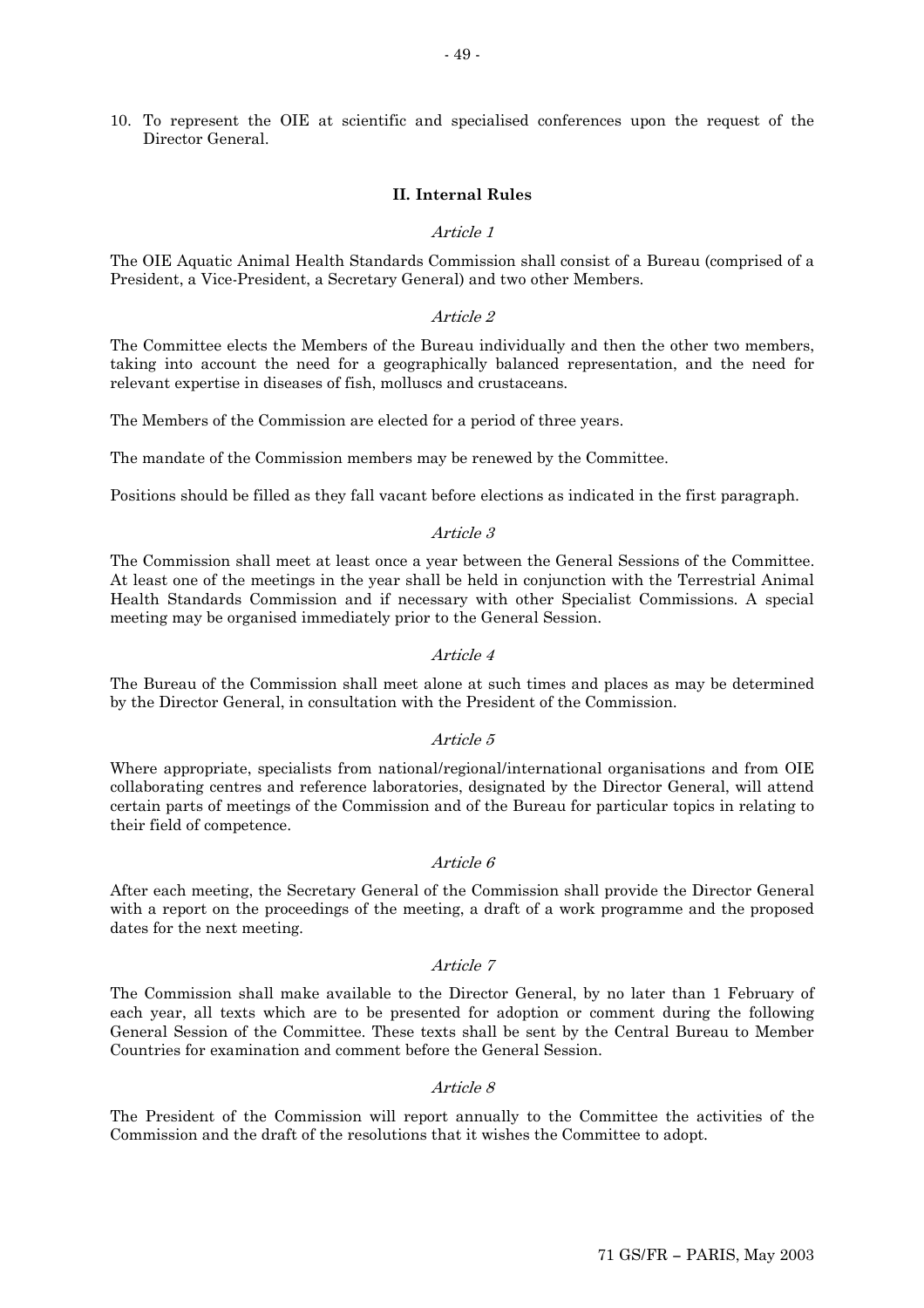When reporting to the Committee on the activities of the Commission, the President of the Commission shall present the proposals on which Member Countries have been consulted in accordance with Article 7 above.

#### Article 10

All formal correspondence between the Commission and outside individuals or bodies shall be issued through the office of the Director General.

#### Article 11

Member Countries as to whether or not the contents of the *Aquatic Code* or the *Aquatic Manual* The President of the Commission, in concert with the Bureau, shall periodically consult with are continuing to satisfy their needs as international standards.

#### Article 12

The Central Bureau shall assist the Secretary General of the Commission in recording meetings of the Commission and preparing reports, notably by providing secretarial support, wordprocessing equipment and translation services.

### **III Qualifications of the Members**

#### Article 1

Commission Members shall be internationally recognised specialists on methods of surveillance, diagnosis and prevention of infectious aquatic animal diseases.

#### Article 2

Commission Members shall have extensive international experience, at the regional or global level, of aquatic animal infectious disease surveillance, diagnosis, control and disease prevention methods.

 $\overline{\phantom{a}}$  , where  $\overline{\phantom{a}}$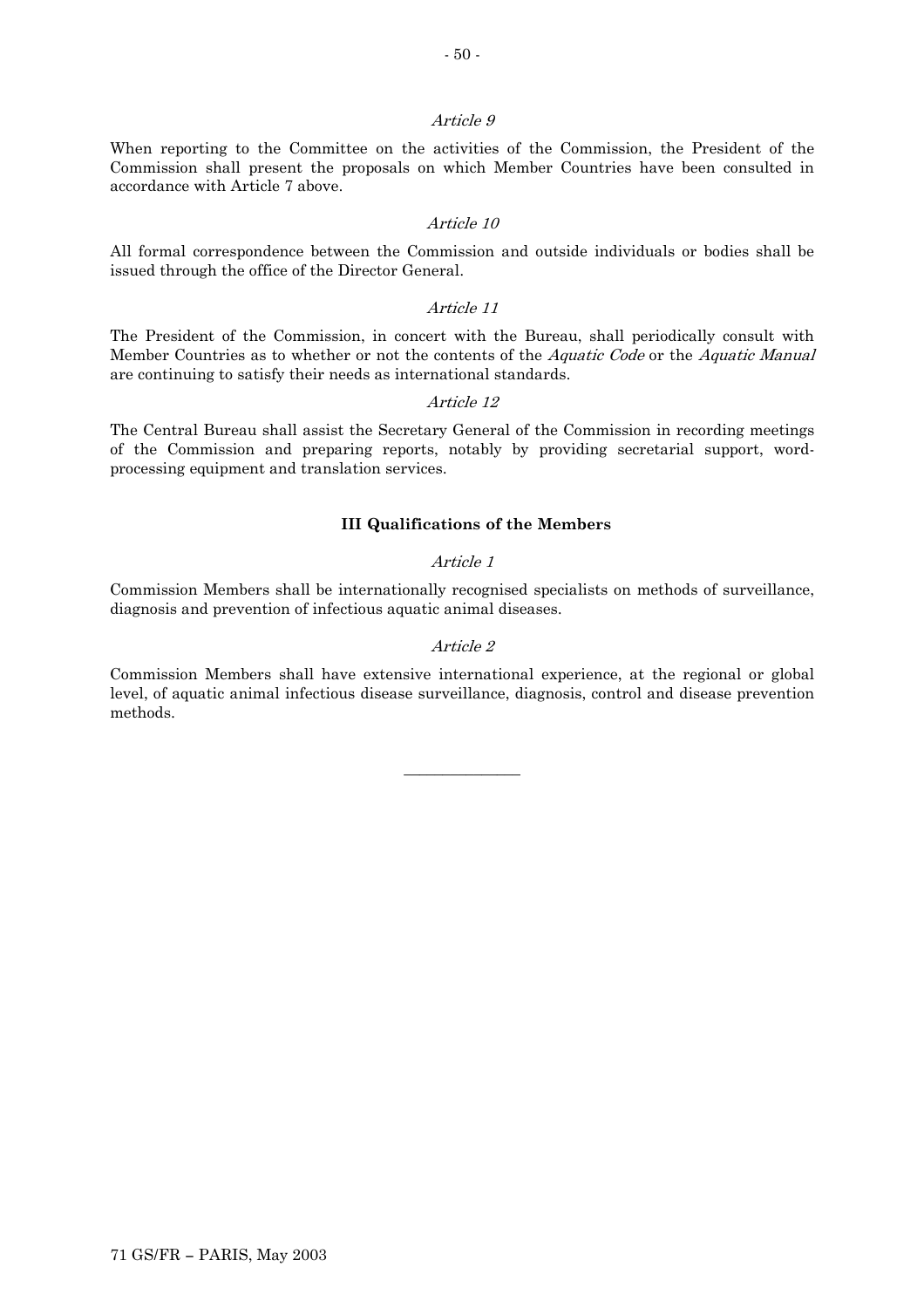# RESOLUTION No. XVIII

# **Invitation to the People's Republic of China and Taipei China to create the necessary conditions for their effective participation in the work of the Office International des Epizooties**

- 1. Following on from the proposals made by the Working Group set up in 1996 "to seek, with the agreement of the parties, a solution to the Chinese technical representations within the OIE", and mindful of the solution adopted within the World Trade Organization (WTO) since 2001 to enable the representation of the People's Republic of China (PRC) and Taiwan, the Director General, in liaison with the Administrative Commission, has for the past two years conducted intensive negotiations with the interested parties.
- 2. At the 70th General Session, the Director General reported back to the OIE International Committee, which requested him to pursue his efforts.
- 3. It now appears that, in order to resolve the remaining difficulties, and thereby enable the Organisation to fulfil its missions under the conditions of universality provided for within its founding Charter, the OIE International Committee is required to make a solemn statement calling upon Taipei China to agree to the conditions that will allow the effective participation of the PRC in the work of the OIE, and calling on the PRC to ensure the said effective participation.
- 4. This is the aim of the following two draft Resolutions, which since they form the elements of one and the same requirement of the organisation — are put to a single vote of the OIE International Committee.

 $\overline{\phantom{a}}$ 

(Adopted by the International Committee of the OIE on 23 May 2003)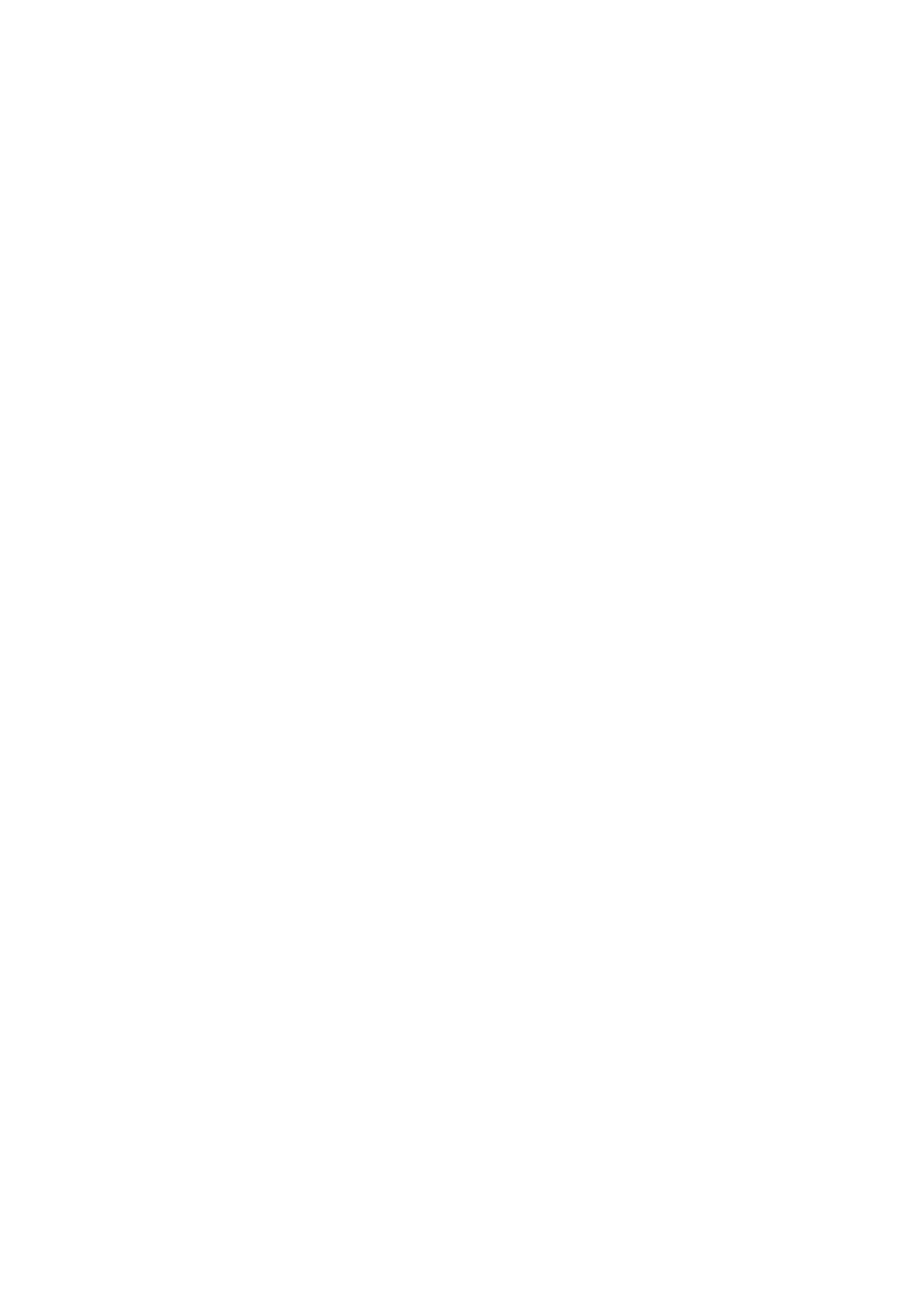# RESOLUTION No. XVIII-1

# **Invitation to Taipei China to adopt a new name within the Office International des Epizooties, without prejudice to its full exercise of its rights and prerogatives**

### Preamble:

1. The Director General of the Office International des Epizooties (OIE) currently in office visited the People's Republic of China (PRC), at that country's invitation, from 1 to 4 April 2002, then visited Taiwan, from 4 to 8 April 2002, at the invitation of the Taiwanese authorities.

At the end of his visit to the PRC, a memorandum was signed with the representative of the Ministry of Agriculture, stating the PRC's strong interest in the work of the OIE and its willingness to take an active part in that work, notably in connection with the PRC's membership of the World Trade Organization (WTO).

- 2. Taiwan acceded to the OIE in 1954 under the name of "Republic of China (Taiwan)". The name became "Taipei China" in 1992 at the time of the accession of the PRC to the OIE. Taiwan has always actively participated in the work of the OIE and has contributed financially to its activities. Taiwan also joined the WTO in 2002 under the name of "Separate Customs Territory of Taiwan, Penghu, Kinmen and Matsu".
- 3. In 1996, a Working Group was established by the Director General, after consulting the Administrative Commission, to seek, with the agreement of the parties, a solution to their active participation within the OIE.

In a progress report, submitted on 24 April 1996, the Working Group, while indicating that no agreement was possible as things stood, suggested that, in addition from some minor adjustments to the wording, special attention be given to the solution that the WTO might subsequently adopt on this problem.

- 4. The memorandum signed on 4 April 2002 by the Director General with the Ministry of Agriculture of the PRC takes up this idea and provides for reactivating the participation of the PRC in the work of the OIE, on the condition that, "on the basis of the model adopted by the WTO", Taipei China shall continue to participate in the said work with the rights and prerogatives inherent in its status as Member of the OIE.
- 5. At the 70th General Session of the OIE International Committee, the Director General reported on this work and these negotiations. The President asked the representative of Taipei China whether he would agree to adopt a different name for his country's membership, without prejudice to Taipei China's full exercise of its rights and prerogatives as Member of the Organisation, a solution in accordance with the wishes of all of its members. Considering the representative's negative response at the session, it was decided that the Director General would pursue his efforts in this direction, in conjunction with the OIE Administrative Commission, and report back at the next Session of the International Committee.
- 6. The Director General, at the request of the Administrative Commission of the OIE, pursued his talks with the Parties concerned with a view to reaching a proposal aimed at allowing them to fully participate in the activities of the Organisation.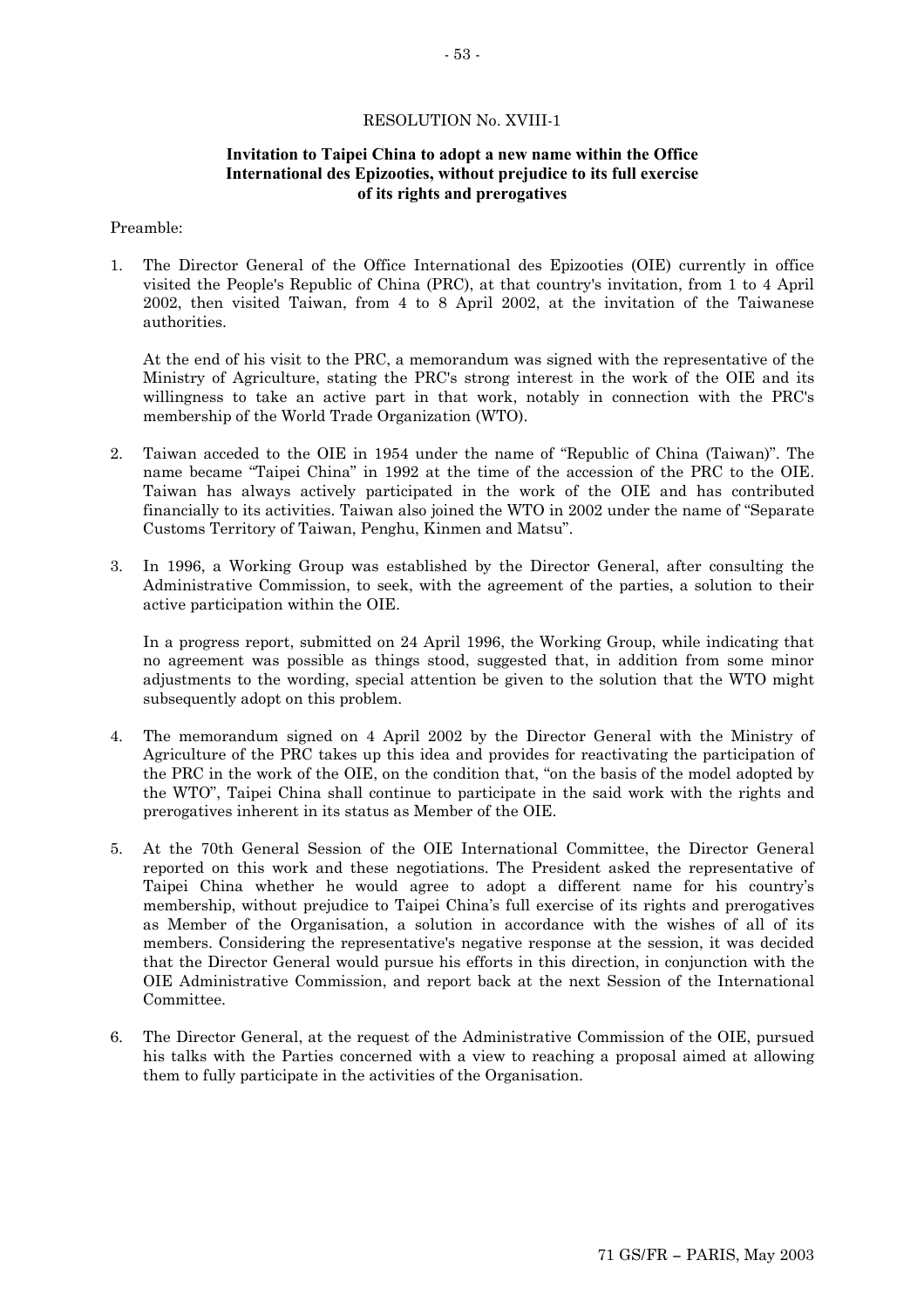# THE INTERNATIONAL COMMITTEE

Given the International Agreement for the creation of an Office International des Epizooties (OIE), done at Paris on 25 January 1924, and the entire General Rules of the OIE, in particular the provisions setting forth the conditions for accession of Members to the Organisation and their rights and obligations within the Organisation,

Mindful of the need to strive unceasingly to achieve the aim of universality of the Organisation,

Considering the terms of the WTO Agreement on the Application of Sanitary and Phytosanitary Measures, (SPS Agreement), and the formal link established by the said agreement with the standard-setting activities of the OIE,

Considering that the official names adopted by the WTO to identify the Parties concerned at the time of their accession to that organisation are, on the one hand, "People's Republic of China" and, on the other hand, "Separate Customs Territory of Taiwan, Penghu, Kinmen and Matsu",

Considering that Taipei China, in its capacity as a separate customs territory recognised by the WTO, is in a position to pursue an autonomous sanitary policy in accordance with the rights and obligations of Members of the OIE,

# Considering the International Animal Health Code,

Considering the importance for the sanitary safety of world trade of the standards adopted by the International Organisations, including the OIE, explicitly referred to in the SPS Agreement,

## 1. INVITES

Taipei China to adopt, within the Organisation, the name of "Separate Sanitary Territory of Taiwan, Penghu, Kinmen and Matsu".

# 2. REAFFIRMS THAT

The adoption of the new name, which would replace the present name, will in no way affect the participation of Taipei China in the existing and future work of the Office, with the rights and prerogatives inherent in its status as Member of the OIE.

 $\overline{\phantom{a}}$  , where  $\overline{\phantom{a}}$ 

(Adopted by the International Committee of the OIE on 23 May 2003)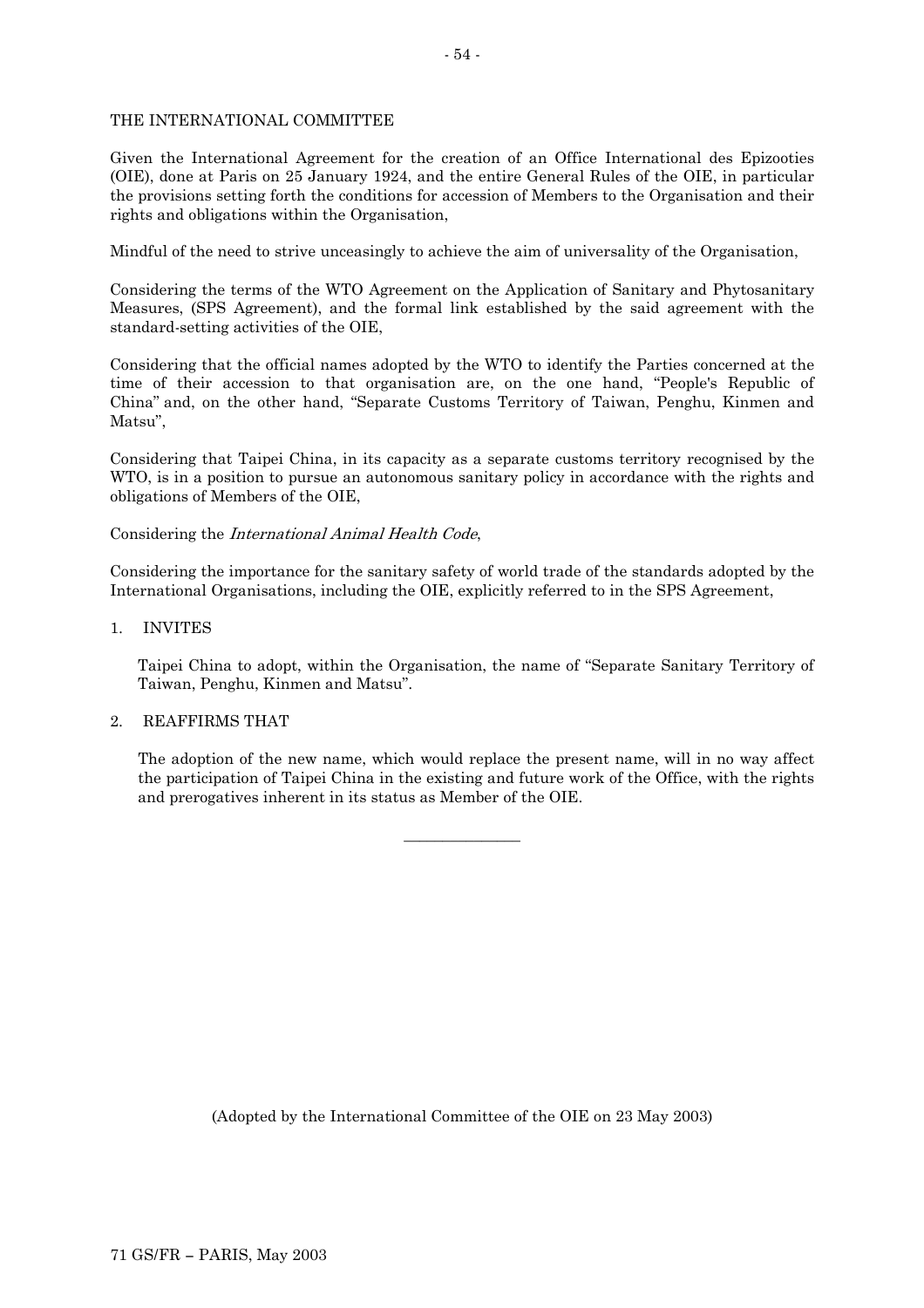# RESOLUTION No. XVIII-2

# **Draft Resolution inviting the People's Republic of China to fully participate in the work and activities of the Office International des Epizooties**

# Preamble:

1 The Director General of the Office International des Epizooties (OIE) currently in office visited the People's Republic of China (PRC), at that country's invitation, from 1 to 4 April 2002, then visited Taiwan, from 4 to 8 April 2002, at the invitation of the Taiwanese authorities.

At the end of his visit to the PRC, a memorandum was signed with the representative of the Ministry of Agriculture, stating the PRC's strong interest in the work of the OIE and its willingness to take an active part in that work, notably in connection with the PRC's membership of the World Trade Organisation (WTO).

2 The People's Republic of China acceded to the OIE in 1992 and designated its Representative, but since then has neither participated in the work of the Organisation nor paid its contributions.

On the accession of the PRC, Taiwan, which had acceded to the OIE in 1954 under the name of "Republic of China (Taiwan)" took the name of "Taipei China". Taiwan has always actively participated in the work of the OIE and has contributed financially to its activities.

3. In 1996, a Working Group was established by the Director General, after consulting the Administrative Commission, to seek, with the agreement of the Parties, a solution to their active participation within the OIE.

In a progress report submitted on 24 April 1996, the Working Group, while indicating that no agreement was possible as things stood, suggested that, in addition to some minor adjustments to the wording, special attention be given to the solution that the WTO might subsequently adopt on this problem.

Taiwan joined the WTO in 2002 under the name of "Separate Customs Territory of Taiwan, Penghu, Kinmen and Matsu".

- 4. The memorandum signed on 4 April 2002 by the Director General with the Ministry of Agriculture of the PRC takes up this idea and provides for reactivating the participation of the PRC in the work of the OIE, on the condition that, "on the basis of the model adopted by the WTO", Taipei China shall continue to participate in the said work with the rights and prerogatives inherent in its status as Member of the OIE.
- 5 At the 70th General Session of the OIE International Committee, the Director General reported on this work and indicated ways of reaching a solution that would allow the PRC to participate effectively in the work of the OIE.

The representative of Taipei China having rejected during the session any change in the formulation of the name of his country's membership within the OIE, based on the model adopted for the WTO, the Director General was requested to spare no effort to arrive at a solution, in liaison with the OIE Administrative Commission, and to report back at the next General Session of the International Committee.

6 The Director General, at the request of the OIE Administrative Commission, pursued his talks with the Parties concerned with a view to reaching a proposal aimed at allowing them to fully participate in the activities of the Organisation.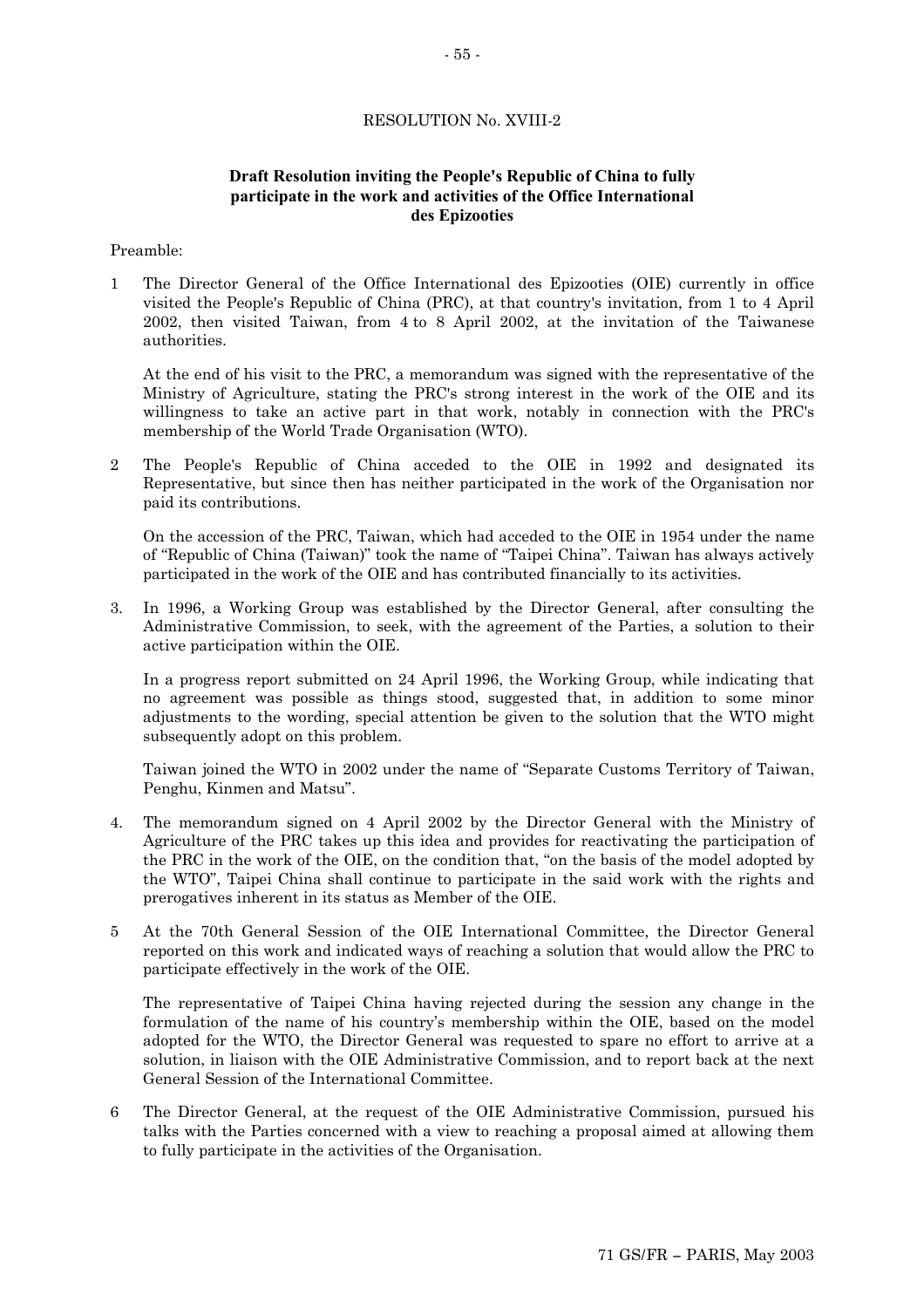# THE INTERNATIONAL COMMITTEE

Given the International Agreement for the creation of an Office International des Epizooties (OIE), done at Paris on 25 January 1924, and the entire General Rules of the OIE, in particular the provisions setting forth the conditions for accession of Members to the Organisation and their rights and obligations within the Organisation,

Mindful of the need to strive unceasingly to achieve the aim of universality of the Organisation,

Considering the terms of the WTO Agreement on the Application of Sanitary and Phytosanitary Measures (SPS Agreement), and the formal link that the said Agreement establishes with the standard-setting activities of the OIE,

Noting that an agreement has been found within the WTO to ensure the effective participation of the PRC and Taipei China in the work of that organisation,

Taking note of Resolution No. XVIII-1 adopted this day by the International Committee inviting Taipei China to give, within the OIE, a new name to its membership, without prejudice to its full exercise of the rights and prerogatives inherent in its status as Member of the Organisation,

Taking note of the positive reaction of the Delegate of Taipei China, conditioned by confirmation from his competent authorities,

# REQUESTS

The People's Republic of China to participate effectively in the work of the OIE and to exercise therein all the rights and fulfil all the obligations inherent in its status as Member of the Organisation.

 $\overline{\phantom{a}}$  , where  $\overline{\phantom{a}}$ 

(Adopted by the International Committee of the OIE on 23 May 2003)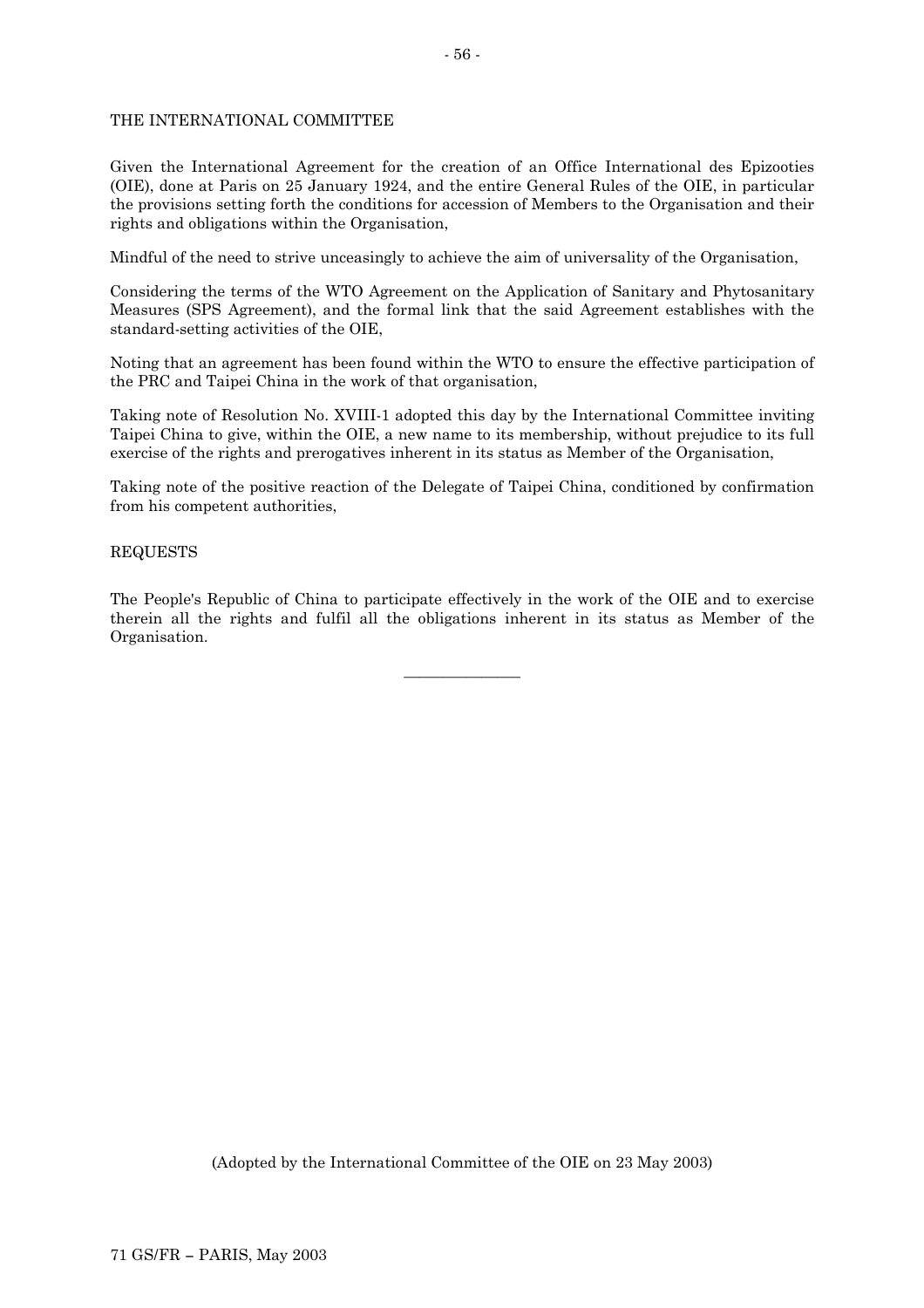# **Adoption of the sixth edition of the** *International Aquatic Animal Health Code*  **and the fourth edition of the** *Diagnostic Manual for Aquatic Animal Diseases*

# CONSIDERING

- 1. The present contents of the *International Aquatic Animal Health Code* (the *Code*) and Diagnostic Manual for Aquatic Animal Diseases (the Manual), which are the result of their adoption and modifications made to them by the agreement of the International Committee during previous General Sessions,
- 2. The necessity to update the *Code* and *Manual* in consultation with the Delegates of Member Countries, and the proposed revisions contained in Appendices VIII and XII of the Report of the June 2002 meeting of the Fish Diseases Commission (Document 71 SG/12/CS4 A) and Appendices III to XV of the Report of the January 2003 meeting of the Fish Diseases Commission (Document 71 SG/12/CS4 B),

# THE COMMITTEE RESOLVES

- 1. To adopt the updates to the sixth edition of the International Aquatic Animal Health Code proposed in Appendices VIII and XII of Document 71 SG/12/CS4 A and Appendices III to XV of Document 71 SG/12/CS4 B, in English, French and Spanish, each text being authentic, with the following modifications:
	- 1.1. In Appendix III (Obligations and ethics in international trade) Article 1.3.1.3. point 1c replace the word 'exceptional' with the word 'potential'.
	- 1.2. In Appendix IV (General Definitions):
		- a) replace the words 'acting as carriers of the pathogen' with 'transferring the disease agent' in the definition of fallowing.
		- b) in the definition of infection delete the words 'detection of the pathogen by the methods described in the *Manual*, retain the original wording changing 'infectious agent' to 'disease agent' so that the definition is 'the presence of the disease agent in the host'.
		- c) in the definition of stamping-out policy, move the words 'as defined in this  $Code'$ to after 'disinfection procedures' and add the words 'determined by risk assessment' after the words 'Fallowing should be for an appropriate period'.
	- 1.3. In Appendix V (Guidelines for fallowing in aquaculture) Article X.X.X.1. replace the words 'the maximum period' with the words 'a period, the length of which should be' in the last line of the first paragraph.
	- 1.4. In Appendix VI (Measures concerning the international transport of aquatic animal pathogens and pathological material):
		- a) in the English version, replace the word 'pathogens' with the words 'disease agents' in the title.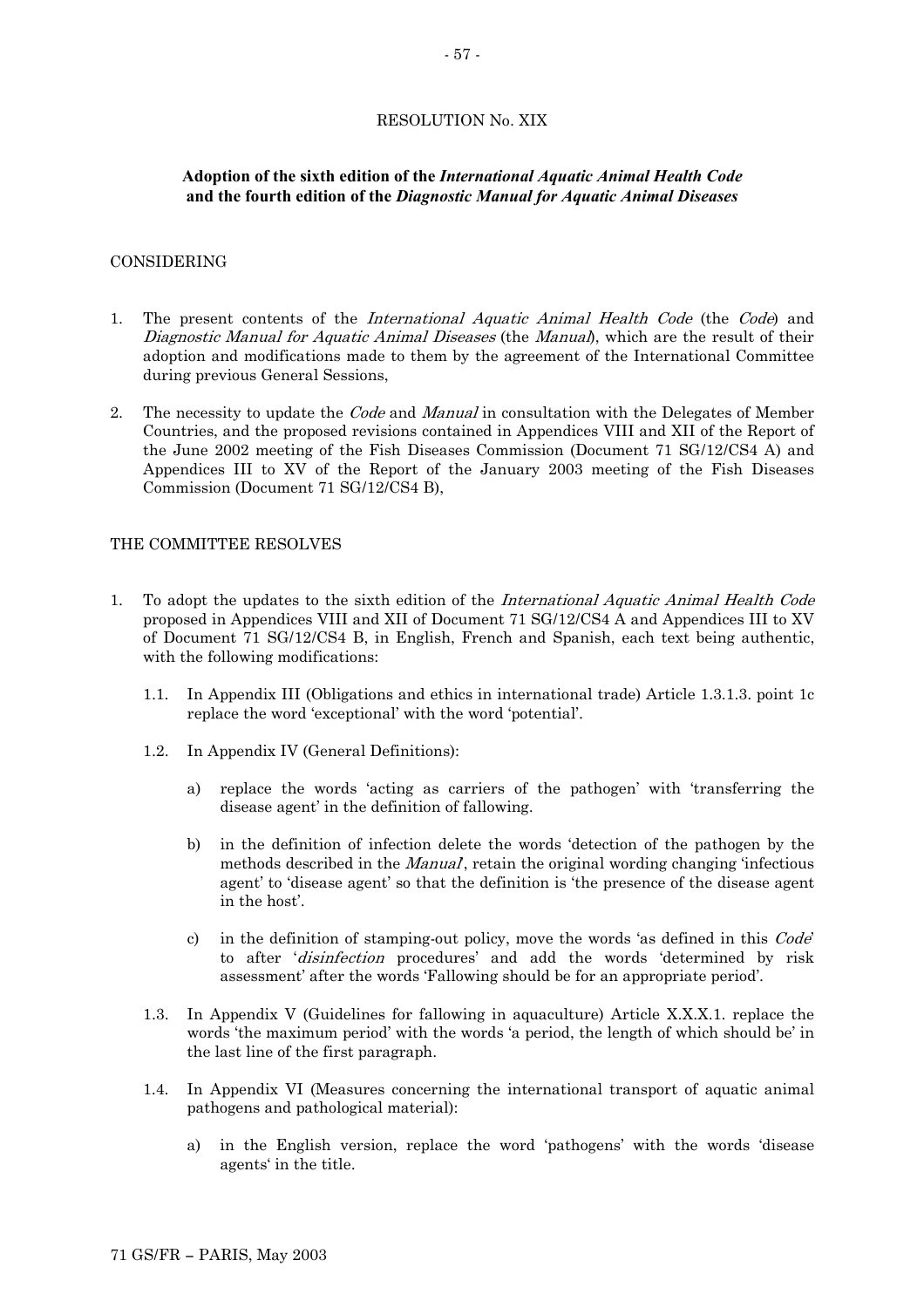- b) delete Article 1.5.6.1.
- c) replace the words 'returned or sterilised together with its packing, immediately upon receipt' with the words 'rendered safe by the Competent Authority' in the last line of Article 1.5.6.3.
- 1.5. In Appendix VIII (Diseases notifiable to the OIE [of fish]) replace the words 'disease name virus' with 'disease agent name' throughout.
- 1.6. In Appendix XI (Disease notification criteria)
	- a) delete the word 'proposed' in the titles of Articles 1.1.2.1. and 1.1.2.2.
	- b) add the words 'Diseases proposed for listing must meet all of the relevant parameters set for each of the criteria, namely A. Consequences, B. Spread and C. Diagnosis. Therefore, to be listed, a disease must have the following characteristics: 1 or 2 or 3; and 4 or 5; and 6; and 7; and 8. to Article 1.1.2.1.
	- c) delete the word 'always' in point 1 of Article 1.1.2.1.
	- d) add the word 'For' to the two table headings (A and B) in Article 1.1.2.2. so that the headings now read: 'A. For listed diseases' and 'B. For non-listed diseases'.
- 1.7. In Appendix XII (Notification and epidemiological information) add the words 'newly recognised' before zoonotic potential to Article 1.2.1.3. point 1.e.
- 1.8. In Appendix XIV (White spot disease) add the words 'and exporting country' to Article 4.1.2.1. so that the sentence now reads: 'Potential transfers of other decapod crustaceans from marine, brackish water or freshwater sources to white spot disease free zones should be subject to risk analysis when there is evidence from experimental challenge studies that one or more species in the *importing country* and *exporting* country is susceptible to white spot disease'.
- 1.9. Move Appendix VII (Blood sampling and vaccination) and Appendix XIII (disinfection of crustacean farms) and the remainder of Part 5 of the Code (Health control and hygiene) to the Manual.
- 2. To adopt the fourth edition of the *Diagnostic Manual for Aquatic Animal Diseases*.
- Animal Health Code and Diagnostic Manual for Aquatic Animal Diseases. 3. To ask the Director General to publish the revised editions of the International Aquatic

\_\_\_\_\_\_\_\_\_\_\_\_\_\_

(Adopted by the International Committee of the OIE on 20 May 2003)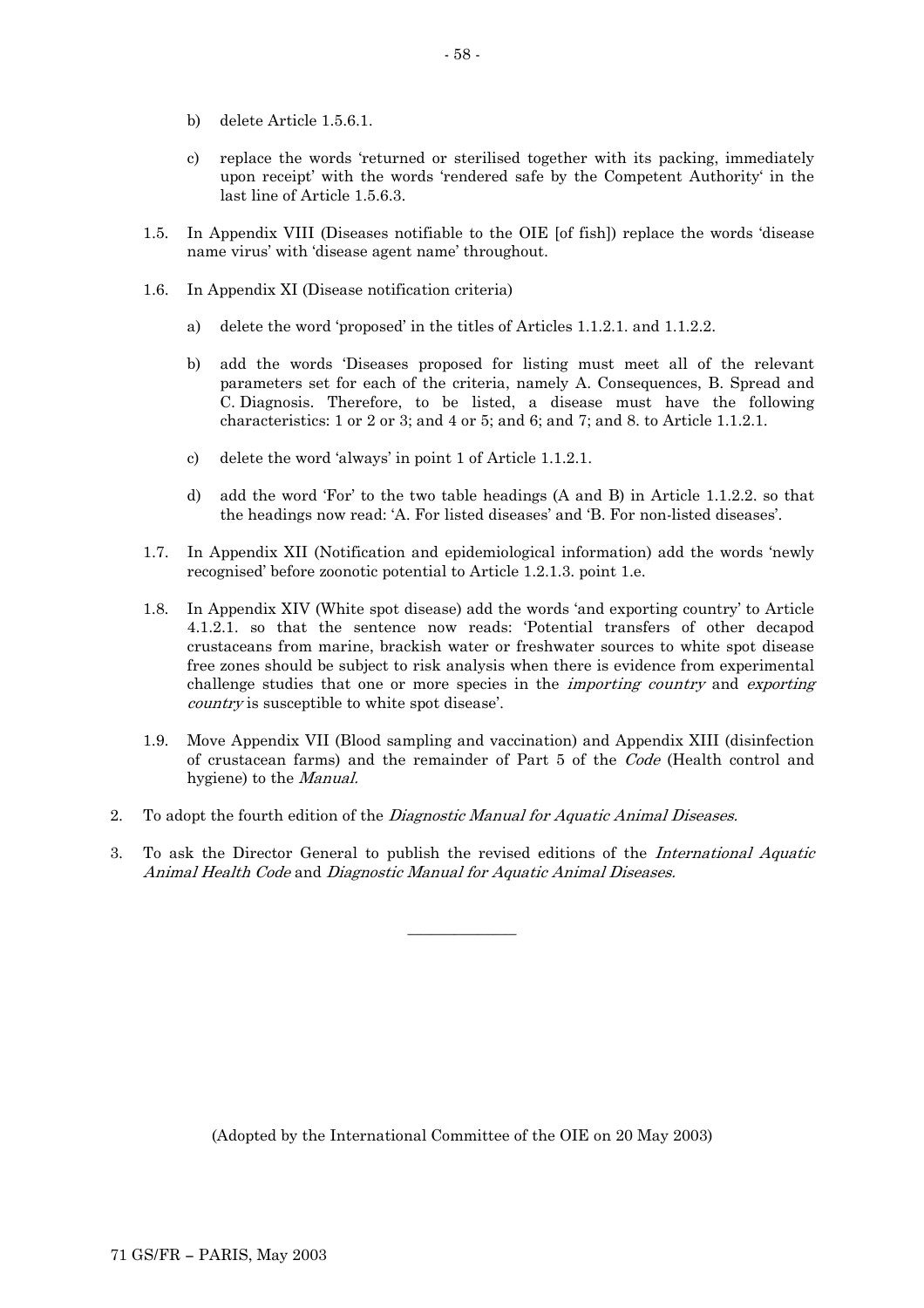# RESOLUTION No. XX

# **Recognition of the Foot and Mouth Disease Status of Member Countries**

# CONSIDERING THAT

- 1. During the 63rd General Session, the International Committee adopted Resolutions XI and XII, 'Establishment of a list of foot and mouth disease (FMD) free countries where vaccination is not practised', and 'Procedure for the recognition of the foot and mouth disease status of Member Countries', respectively,
- 2. During the 64th General Session, the International Committee adopted Resolution XII, which asks that the Director General publish a list of the countries or zones within national territories that fulfil the criteria of one of the FMD free categories described in Chapter 2.1.1. of the International Animal Health Code (the Code),
- 3. The Foot and Mouth Disease and Other Epizootics Commission has continued to apply the procedure approved by the International Committee, and has supported the recognition of the FMD free status of additional countries and zones within national territories for annual adoption of the list by the International Committee,
- 4. Recommendations of the Commission regarding the evaluation of countries as being free from foot and mouth disease have been submitted to Member Countries for comments as outlined in Resolution No. XVI, which was adopted during the 67th General Session of the International Committee,
- 5. The FMD and Other Epizootics Commission proposed that an updated list of countries and zones previously recognised as free from foot and mouth disease and those newly proposed by the Commission in consultation with Member Countries be annually adopted by resolution,
- 6. During the 65th General Session, the International Committee adopted Resolution No. XII, which stated that the Delegates of Member Countries whose countries or zones within their national territories are recognised as FMD free annually confirm by letter each November both their status and that the criteria by which their status was recognised remain unchanged,
- 7. During the 65th General Session, the International Committee adopted Resolution No. XVII delegating to the Foot and Mouth Disease and Other Epizootics Commission the authority to recognise, without further International Committee consultation, that a Member Country or zone within its territory has regained its previously recognised FMD free status following outbreaks that are eradicated in accordance with the relevant provisions of Chapter 2.1.1. of the Code,
- 8. During the 70th General Session, the International Committee adopted Resolution No. XVIII asking Member Countries applying for evaluation for freedom from FMD to meet part of the costs sustained by the OIE Central Bureau in the evaluation process,
- 9. Information published by the OIE is derived from declarations made by the official Veterinary Services of Member Countries. The OIE is not responsible for inaccurate publication of country disease status based on inaccurate information or changes in epidemiological status or other significant events that were not promptly reported to the Central Bureau subsequent to the time of declaration of freedom,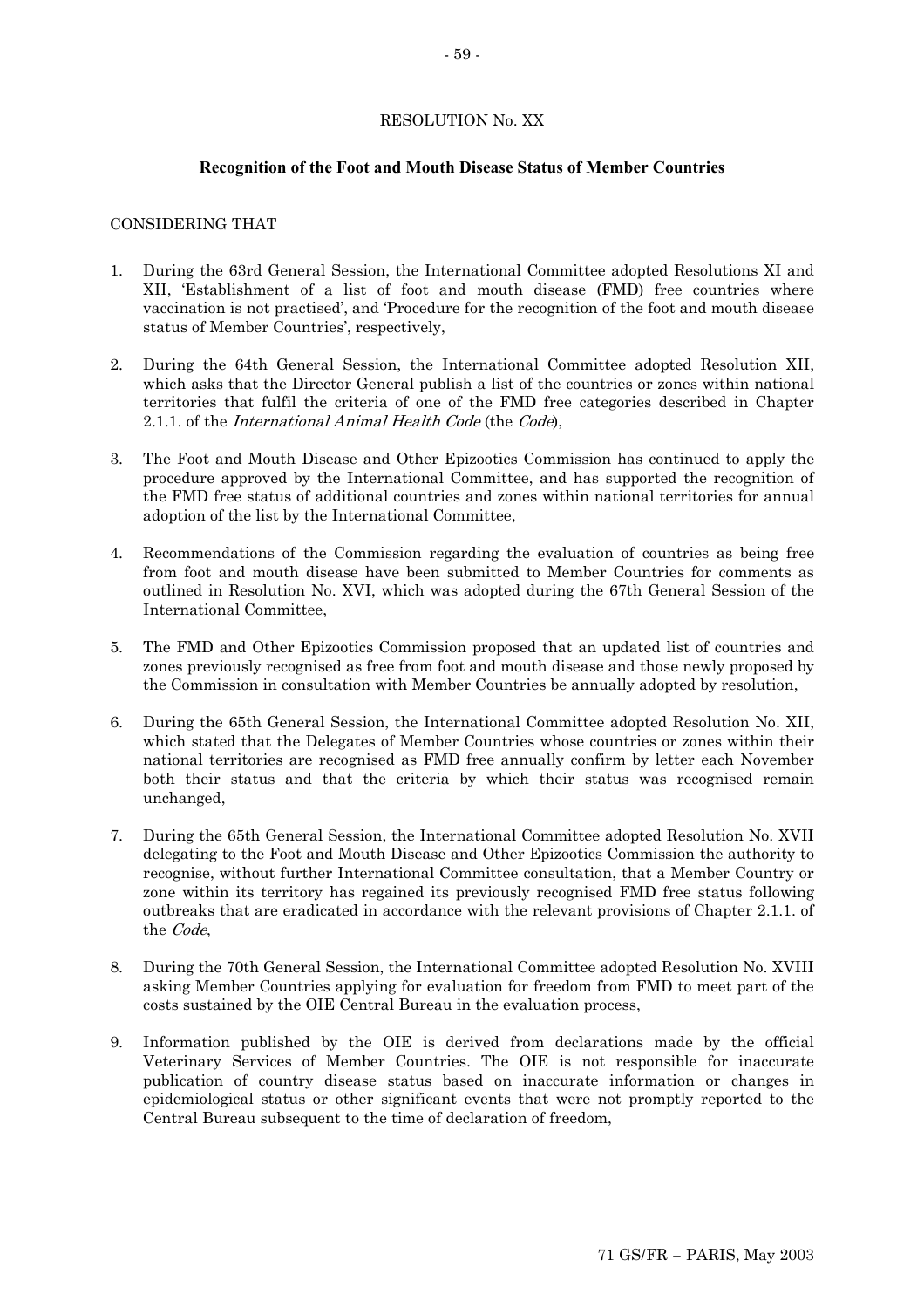# THE COMMITTEE

# RESOLVES

That the Director General publish the following list of Member Countries recognised as FMD free countries where vaccination is not practised, according to the provisions of Chapter 2.1.1. of the  $Code<sup>1</sup>$  $Code<sup>1</sup>$  $Code<sup>1</sup>$ 

| Albania                       | Germany                 | Netherlands              |
|-------------------------------|-------------------------|--------------------------|
| Australia                     | New Caledonia<br>Greece |                          |
| Austria                       | Guatemala               | New Zealand              |
| Belgium                       | Guyana                  | Nicaragua                |
| Bosnia and Herzegovina        | Honduras                | Norway                   |
| Bulgaria                      | Hungary                 | Panama                   |
| Canada                        | Iceland                 | Poland                   |
| Chile                         | Indonesia               | Portugal                 |
| Costa Rica                    | Ireland                 | Romania                  |
| Croatia                       | Italy                   | Singapore                |
| Cuba                          | Japan                   | Slovakia                 |
| Cyprus                        | Korea (Rep. of)         | Slovenia                 |
| Czech Rep.                    | Latvia                  | Spain                    |
| Denmark                       | Lithuania               | Sweden                   |
| El Salvador                   | Luxembourg              | Switzerland              |
| Estonia                       | Madagascar              | Ukraine                  |
| Finland                       | Malta                   | United Kingdom           |
| Former Yug. Rep. of Macedonia | Mauritius               | United States of America |
| France                        | Mexico                  | Vanuatu                  |

## AND

That the Director General publish the following list of Member Countries as having an FMD free zone where vaccination is not practised, according to the provisions of Chapter 2.1.1. of the Code:

Argentina: zone situated south of the 42° parallel South;

Colombia: Northwest region of Choco Department;

Namibia: zone designated by the Delegate of Namibia in a document addressed to the Director General on 6 February 1997;

Philippines: Mindanao, Visayas, Palawan and Masbate;

South Africa: zone designated by the Delegate of South Africa in a document addressed to the Director General in May 2002;

# AND

That the Director General publish the following list of Member Countries as having FMD free zone(s) where vaccination is practised, according to the provisions of Chapter 2.1.1. of the Code:

Bolivia: zone of Chiquitania designated by the Delegate of Bolivia in documents addressed to the Director General in January 2003;

<span id="page-59-0"></span><sup>|&</sup>lt;br>|<br>|  $F$ <sup>1</sup> For information on the status of non-contiguous territories of Member Countries recognised as FMD free, please address enquiries to that country's Delegate or to the Director General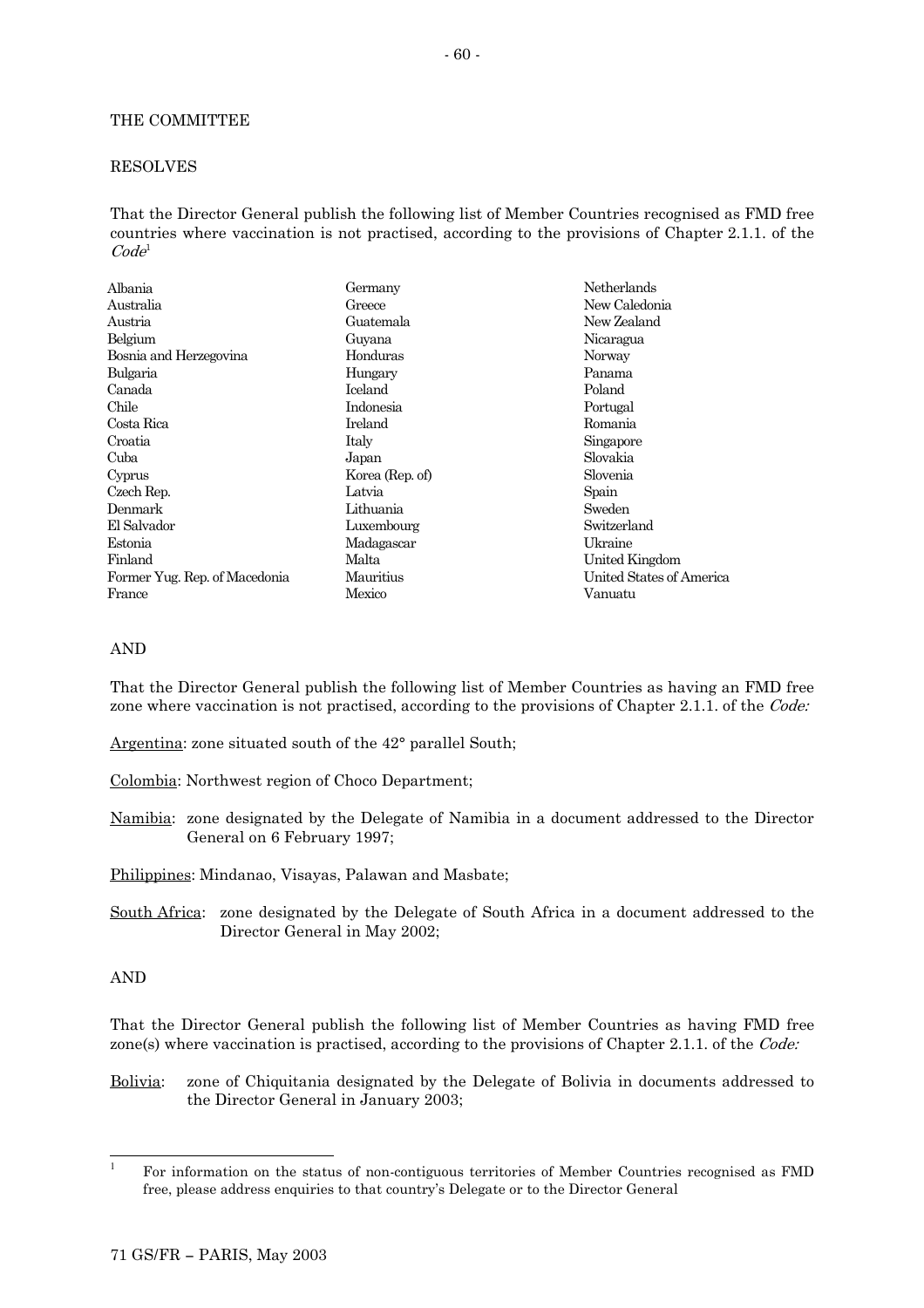- Brazil: States of Bahia, Espírito Santo, Goiás, Mato Grosso, Mato Grosso do Sul, Minas Gerais, Paraná, Rio de Janeiro, Rio Grande do Sul, Santa Catarina, São Paulo, Sergipe, Tocantins, the Federal District, and Rondonia;
- Colombia: zone designated by the Delegate of Colombia in documents addressed to the Director General in January 2003.

 $\overline{\phantom{a}}$  , where  $\overline{\phantom{a}}$ 

(Adopted by the International Committee of the OIE on 20 May 2003)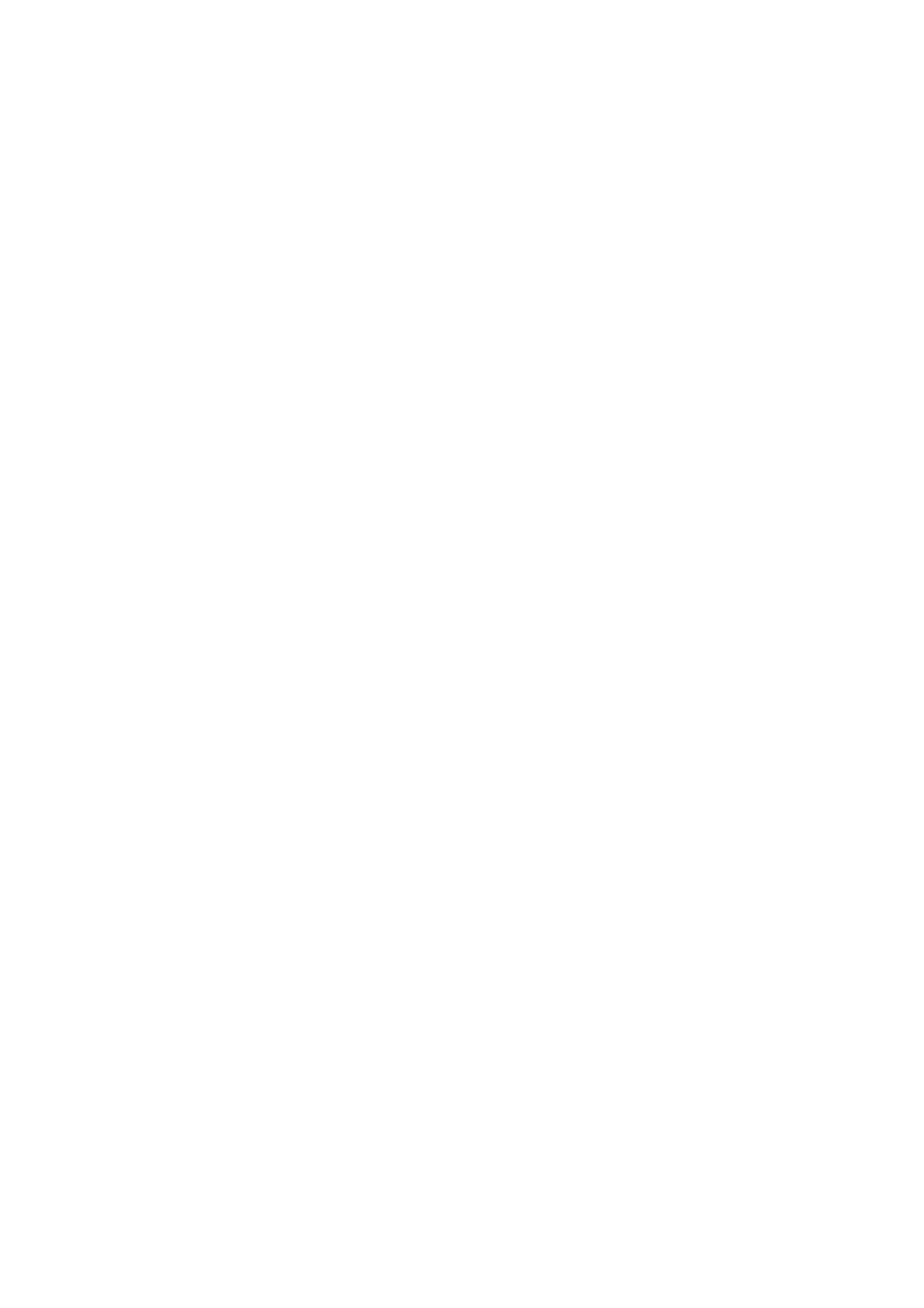# RESOLUTION No. XXI

# **Recognition of a Foot and Mouth Disease Free Zone during an FMD Emergency**

# CONSIDERING THAT

- 1. The International Committee has adopted a procedure for establishing a list of Member Countries and zones within their territories recognised as free of FMD according to the provisions of chapter 2.1.1. of the International Animal Health Code (the Code),
- 2. New Member Countries and zones recognised as FMD free are added to the list annually by resolution adopted at the General Session of the International Committee after a period of consultation with the interested Member Country, the Foot and Mouth Disease and Other Epizootics Commission, other Member Countries and the International Committee,
- 3. Recognition of FMD free status is suspended upon declaration by a Member Country of an outbreak in a previously disease free national territory or zone,
- 4. The list of FMD free countries and zones recognised as FMD free is important to some Member Countries for the purpose of trade in animals and animal products. These countries could sustain huge economic losses through lost trade for a period of time exceeding that required in the Code to regain FMD free status following eradication of an outbreak,
- 5. Chapter 2.1.1. of the Code describes criteria by which under certain circumstances a recognised FMD free country or zone that has had an FMD outbreak can regain its disease free status in less than a year,
- 6. During the 70th General Session, the International Committee adopted Resolution No. XVIII asking Member Countries applying for evaluation for freedom from FMD to meet part of the costs sustained by the OIE Central Bureau in the evaluation process,
- 7. During the 65th General Session, the International Committee adopted Resolution No. XVII delegating to the Foot and Mouth Disease and Other Epizootics Commission the authority to recognise, without further International Committee consultation, that a Member Country or zone within its territory has regained its previously recognised FMD free status following outbreaks that are eradicated in accordance with the relevant provisions of chapter 2.1.1. of the Code,

# THE COMMITTEE

# RESOLVES

provisions of Chapters 1.3.5. and 2.1.1. of the *International Animal Health Code*. To delegate to the Foot and Mouth Disease and Other Epizootics Commission the authority to recognise, without further International Committee consultation, an FMD free zone created following outbreaks within a Member Country or its territory in accordance with the relevant

(Adopted by the International Committee of the OIE on 20 May 2003)

\_\_\_\_\_\_\_\_\_\_\_\_\_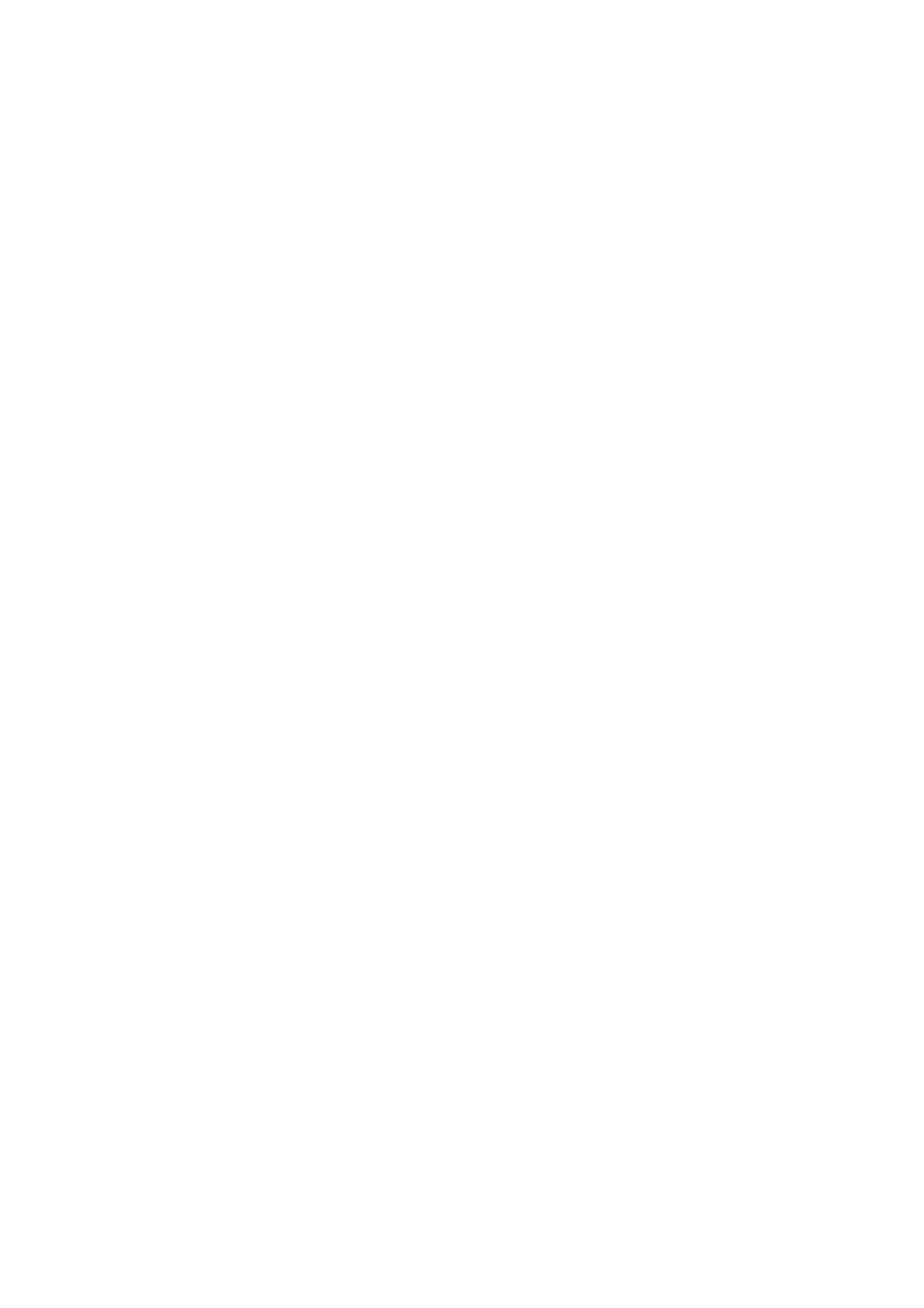# RESOLUTION No. XXII

# **Bovine Spongiform Encephalopathy**

## CONSIDERING THAT

- 1. During the 69th General Session, the International Committee adopted Resolution No. XV, asking Member Countries that wish to be evaluated for conformation with the requirements of the OIE *International Animal Health Code* (the *Code*) for bovine spongiform encephalopathy (BSE) free status to submit a formal application to the Director General of the OIE for consideration by the Foot and Mouth Disease and Other Epizootics Commission,
- 2. During the 70th General Session, the International Committee adopted Resolution No. XVIII asking Member Countries applying for evaluation for freedom from BSE to meet part of the costs sustained by the OIE Central Bureau in the evaluation process,
- 3. An Ad hoc Group of experts on BSE (OIE Ad hoc Group for Evaluation of Country Submissions for Recognition as Complying with the Code as Bovine Spongiform Encephalopathy Free) has been set up by the OIE and the Group has developed guidelines to facilitate the submission of data by Member Countries in accordance with the requirements in the current edition of the Code,
- 4. Recommendations of the FMD and Other Epizootics Commission will be submitted to Member Countries for comments as outlined in Resolution No. XVI, which was adopted during the 67th General Session of the International Committee,
- 5. The Ad hoc Group has already examined submissions from several countries and has concluded that under the present circumstances, many Member Countries are unable to fulfil all the requirements of the *Code* as free from BSE, and has also recognised the difficulty of according a scientifically based weighting to the presence of other transmissible spongiform encephalopathies within a country,
- 6. Since the adoption of the last BSE Chapter of the Code, a number of new advances, which have significantly improved the understanding of the disease, have taken place.
- 7. In the light of paragraphs 5 and 6 above, the categorisation of countries should be simplified.

# THE COMMITTEE

# RESOLVES THAT

- 1. The Foot and Mouth Disease and Other Epizootics Commission and the International Animal Health Code Commission address if relevant any inconsistency between the Code chapter and the OIE guidelines for BSE country status recognition.
- 2. The Foot and Mouth Disease and Other Epizootics Commission ask the Ad hoc Group to also include on request, country or zone evaluations for provisional freedom from BSE in accordance with Article 2.3.13.4. of the Code.
- 3. Member Countries applying for evaluation to be considered provisionally free from BSE meet part of the costs in accordance with Resolution XVIII adopted during the 70th General Session.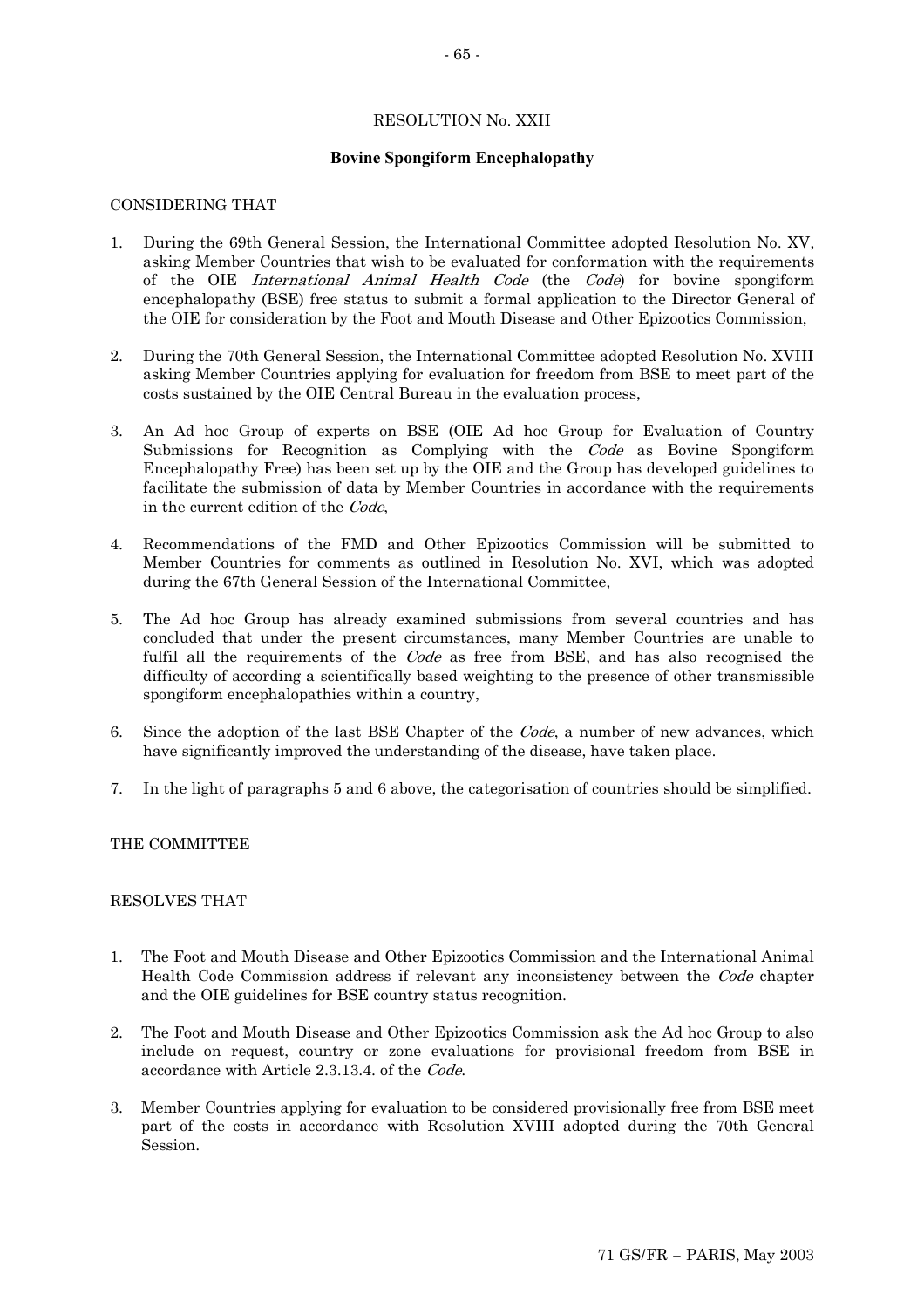- 4. Member Countries that have already applied for freedom from BSE may, on the basis of the existing Chapter of the Code, in consultation with the Director General and without prejudice to their eventual recognition as free from BSE, apply to be considered provisionally free from BSE. These countries need not submit any additional payment.
- 5. The Director General will take all necessary measures to submit to the 72nd General Session a draft proposal for a simplification of categories for the sanitary status of Member Countries with respect to BSE.
- 6. The Director General will take all necessary measures to undertake, after the adoption by the International Committee of the simplified categorisation, a classification or a reclassification of Member Countries wishing to be so considered and this for all future categories.

 $\overline{\phantom{a}}$ 

(Adopted by the International Committee of the OIE on 21 May 2003)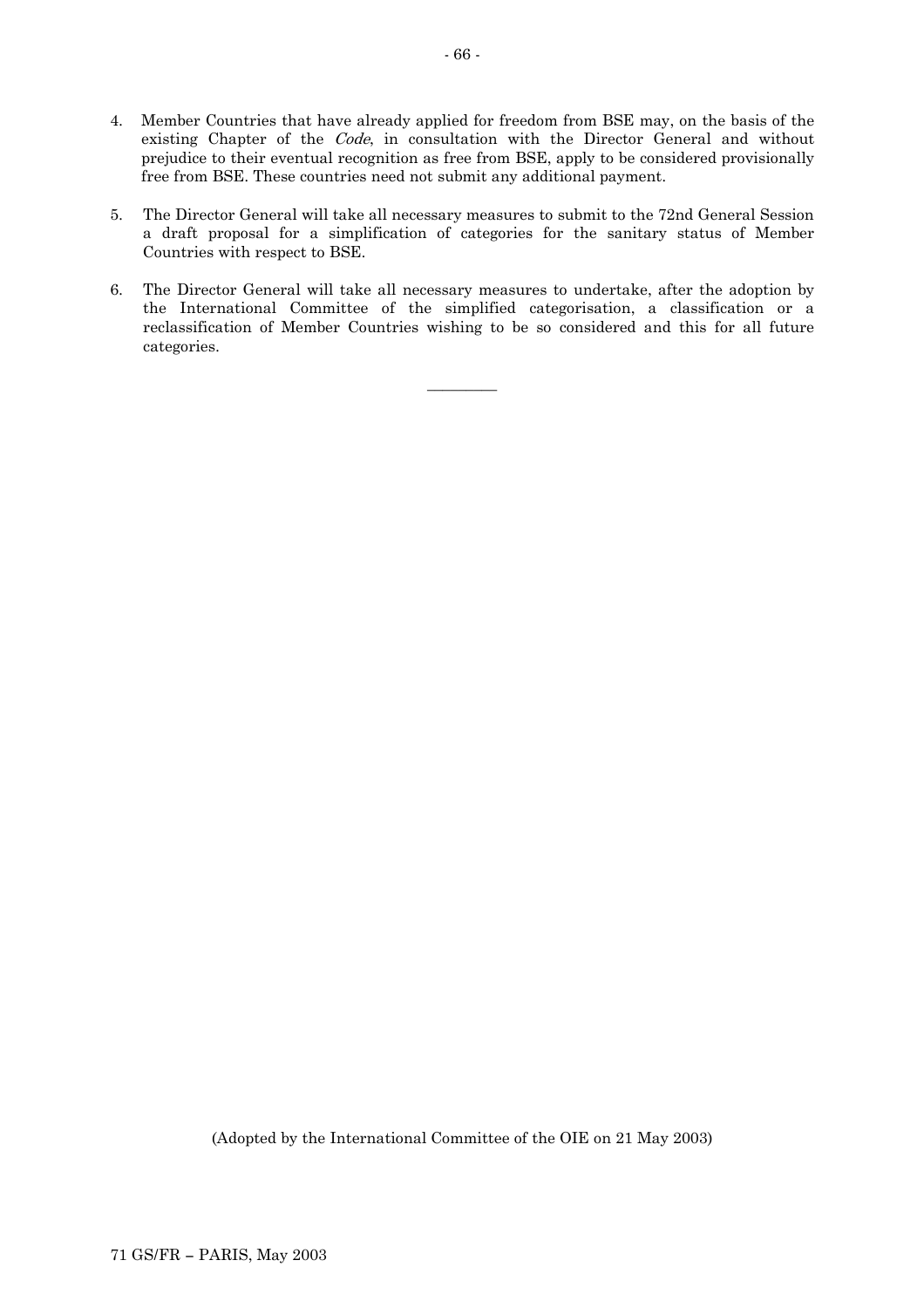# RESOLUTION No. XXIII

# **Recognition of Member Countries Free from Rinderpest Infection or from Rinderpest Disease**

# CONSIDERING THAT

- 1. During the 63rd General Session, the International Committee adopted Resolution No. XIV 'Establishment of a list of countries that are free of rinderpest',
- 2. During the 68th General Session, the International Committee adopted Resolution No. XIII designating a baseline list of Member Countries that were free from rinderpest infection. The countries included in the list certified that they meet the requirements specified in Chapter 2.1.4. of the International Animal Health Code (the Code),
- 3. The OIE has also developed a list of countries that are considered to be free from rinderpest disease in accordance with Chapter 2.1.4. of the Code,
- 4. Recommendations of the FMD and Other Epizootics Commission regarding countries that are evaluated as free from rinderpest disease and from rinderpest infection have been submitted to Member Countries for comments as outlined in Resolution No. XVI which was adopted during the 67th General Session of the International Committee,
- 5. The FMD and Other Epizootics Commission proposed that an updated list of countries and zones previously recognised as free from rinderpest disease or from rinderpest infection and those newly proposed by the Commission in consultation with Member Countries be adopted annually by resolution,
- 6. The Commission proposed that Member Countries thus recognised reconfirm annually that their rinderpest status remains unchanged and that this annual reconfirmation would be a requirement for maintaining OIE recognition,
- 7. Information published by the OIE is derived from declarations made by the official Veterinary Services of Member Countries. The OIE is not responsible for inaccurate publication of country disease status based on inaccurate information or changes in epidemiological status or other significant events that were not promptly reported to the Central Bureau subsequent to the time of declaration of freedom,

# THE COMMITTEE

# RESOLVES THAT

The Director General publish the following list of Member Countries recognised as free from rinderpest infection, according to the provisions of Chapter 2.1.4. of the *Code:*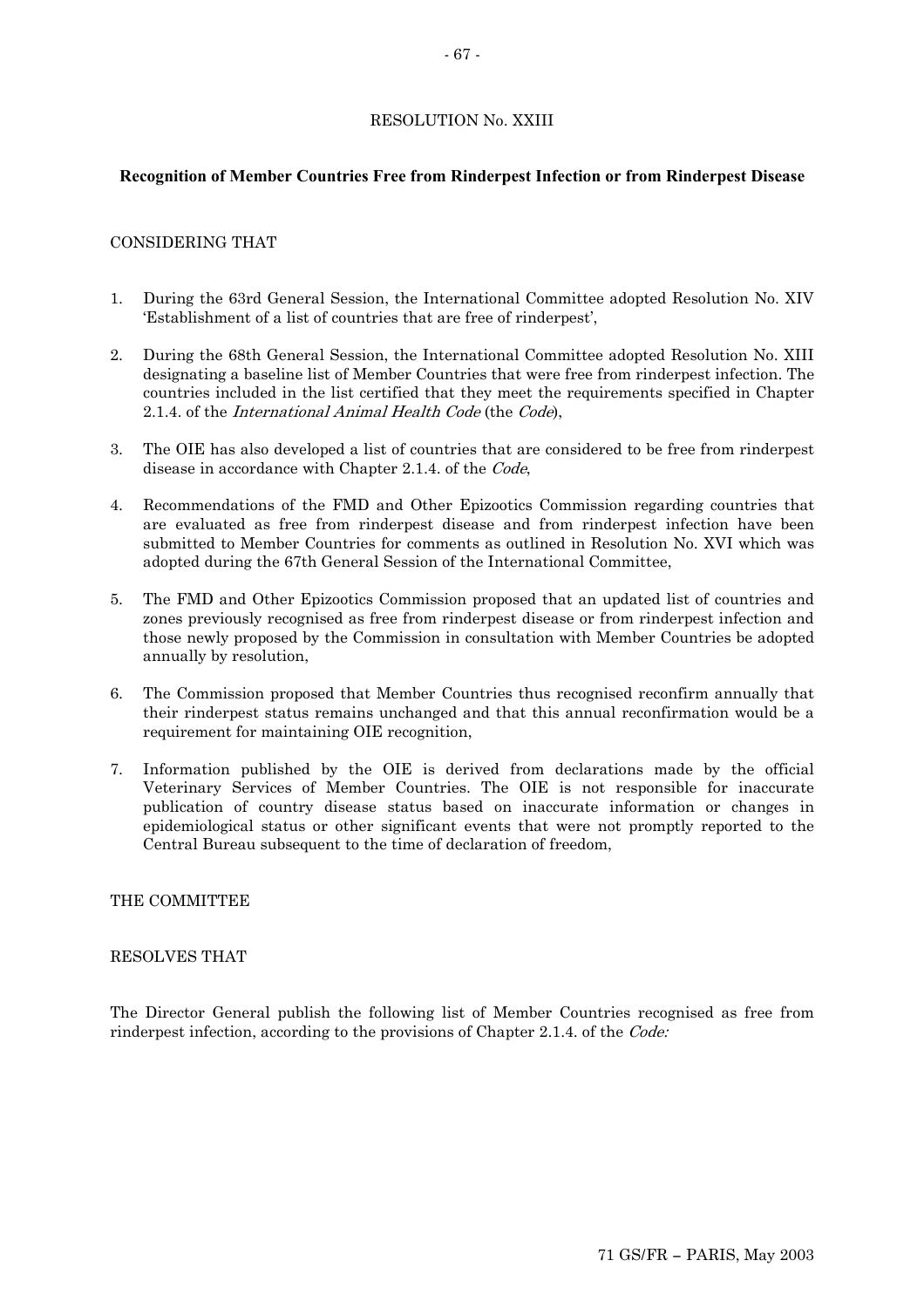| Albania                |                       | New Caledonia            |  |
|------------------------|-----------------------|--------------------------|--|
|                        |                       | Germany                  |  |
| Algeria                | New Zealand<br>Greece |                          |  |
| Andorra                | Guatemala             | Norway                   |  |
| Argentina              | Guyana                | Panama                   |  |
| Australia              | Honduras              | Paraguay                 |  |
| Austria                | Hungary               | Peru                     |  |
| Barbados               | <b>Iceland</b>        | Philippines              |  |
| Belgium                | Indonesia             | Poland                   |  |
| Bolivia                | Ireland               | Portugal                 |  |
| Bosnia and Herzegovina | Italy                 | Romania                  |  |
| Botswana               | Jamaica               | Singapore                |  |
| Brazil                 | Japan                 | Slovakia                 |  |
| Bulgaria               | Korea (Rep. of)       | Slovenia                 |  |
| Canada                 | Laos                  | South Africa             |  |
| Chile                  | Latvia                | Spain                    |  |
| Colombia               | Lesotho               | Swaziland                |  |
| Costa Rica             | Lithuania             | Sweden                   |  |
| Croatia                | Luxembourg            | Switzerland              |  |
| Cuba                   | Madagascar            | Taipei China             |  |
| Cyprus                 | Malawi                | Trinidad and Tobago      |  |
| Czech Rep.             | Malaysia              | Tunisia                  |  |
| Denmark                | Malta                 | <b>Ukraine</b>           |  |
| Ecuador                | Mauritius             | United Kingdom           |  |
| El Salvador            | Mexico                | United States of America |  |
| Estonia                | Moldavia              | Uruguay                  |  |

Morocco Namibia Nepal Netherlands

AND

Finland

France

Former Yug. Rep. of Macedonia

That the Director General publish the following list of Member Countries or zones as being free from rinderpest disease according to the provisions of Chapter 2.1.4. of the Code:

Vanuatu Venezuela Vietnam Zimbabwe

| Benin        | Ghana         | Mauritania | Thailand |
|--------------|---------------|------------|----------|
| Bhutan       | Guinea        | Myanmar    | Togo     |
| Burkina Faso | $\rm India^1$ | Niger      | Turkey   |
| Egypt        | Mali          | Senegal    |          |

# AND

That the Delegates of Member Countries whose countries or zones within their national territories are recognised as rinderpest infection or rinderpest disease free, annually reconfirm by letter in November of each year that both their status and the criteria by which their status was recognised remain unchanged. It is understood that these Delegates will immediately notify the Central Bureau if rinderpest infection or disease should occur in these countries or zones.

(Adopted by the International Committee of the OIE on 20 May 2003)

\_\_\_\_\_\_\_\_\_\_\_\_\_\_

<span id="page-67-0"></span> <sup>1</sup> <sup>1</sup> Zones designated by the Delegate of India in documents addressed to the Director General on February 2003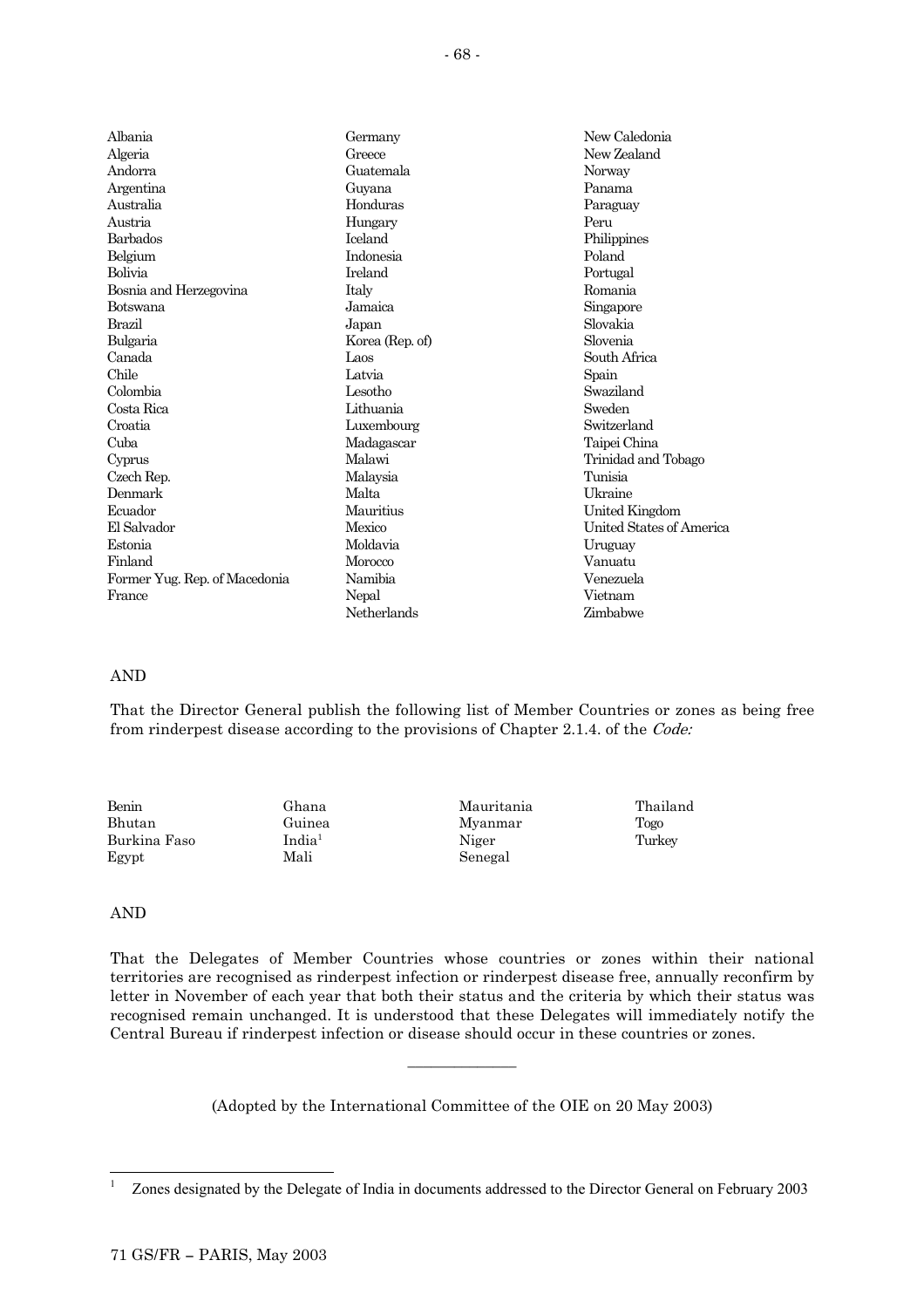# RESOLUTION No. XXIV

# **Recognition of the Contagious Bovine Pleuropneumonia Status of Member Countries**

# CONSIDERING THAT

- 1. During the 63rd General Session, the International Committee approved Resolution No. XIII, which adopted the 'Recommended Standards for Epidemiological Surveillance Systems for Contagious Bovine Pleuropneumonia (CBPP)',
- 2. The Recommended Standards for Epidemiological Surveillance Systems for Contagious Bovine Pleuropneumonia are published in the OIE International Animal Health Code (the Code) as Appendix 3.8.3. These standards provide a pathway for a Member Country to be declared free from CBPP. Paragraph 3.c) specifies that a Member Country can apply to the OIE to be declared CBPP free. The application will include supporting data as outlined in Appendix 3.8.3. of the *Code*. The *Code* provides a procedure for the Foot and Mouth Disease and Other Epizootics Commission to review these applications and report its recommendations to the International Committee,
- 3. During the 70th General Session, the International Committee adopted Resolution No. XVIII asking Member Countries applying for evaluation for freedom from CBPP to meet part of the costs sustained by the OIE Central Bureau in the evaluation process,
- 4. Recommendations of the Commission have been submitted to Member Countries for comment as outlined in Resolution No. XVI, which was adopted during the 67th General Session of the International Committee,
- 5. Information published by the OIE is derived from declarations made by the official Veterinary Services of Member Countries. The OIE is not responsible for inaccurate publication of country disease status based on inaccurate information or changes in epidemiological status or other significant events that were not promptly reported to the Central Bureau subsequent to the time of declaration of disease freedom,

# THE COMMITTEE

# RESOLVES

That the Director General publish that Portugal is recognised as CBPP free, according to the provisions of Appendix 3.8.3. of the Code.

 $\overline{\phantom{a}}$ 

(Adopted by the International Committee of the OIE on 20 May 2003)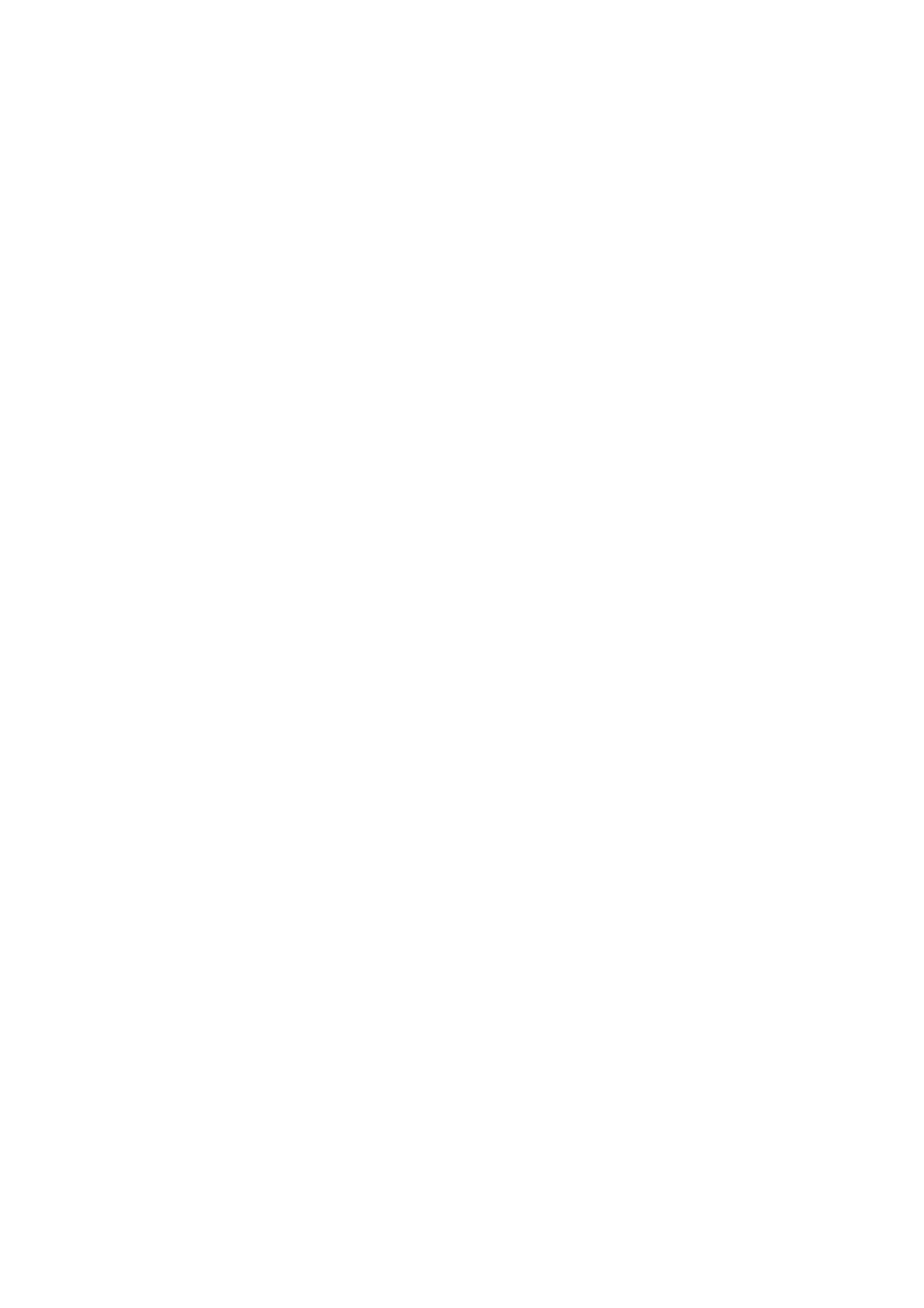# RESOLUTION No. XXV

## **Amendments to the** *International Animal Health Code*

## CONSIDERING

- 1. The present content of the *International Animal Health Code* (the *Code*), which is the result of modifications made by the International Committee during previous General Sessions,
- 2. The necessity to update the *Code* in accordance with the recommendations in the November-December 2002 report of the International Animal Health Code Commission (Appendices III to VII, IX to XIX of Document 71 SG/12/CS1), after consultation with the Delegates of the Member Countries,

### THE COMMITTEE

- 1. Decides to adopt the updates to the Code proposed in Appendices III to VII, IX to XIX of Document 71 SG/12/CS1 in English, French and Spanish, each text being authentic, which comprise the following modifications:
	- 1.1. In Appendix IV (evaluation of Veterinary Services and guidelines for the evaluation of Veterinary Services)
		- a) add the word 'registration' after the words 'preparation, production' in point 8f) of Article 1.3.3.2.;
		- b) replace the word 'disinsectisation' with the word 'disinfestation' in point 8h) of Article 1.3.3.2.;
		- c) replace the words 'interfere with' with the word 'compromise' in the first paragraph of point 3) of Article 1.3.4.10. and add at the end of this point the words ', and lack of resources and poor infrastructure'.
	- 1.2. In Appendix V (guidelines for reaching a judgement of equivalence of sanitary measures)
		- a) replace, in the French and Spanish texts only, the words 'zoosanitaire' and 'zoosanitaria' with the words 'de la santé animale' and 'de la salud de los animales' after the words 'can provide equivalent animal', and add the words 'and human', in the first paragraph under the heading 'Introduction';
		- b) add, in the English and Spanish texts only, the words 'and human' and 'de salud pública' after the words 'may provide the same level of animal' in the second paragraph under the heading 'Introduction';
		- c) replace each occurrence of the word 'determination' with the word 'judgement';
		- d) replace the words 'the agreement' with the word 'equivalence' in the second paragraph under the heading 'Introduction';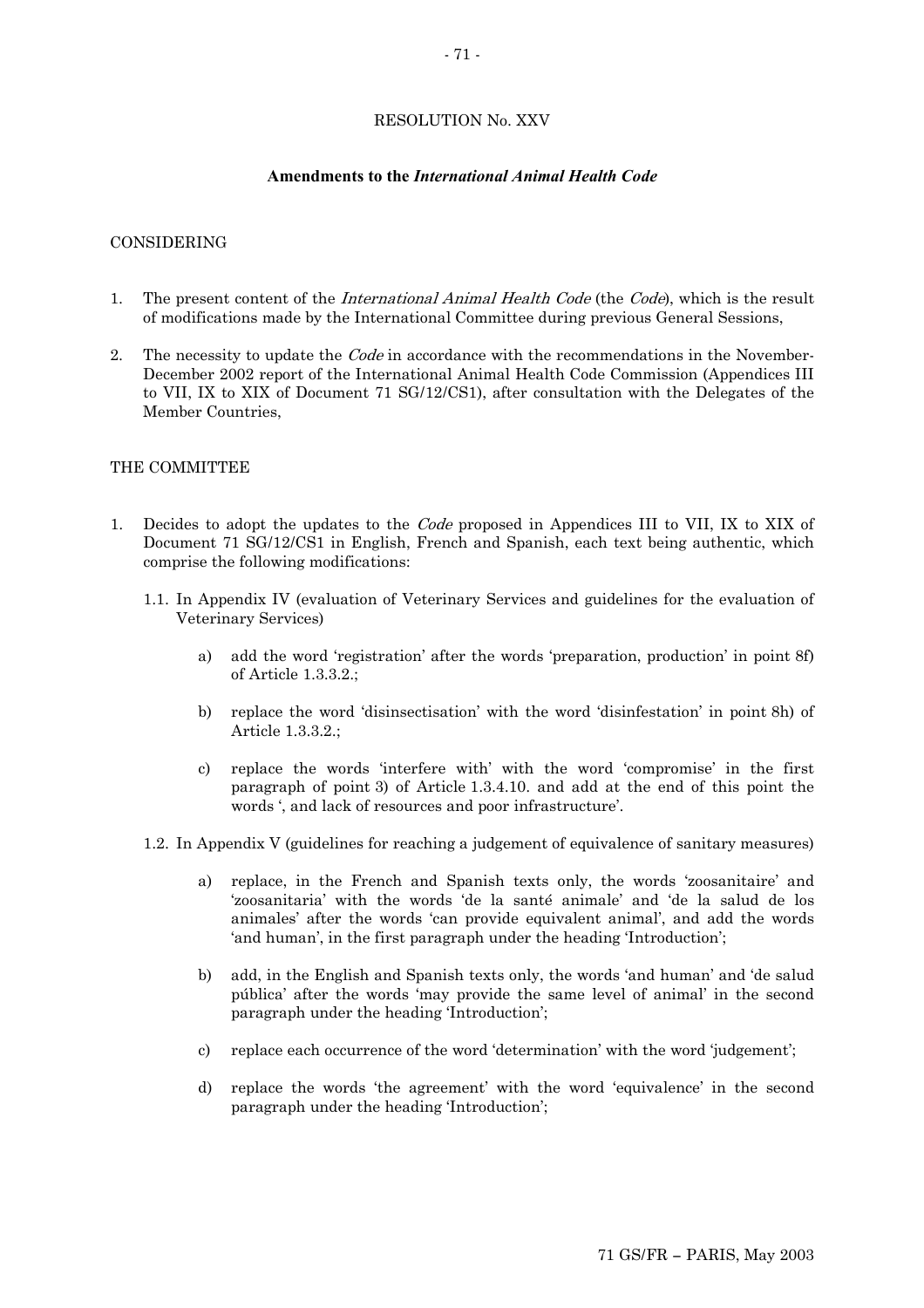- e) replace the words 'A Member Country's stated goals in protecting its animal population from hazards, as reflected in legislation and other official documents' with the words 'the level of protection deemed appropriate by the country establishing a sanitary measure to protect human or animal life or health within its territory' in the definition of the term 'ALOP' under the heading 'Definitions';
- f) replace the words 'Agreement by an importing and exporting country that' with the words 'the state wherein' in the definition of the term 'Equivalence of sanitary measures' under the heading 'Definitions';
- g) delete the definition of the term 'Level of protection' under the heading 'Definitions';
- h) add the words 'or human' after the words 'any measure applied to protect animal' in the definition of the term 'Sanitary measure' under the heading 'Definitions' and add the sentence 'Note: A detailed definition of sanitary measure may be found in the WTO SPS Agreement' at the end of the definition;
- i) replace the word 'hazard' with the word 'risk' and the word 'hazards' with the word 'risks' in the second paragraph of the sub-heading 'Application of risk assessment';
- j) add the words 'including requirements applicable to the' in the third indent of the third paragraph under the sub-heading 'Categorisation of sanitary measures';
- k) add the words 'human and' after the words 'it deems appropriate (its ALOP) in relation to' in the first indent under the heading 'Principles for judgement of equivalence';
- l) replace the words 'to ensure that equivalence will be maintained' with the words 'to allow the judgement of equivalence to be reassessed if necessary' in the 15th indent under the heading 'Principles for judgement of equivalence';
- m) replace the word 'judgement' with the word 'analysis' in the 3rd indent of the 3rd paragraph under the heading 'Sequence of steps to be taken in judgement of equivalence';
- n) add the word 'less' after the words 'giving effect to the judgement or a' in the  $8<sup>th</sup>$ indent of the 3rd paragraph under the heading 'Sequence of steps to be taken in judgement of equivalence.
- 1.3. In Appendix VII (foot and mouth disease)
	- a) delete the last paragraph in Article 2.1.1.7.;
	- b) add the word 'FMD' after the words 'were not exposed to any source of' in point 5) of Article 2.1.1.12.;
	- c) replace the reference to 'Article 3.3.1.' with a reference to 'Article 3.3.8.' in point 3) of Article 2.1.1.19.;
	- d) replace the reference to 'Article 3.3.1.' with a reference to 'Article 3.3.8.' in point 4) of Article 2.1.1.20.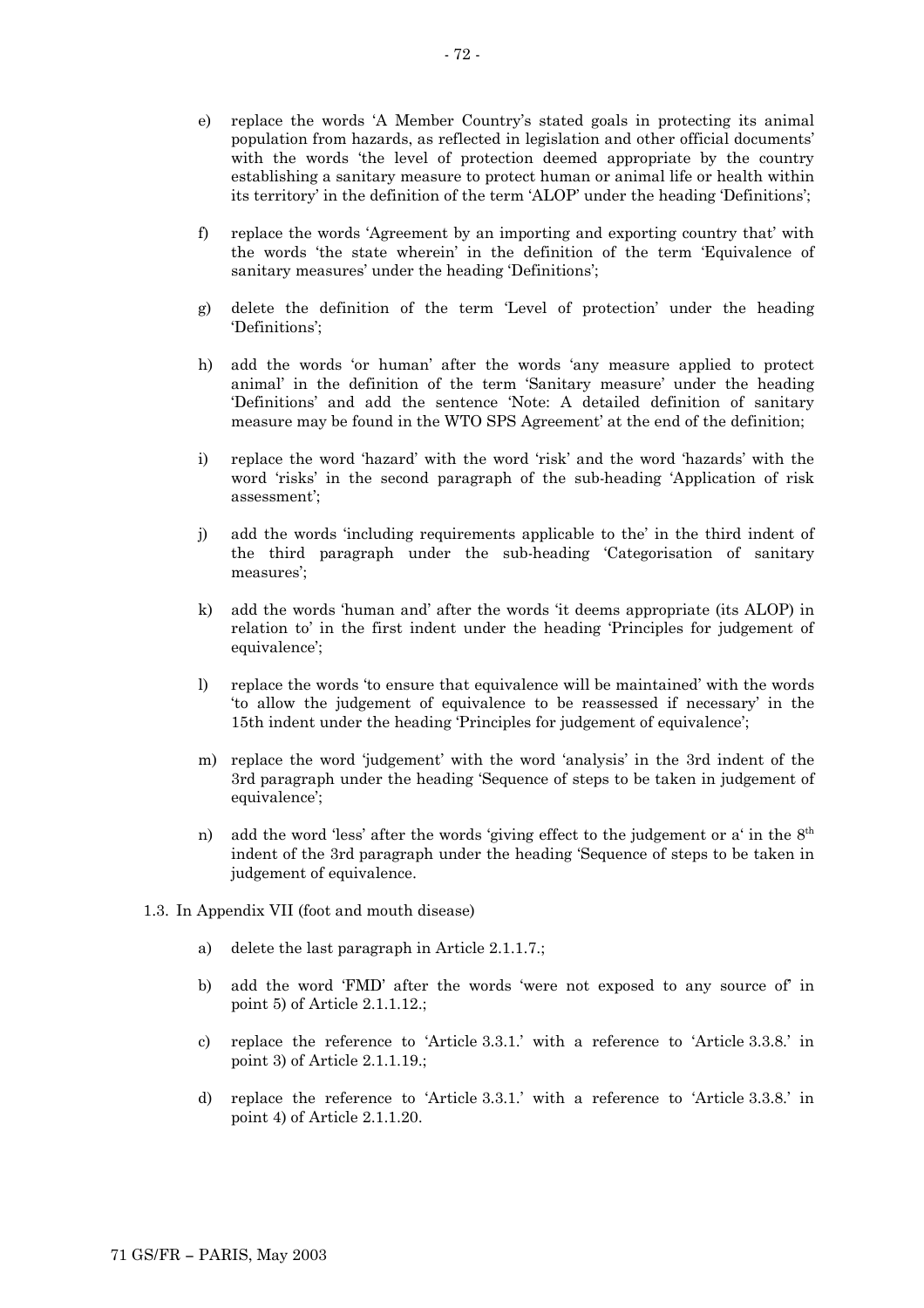- 1.4. In Appendix X (leptospirosis), replace the words 'were injected twice with dihydrostreptomycin at a dose rate of 25 mg per kg of live body weight at an interval of 14 days' with the words 'were treated with an agreed effective antimicrobial in accordance with the manufacturer's instructions' in point 3) of Article 2.2.4.2.
- 1.5. In Appendix XVI (in vivo derived embryos)
	- a) replace the words in brackets 'other than in cattle' with the words 'except for the collection of bovine embryos' in point 8 of Article 3.3.1.2.;
	- b) replace the words in brackets 'other than in cattle' with the words 'except for the collection of bovine embryos' in point 5 of Article 3.3.1.3.
- 1.6. In Appendix XVII (notification and epidemiological information), add the words '(under study)' after the words 'suspected or' in point 1a) of Article 1.1.3.3.

 $\overline{\phantom{a}}$  , where  $\overline{\phantom{a}}$ 

- 1.7. In Appendix XVIII (Rift Valley fever)
	- a) replace the words '2 years' with the words '4 years' in point 2) of Article 2.1.8.2.;
	- b) delete the words 'provided that climatic changes predisposing to *outbreaks* of RVF have not occurred during this time' in Article 2.1.8.4.
- 1.8. Appendix XXI (avian influenza) was not adopted.
- 2. Asks the Director General to publish the adopted texts.

(Adopted by the OIE International Committee of the OIE on 22 May 2003)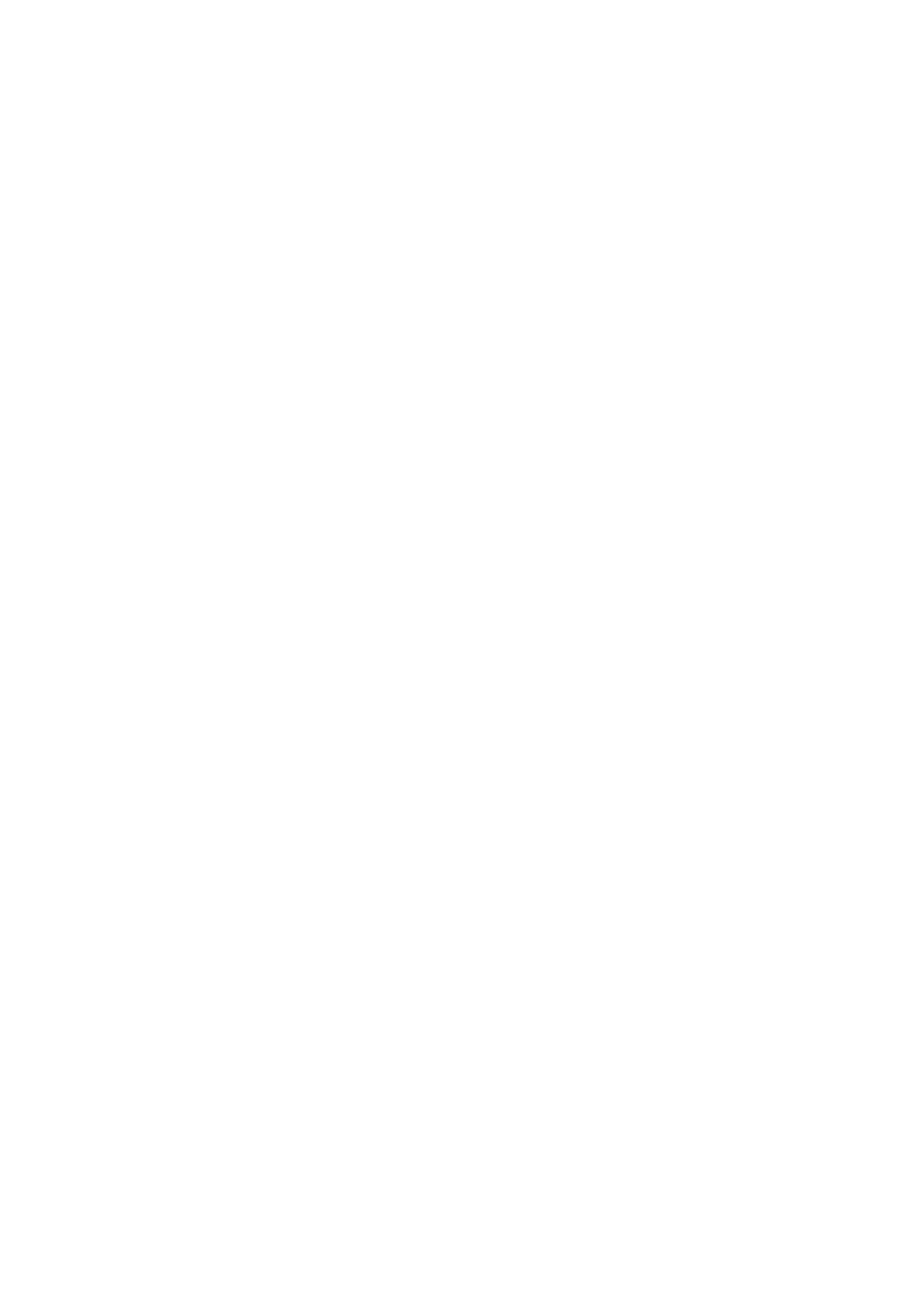## RESOLUTION No. XXVI

### **Animal Welfare Work Programme**

### CONSIDERING THAT

- 1. At the 70th General Session in May 2002, the International Committee considered and approved recommendations drafted by an OIE Ad hoc Group on Animal Welfare concerning the scope of OIE involvement in this area, priorities for the OIE and a modus operandi,
- 2. The Director General has established a provisional Working Group on Animal Welfare, which met in October 2002, and drafted a set of guiding principles and policies, and a work programme for 2003,

### THE COMMITTEE

### RECOMMENDS THAT

- 1. The Director General maintain the Working Group on Animal Welfare to advise him as well as the International Animal Health Code Commission on OIE activities in the area of animal welfare.
- 2. The global conference on animal welfare organised by the Director General be used to bring together stakeholders (governmental authorities, scientists, private sector and non-profit nongovernmental organisations [NGOs]) from around the world to support the OIE in its efforts to harmonise activities for the promotion of health and welfare of all animals.
- 3. Member Countries in agreement support the organisation of this conference through voluntary contributions to the OIE.

 $\overline{\phantom{a}}$  , where  $\overline{\phantom{a}}$ 

(Adopted by the OIE International Committee of the OIE on 20 May 2003)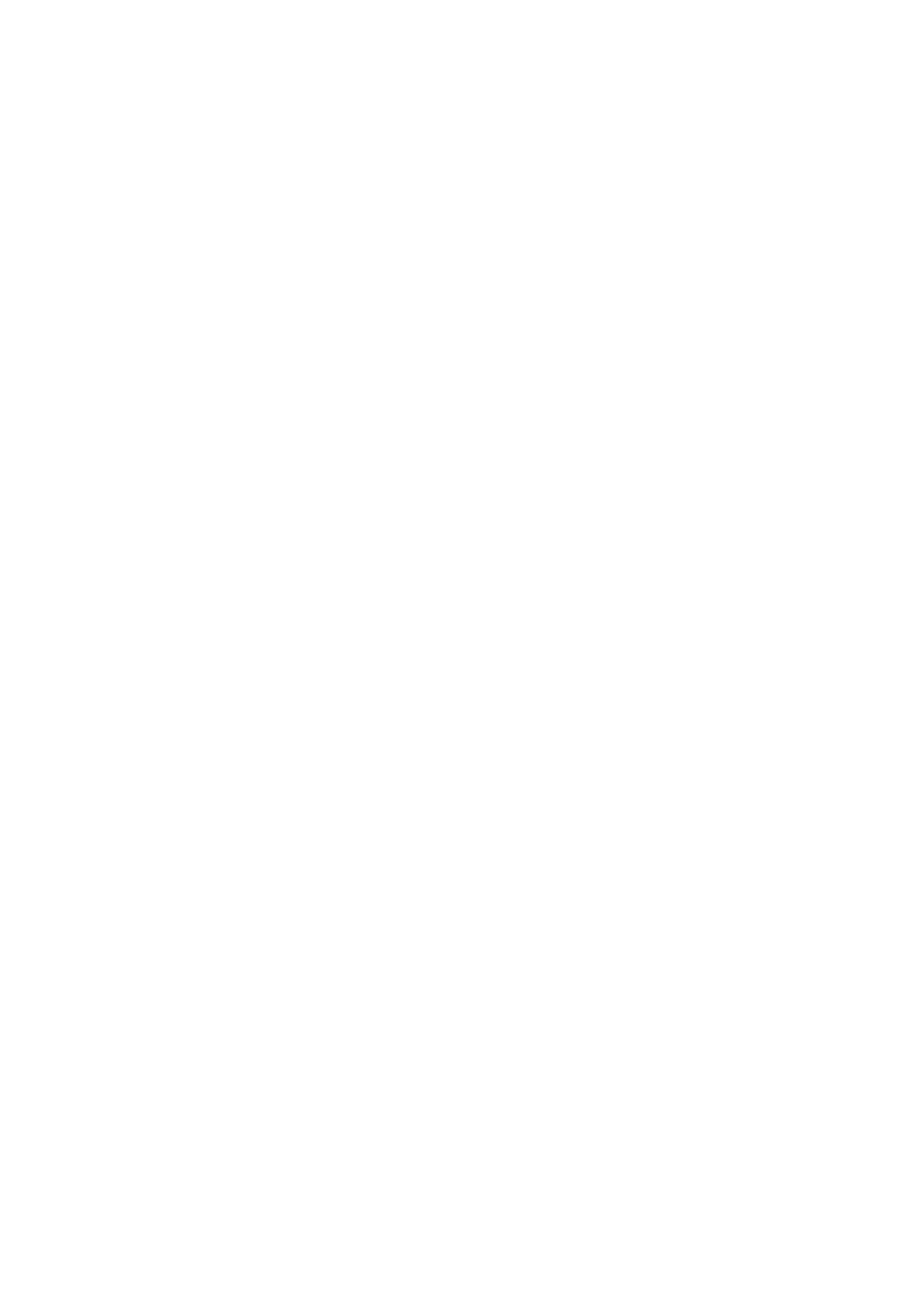## RESOLUTION No. XXVII

### **Animal Production Food Safety Work Programme**

### CONSIDERING THAT

- 1. At the 70th General Session in May 2002, the International Committee considered and approved recommendations drafted by an OIE Ad hoc Group on Food Safety concerning the scope of OIE involvement in this area, priorities for the OIE and a modus operandi,
- 2. The Director General has established a provisional Working Group on Animal Production Food Safety, which met in November 2002, and drafted a work programme for 2003,
- 3. In their recent evaluation of the Codex Alimentarius Commission (CAC), the FAO and WHO strongly supported the collaboration of the OIE and the CAC in developing food safety standards,
- 4. The OIE and the CAC have commenced work on an examination of both organisations' standards on food safety, with a view to identifying gaps and areas of duplication and to harmonising the standards to the extent possible,

## THE COMMITTEE

### RECOMMENDS THAT

- 1. The Director General maintain the Working Group on Animal Production Food Safety to advise him as well as the International Animal Health Code Commission on OIE activities in the area of animal production food safety.
- 2. The OIE continue to work closely with the relevant international agencies, particularly the CAC, and relevant committees and expert groups, regarding animal production food safety.

 $\overline{\phantom{a}}$  , where  $\overline{\phantom{a}}$ 

(Adopted by the OIE International Committee of the OIE on 20 May 2003)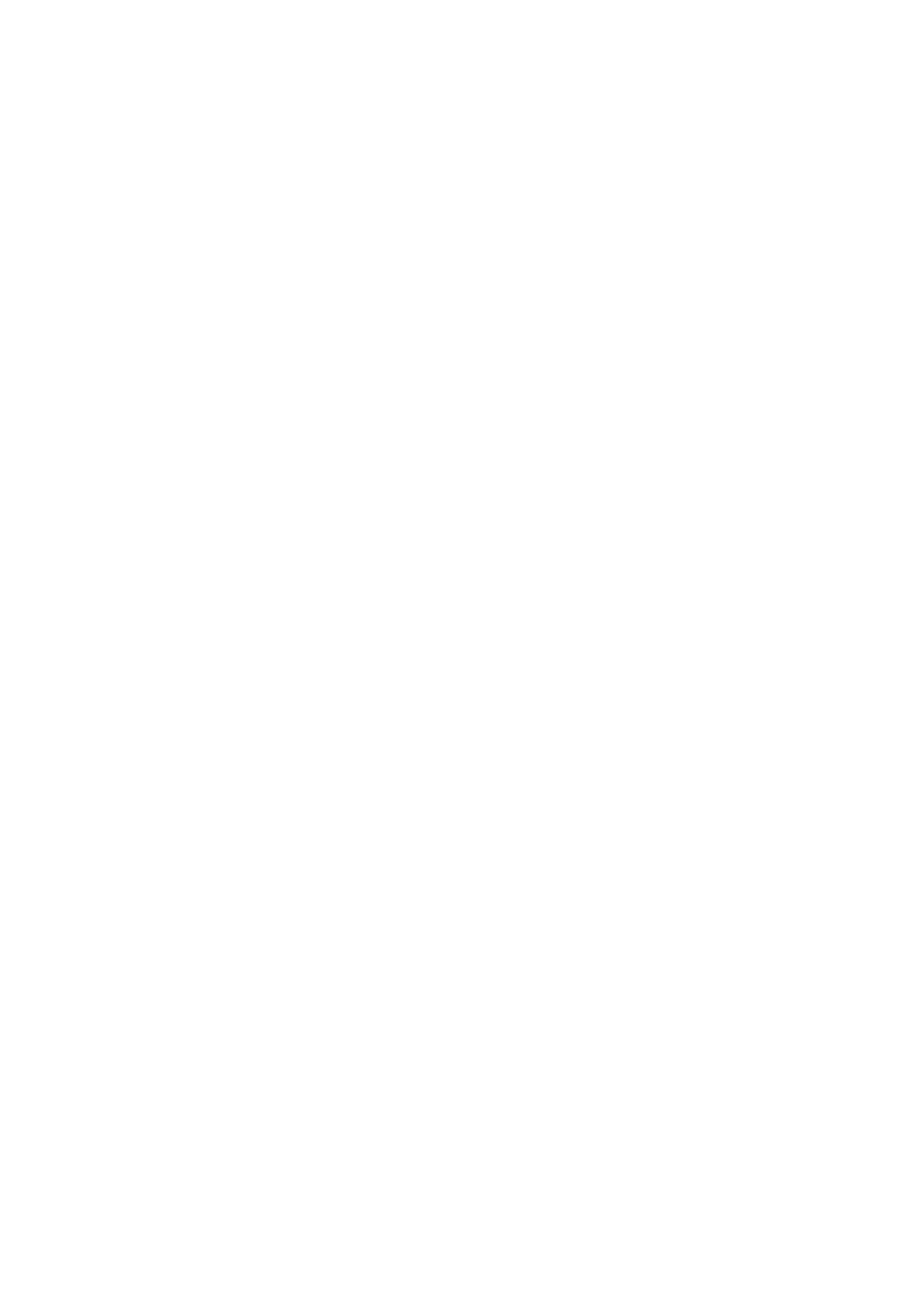# RESOLUTION No. XXVIII

## **Adoption of the fifth edition of the**  *Manual of Standards for Diagnostic Tests and Vaccines*

## CONSIDERING THAT

- 1. The Manual of Standards for Diagnostic Tests and Vaccines, like the International Animal Health Code, is an important contribution to the international harmonisation and promotion of trade in animals and animal products,
- 2. The Manual is entirely revised approximately every four years, and the International Committee, in Resolution No. X of the 63rd General Session, adopted a method for its amendment if required between the times of its revision,
- 3. Member Countries are asked for the contributions of their specialists for each new or revised Chapter of the Manual before it is finalised by the Standards Commission,
- 4. All Chapters for the revised edition have been sent to Member Countries and the Standards Commission will address any pending comments during its autumn meeting,

 $\overline{\phantom{a}}$  , we can also the contract of  $\overline{\phantom{a}}$ 

THE COMMITTEE

## RESOLVES

To adopt the fifth edition of the *Manual of Standards for Diagnostic Tests and Vaccines*.

(Adopted by the International Committee of the OIE on 22 May 2003)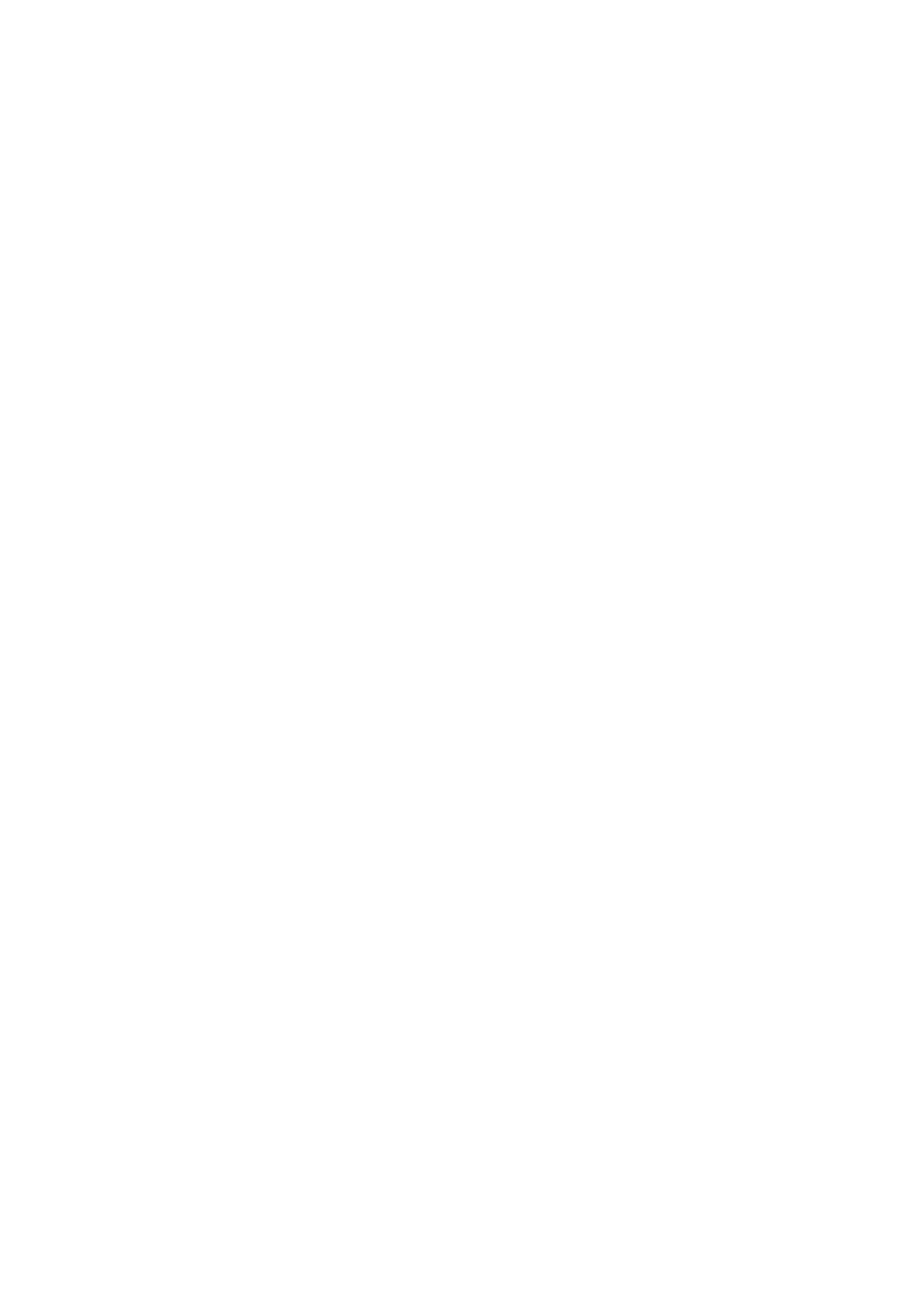## RESOLUTION No. XXIX

## **OIE Procedure for Validation and Certification of Diagnostic Assays (Test Methods) for Infectious Animal Diseases**

### CONSIDERING THAT

- 1. An important factor in risk analysis is evaluation of the risk posed by animals and their products. Laboratory diagnostic testing is an important activity in this process and is useful only if it is applied within specific contexts. Therefore, diagnostic assay can be classified as to its fitness for purpose,
- 2. Validation is the evaluation of a process to determine its fitness for a particular use, e.g. identification of a specific antibody. It quantifies the performance of the assay, the possible errors and the likelihood of their occurrence,
- 3. The process of validation is progressive and may be defined in terms of a series of levels of increasing confidence,
- 4. The responsibility for the validation of assays will continue to rest with the Standards Commission before the final endorsement of the International Committee,
- 5. There is a need for the OIE to adopt a process for the evaluation of diagnostic assays for specific purposes,

### THE COMMITTEE

### RESOLVES THAT

- 1. Fitness for purpose should be used as a criterion for validation.
- 2. The Director General make provisions to establish a registry for assays with levels of validation specified.
- 3. OIE Reference Laboratories should be intimately involved with validation efforts.
- 4. OIE Reference Laboratories should establish serum/sample reference collections to be used for validation in line with their mandates.
- 5. The Director General be given the mandate to review, in close consultation with the Standards Commission, the procedures involved in the timely approval of assays. This may entail the creation of a specific Ad hoc Group comprising relevant experts to evaluate any submissions received.
- 6. The Director General be authorised to recover if necessary, any costs incurred in the process of validating such assays.

 $\overline{\phantom{a}}$  , where  $\overline{\phantom{a}}$ 

(Adopted by the International Committee of the OIE on 22 May 2003)

#### - 81 -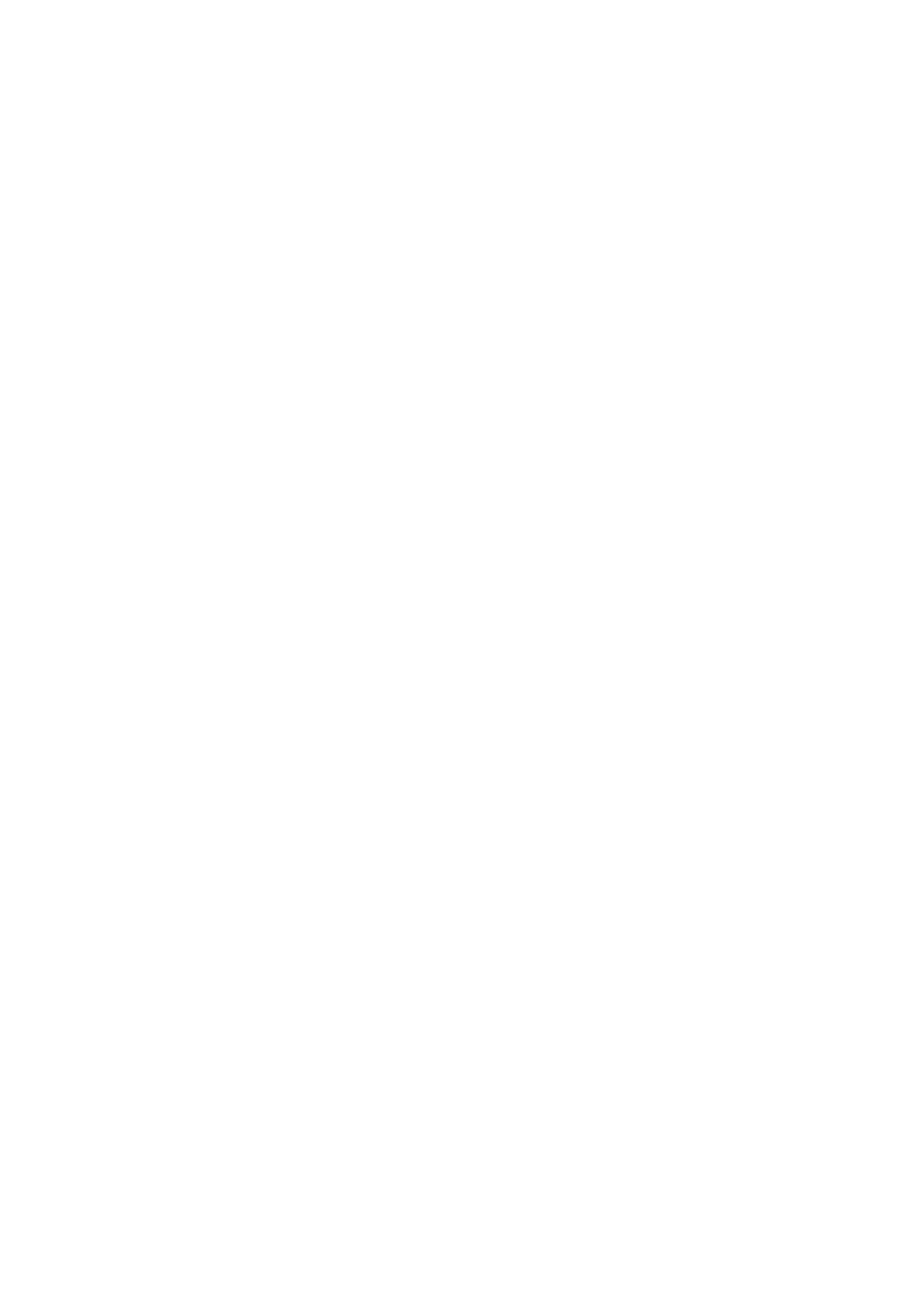## RESOLUTION No. XXX

## **OIE Guidelines on Antimicrobial Resistance**

## CONSIDERING THAT

- 1. Resolution No. XXV adopted by the International Committee in May 2001 requested that the OIE Specialist Commissions develop standards in the area of antimicrobial resistance,
- 2. The OIE Ad hoc Group on Antimicrobial Resistance has developed guidelines, three of which (OIE Guideline on harmonisation of national antimicrobial resistance monitoring and surveillance programmes in animals and in animal-derived food; OIE Guideline on Monitoring the quantities of antimicrobials used in animal husbandry; and OIE Guideline on Responsible and prudent use of antimicrobial agents in veterinary medicine) were approved by the OIE Standards Commission and presented at Appendix IV of the report of their meeting of January 2003 (Doc. 71 SG/12/CS2 B),

### THE COMMITTEE

### RESOLVES

To adopt these three guidelines for inclusion in the International Animal Health Code.

 $\overline{\phantom{a}}$  , we can also the contract of  $\overline{\phantom{a}}$ 

(Adopted by the International Committee of the OIE on 22 May 2003)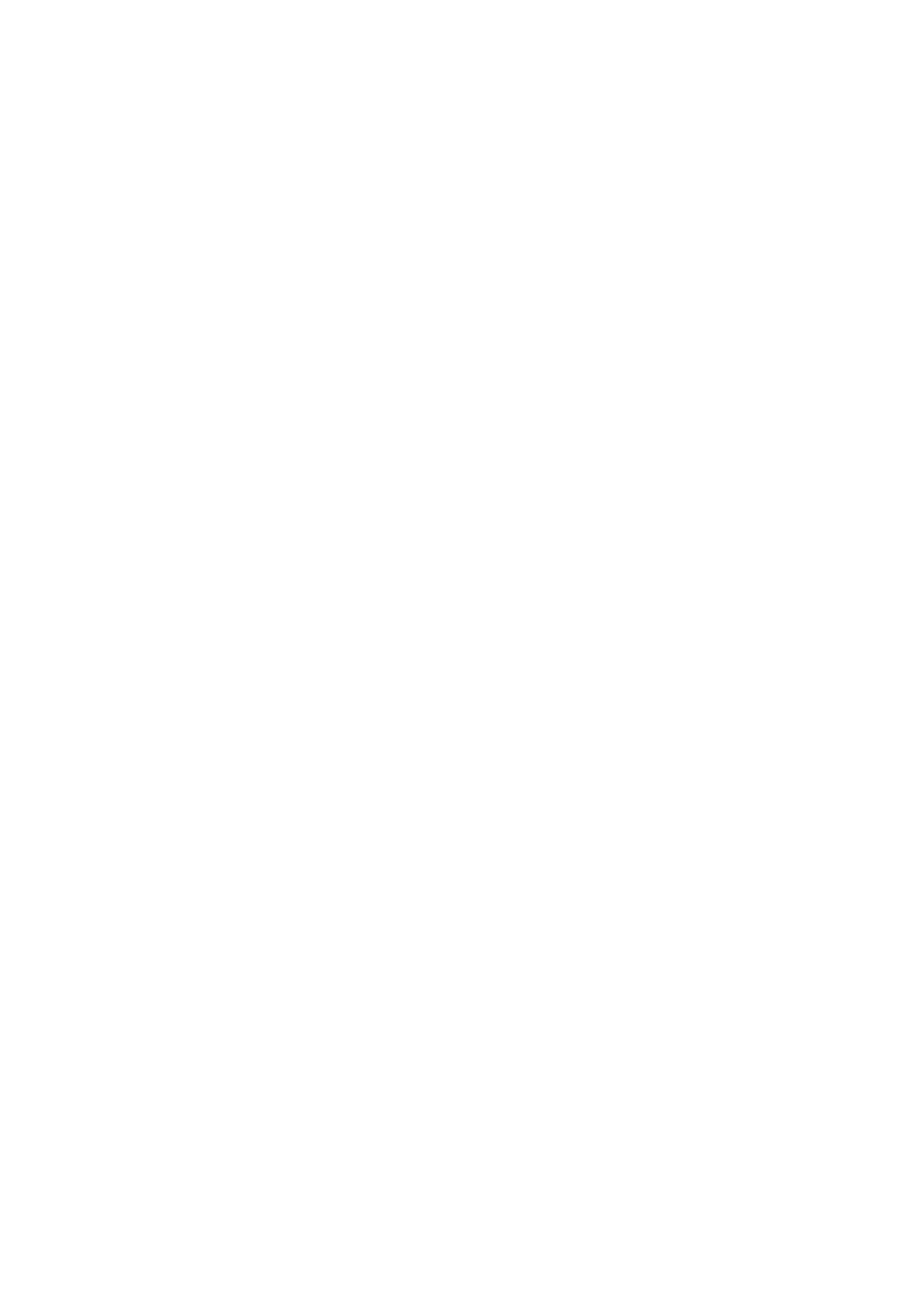## RESOLUTION No. XXXI

### **The use of economic analysis to define animal health policies**

### CONSIDERING THAT

- 1. Animal diseases cause very large but usually unquantified economic losses in all countries of the world through direct and indirect effects of disease incidence. Further costs are incurred through measures required to prevent the introduction of exotic diseases,
- 2. Failure to control animal diseases in poorer countries endangers animal health and production world-wide, as well as restricting trade and causing loss to communities that can least afford it,
- 3. Member Countries have indicated that insufficient use is made of economic analysis in defining animal health policies. This includes the allocation of resources to Veterinary Services, setting priorities in animal disease control and identifying the most cost-effective strategies for the control of particular diseases,
- 4. Member Countries have indicated that the OIE should promote and facilitate the wider use of economic analysis to define animal health policies,

### THE COMMITTEE

### RECOMMENDS THAT

- 1. The OIE promote economic analyses of the impact of animal diseases, which are of global significance, with a view to developing global policies for the control of these diseases, and providing economic justification for international action.
- 2. The OIE produce guidelines on techniques for economic analysis in the field of animal health to assist veterinarians and economists who do not have specialised knowledge of animal health economics.
- 3. The OIE develop and maintain an indexed register of published and unpublished economic analyses in the field of animal health that sponsors are willing to make available to other Member Countries.

 $\overline{\phantom{a}}$  , where  $\overline{\phantom{a}}$ 

4. The OIE maintain a list of experts in economic analysis of animal health policies.

(Adopted by the International Committee of the OIE on 22 May 2003)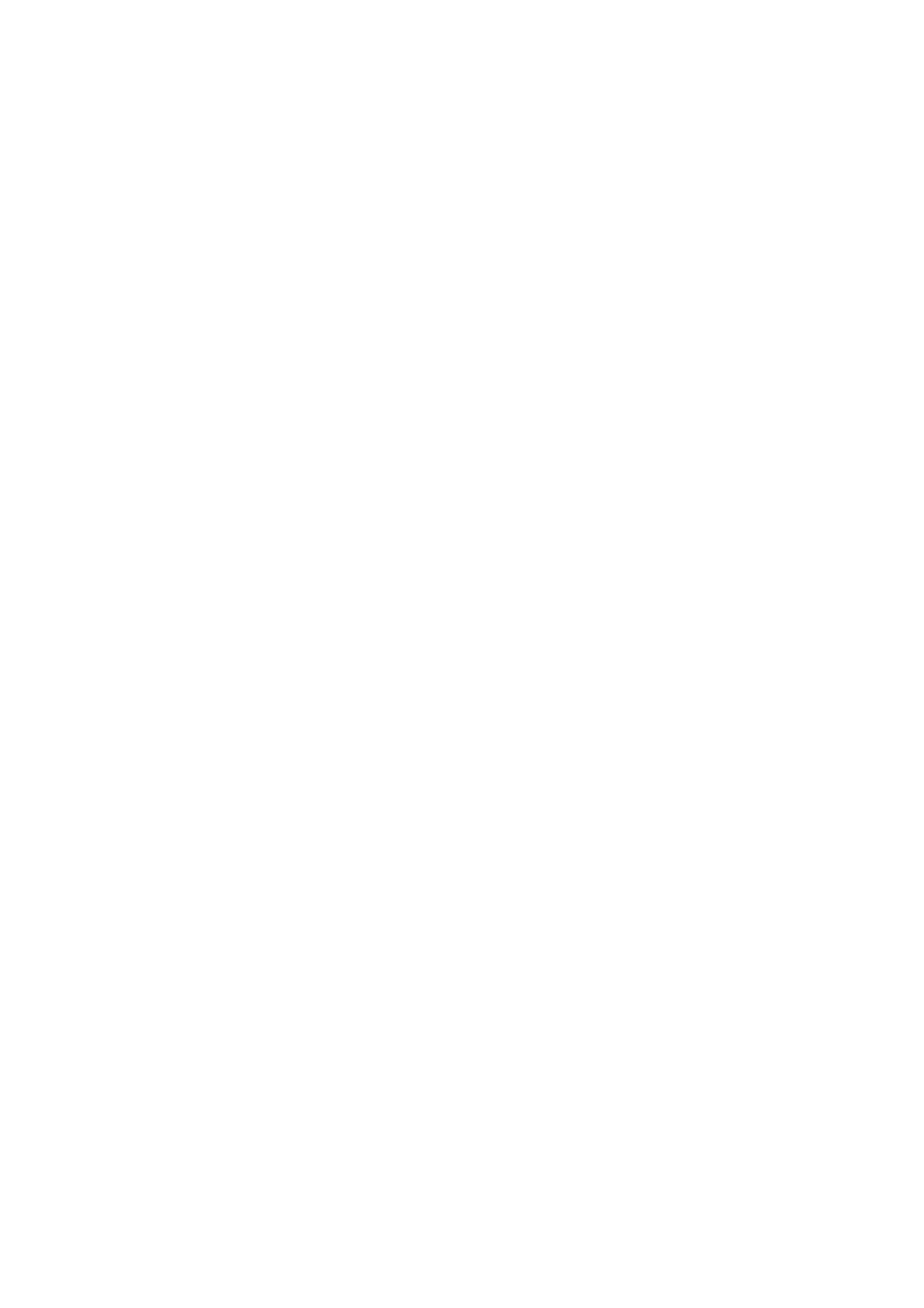## RESOLUTION No. XXXII

## **Regionalisation as an instrument for preventing the propagation of diseases, including those of camelids**

### CONSIDERING THAT

- 1. Regionalisation, based on epidemiological criteria, is a relatively new tool that is used by Member Countries to control animal diseases,
- 2. Chapter 1.3.5. of the OIE *International Animal Health Code* provides the basis for defining zones or regions, which the national Veterinary Services must establish, control and maintain, based on specific health legislation,
- 3. There is a need for Member Countries to apply the concept of regionalisation more broadly and to adopt specific legislation relative thereto,
- 4. Of the countries that replied to an OIE questionnaire in 2002:
	- 74% use regionalisation as a disease-prevention strategy,
	- only 66% have specific legislation for these zoned areas,
	- slightly more than half (58%) acknowledge that regionalisation has been positive in controlling diseases,
	- only 14% stated that regionalisation had boosted their foreign trade,
	- 56% confirmed that the regionalisation process had been supported by the private sector,
- 5. Economic globalisation has stimulated international trade in animals and animal products, and the use of regionalisation has helped to increase trade between countries with differing animal health status, thereby creating new markets for animals and animal products,
- 6. Few countries have developed and implemented methodologies to characterise the risks of agents spreading from affected zones or to assess the cost-effectiveness of regionalisation for disease control and eradication,
- 7. Disease control measures, such as the use or non-use of vaccines, the control of animal movements to and from the zone in question and the extent of surveillance conducted by the Veterinary Services, must be tailored to the epidemiological characteristics of each specific disease,
- 8. Camelids are important, particularly in arid and semi-arid zones of Africa, Asia and South America in the provision of meat and milk, draught power and for trade,
- 9. The climatic restrictions that allow camelids to live in certain areas, the diversified patterns of husbandry and the keeping of camelids in different parts of the world, create a natural regionalisation system that allows specific strategies to be applied for the control of diseases endemic to those areas,